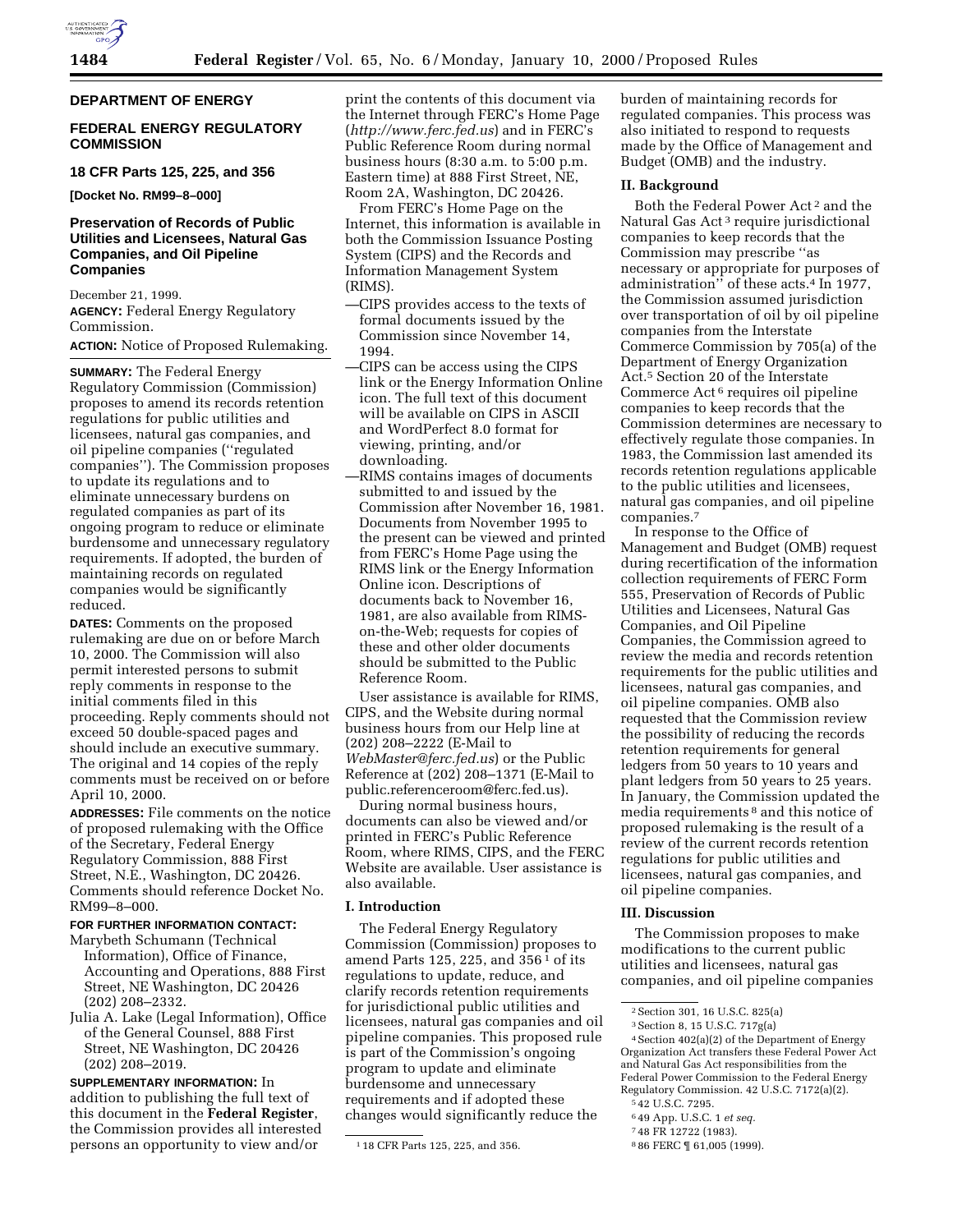records retention regulations.<sup>9</sup> These proposed changes to Parts 125, 225, and 356 include revising the general instructions, shortening various records retention periods, increasing retention periods for a few categories of records, and removing all but two retention reserve items.

### *A. Changes to Public Utilities and Licensees, and Natural Gas Companies General Instructions.*

The following proposed changes to the general instructions of Parts 125 and 225 incorporate the Commission's new regulation on record storage media and clarify the Commission's regulations on keeping records used to support costs in rate cases and depreciation (see proposed schedules 125.2 and 225.2).

1. 125.2(d) and 225.2(d)—Incorporate the accounting issuance AI99–2–000 10 on record storage media.

2. 125.2(k) and 225.2(k)—Incorporate the need to keep records that will be used for ''rate cases'' until the next rate case.

3. 125.2(l) and 225.2(l)—Incorporate a paragraph on life or mortality study data needed to be retained for depreciation purposes.

The Commission believes that these changes are needed to bring clarity to the Commission's records retention instructions and regulations.

# *B. Shortening of Public Utilities and Licensees, and Natural Gas Companies Records Retention Periods.*

The Commission proposes to shorten certain retention periods in 18 CFR 125.3 and 225.3 to reduce the recordkeeping burden on the industries. The records retention periods for the following item numbers and description of records found in the regulations will be reduced for both the public utilities and licensees, and natural gas companies except where noted:

# *Item Number and Description*

- 2. (a) of Organizational documents.
- 3. (a) of Contracts and agreements (public utilities and licensees only).
- 3. (b) of Contracts and agreements.
- 4. (a) and (b) of Accountants' and auditors' reports.
- 6. (a)(1), (a)(2), (b)(1), and (b)(2) of General and subsidiary ledgers.
- 7. Journals.
- 8. (a) of Journal vouchers and journal entries.
- 9. Cash books.
- 10. Voucher registers.
- 11. (a), (b), (c), (d) of Vouchers.
- 12.1. (b) of Production-Nuclear (public utilities and licensees only).
- 15. (a), (b), (c) of Maintenance work orders.
- 16. (a), (b) of Plant ledgers.
- 17. (a), (b), (c), (d), (e), (f) of Construction work in progress ledgers.
- 18. (a), (b) of Retirement work in progress ledgers, work orders, and supplemental records.
- 18. (c) of Retirement work in progress ledgers, work orders, and supplemental records (public utilities and licensees only).
- 19. Summary sheets, distribution sheets, reports, and statements.
- 20. (a) Appraisals and valuations.
- 33. (a) and (b) of Revenue summaries.
- 34. (a)(1), (3), (5), (6) and (b), (c) of Tax records.
- 36. (b) of Records of deposits with banks.
- 38. (a) of Statistics.
- 41. Reports to Federal and State regulatory commissions.
- 42. Advertising.

In addition, the Commission proposes to make a change to the public utilities and licensees and natural gas companies requirements that are tied to ''FERC audit reports.'' The Commission no longer audits on a three year cycle. Instead it conducts industry wide audits on specific Commission accounting issues. The Commissions proposed changes to its regulatory requirements regarding audits range between two and six years.

### *Item Number and Description*

- 1. Annual reports or statements to stockholders.
- 26. Material ledgers.
- 29. Customers service applications and contracts.
- 30. Rate Schedules.

# *C. Additions to Public Utilities and Licensees and Natural Gas Companies Records Retention Periods.*

To continue to meet its regulatory requirements the Commission proposes to add records retention requirements for the following public utilities and licensees, and natural gas companies record categories (see proposed schedules 125.3 and 225.3):

# *Item Number and Description*

- 20. (b) Appraisals and valuations.
- 21. (a) The original or reproduction of engineering records, drawings and other supporting data.
- 35. Statement of funds and deposits. Proposed retention item 20(b) is

10 86 FERC ¶ 61,005 (1999). 11 61 FERC ¶ 61,330 (1992). as a result of mergers or acquisitions, added to include property or investments that are written up or down

asset impairments, and other basis. The records retention item 20(b) will be 10 years after the event. These added records retention requirements will allow the Commission adequate time to review these events as necessary.

Proposed retention item 21(a) maps, diagrams, profiles, photographs, field survey notes, plot plan, detail drawings, and records of engineering studies and similar records showing the location of proposed or as-constructed facilities is changed to include retention until retired. These records are needed for our environmental reviews, and therefore should be retained until the facilities are retired.

Proposed retention item 35, Statement of funds and deposits, is revised in response to FERC policy statement on Post-Employment Benefits Other Than Pension 11 (PBOP), to require retention of records until the fund is dissolved or terminated. This information is necessary to allow the Commission to ensure the proper disposition of rate payer contributions for PBOPs.

# *D. Removal of Public Utilities and Licensees, and Natural Gas Companies Reserve Accounts.*

The Commission proposes to remove all but one reserve item in both public utilities and licensees, and natural gas companies (see proposed schedule 125.3). The removal of these reserve items allows the records retention schedule to reflect only the records the Commission needs to fulfill its mission. However, we will keep reserve item 37 as place holder in the public utilities and licensees records retention schedule in order to align the public utilities and licensees and natural gas companies item numbers.

# *E. Changes to Oil Pipeline Companies General Instructions.*

The Commission proposes to reorganize the oil pipeline companies general instructions to better align them to the public utilities and licensees, and natural gas companies general instructions (see proposed schedule 356.2). This reorganization will make the general instructions for all three industries consistent.

# *F. Shortening of Oil Pipeline Companies Records Retention Periods.*

The Commission proposes to shorten certain oil pipeline companies retention periods for seven of the twenty four item to three years for Part 356 (see proposed schedule 356.3). These proposed reductions represent a significant reduction in reporting

<sup>9</sup>See the tables in Appendices A, B, and C depicting the differences between the current and proposed records retention requirements.<br> $^{10}86$  FERC  $^{6}$  61,005 (1999).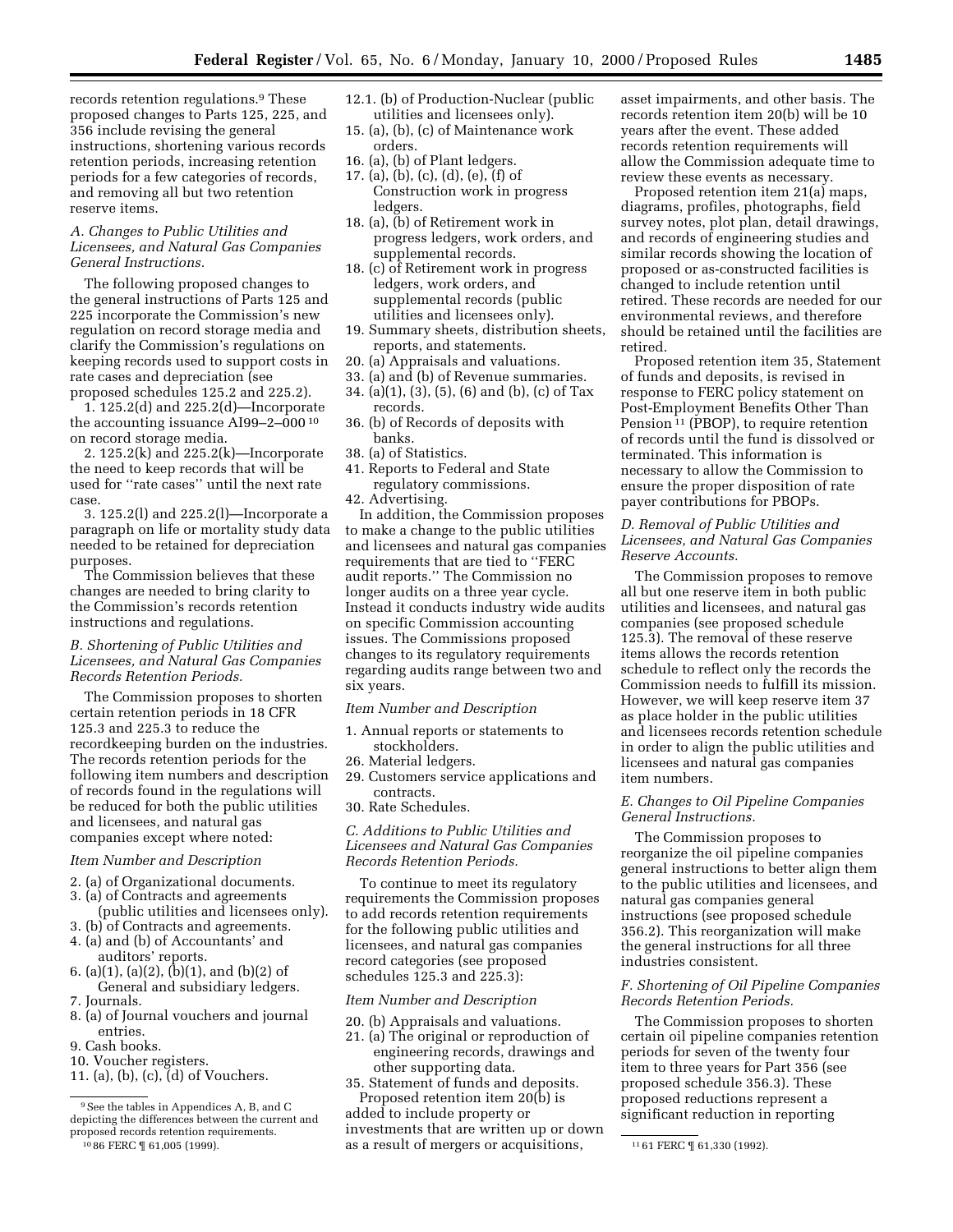burden on the oil industry. They are based on the statutory mandate that limits oil pipeline company's reparations recovery to three years from the time the cause of action accrues.12

We are proposing that the following oil pipeline companies records retention requirements be reduced to three years:

# *Item Number and Description*

- 2. Minutes of Directors and other corporate meetings.
- 4. (a) Contracts and related papers.
- 7. (a) and (b) Ledgers.
- 8. (a) and (b) Journals.
- 9. (a) and (b) Vouchers.
- 11. Records of accounting.
- 24. (a) Annual financial operating reports.

# *G. Additions to Oil Pipeline Companies Records Retention Periods.*

The Commission proposes to revise records retentions requirements for the following oil pipeline companies record items (see proposed schedule 356.3):

# *Item Number and Description*

- 12. (d)(1) Group method and depreciation rate.
- 12. (g) Files of detailed authorizations for expenditures.

Proposed records item 12(d)(1) is revised from 10 years to 3 years after disposition of property because the Commission needs to review these records at any time during the life of the asset. Proposed retention item 12 (g) is also revised to extend the period from 3 years from acquisition to 3 years after disposition of property because the Commission must be able to review any records related to property or equipment at any time during the life of the asset.

### *H. Miscellaneous*

The Commission notes that OMB specifically requested the Commission

review the possibility of reducing the records retention requirements for general ledgers to 10 years and plant ledgers to 25 years. In this proposed rulemaking, the Commission is reducing the records retention requirements for public utilities and licensees, and natural gas companies general and plant ledgers from 50 years to 25 years. The Commission is not currently proposing to further shorten the records retention requirements for public utilities and licensees, and natural gas companies. However, the Commission will consider whether to further shorten the records retention periods consistent with its regulatory obligations and public comments on this issue. The Commission is also proposing to reduce the records retention requirements for oil pipeline companies' general ledgers and plant ledgers from 50 years to 3 years respectively.

## **IV. Environmental Statement**

Commission regulations require that an environmental assessment or an environmental impact statement be prepared for any Commission action that may have a significant adverse effect on the human environment.13 No environmental consideration is necessary for the promulgation of a rule that is clarifying, corrective, or procedural or that does not substantially changes the effect of legislation or regulations being amended,14 and also for information gathering, analysis, and dissemination.15 The proposed rule changes do not substantially change the effect of the underlying legislation or change the forms. Accordingly, no environmental assessments are necessary.

# **V. Regulatory Flexibility Act**

The Regulatory Flexibility Act (RFA) 16 requires rulemakings to contain

either a description and analysis of the effect that the proposed rule will have on small entities or a certification that the rule will not have a significant economic impact on a substantial number of small entities.

In *Mid-Tex Elect. Coop.* v. *FERC*, 773 F. 2d 327 (D.C. Cir. 1985), the court found that Congress, in passing the RFA, intended agencies to limit their consideration ''to small entities that would be directly regulated'' by proposed rules. *Id.* at 342. The court further concluded that ''the relevant 'economic impact' was the impact of compliance with the proposed rule on regulated small entities.'' *Id.* at 342.

The Commission does not believe that this proposed rule will have an adverse impact on small entities, nor will it impose upon them any significant costs of compliance. Rather, we anticipate that this rule will significantly reduce the record keeping burden on all jurisdictional entities, including small entities. Most entities regulated by the Commission do not fall within the RFA's definition of a small entity.17 Therefore, the Commission certifies that this rule will not have a significant economic impact on a substantial number of small entities.

# **VI. Information Collection Statement**

The following collection of information contained in this proposed rule is being submitted to the Office of Management and Budget (OMB) for review under 3507(d) of the Paperwork Reduction Act of 1995.18 FERC identifies the information retained under Parts 125, 225, and 356 as FERC Form 555. The reporting burden to implement this proposed rule is as follows:

| Data collection | No. of      | No. of    | Hrs. per | Total annual |
|-----------------|-------------|-----------|----------|--------------|
|                 | respondents | responses | response | hours        |
| <b>FERC-555</b> | 515         |           | 1080     | 556,200      |

Total Annual Hours for Collection (Reporting + Recordkeeping (if appropriate) =  $556,200$ . Based on the Commission's experience with current recordkeeping requirement practices, it is estimated that about 1,080 hours 19 are needed to retain records per year, for a

total annual burden of 556,200 hours. The Commission estimates that if the proposed rule is adopted, it will significantly decrease the burden of the current regulations by shortening the retention periods for certain records.

*Information Collection Costs:* The Commission seeks comments on the

 $15$  18 CFR 380.4(a)(5).

costs to comply with these requirements. It has projected the average annualized cost for all

respondents to be:

Annualized Capital/Startup Costs: \$0.00.

Annualized Costs (Operations & maintenance): \$29,274,430.

<sup>12</sup> 49 App. U.S.C. 1 *et seq.*.

<sup>13</sup>Regulations Implementing National Environmental Policy Act, 52 FR 47897 (Dec. 17, 1987); FERC Stats. and Regs. ¶ 30,783 (Dec. 10, 1987).

<sup>14</sup> 18 CFR 380.4(a)(2)(ii).

<sup>16</sup> 5 U.S.C. 601–612.

 $^{\rm 17\,5}$  U.S.C. 601(3), citing to 3 of the Small Business Act, 15 U.S.C. 632. Section 3 of the Small Business Act defines a ''small-business concern'' as a business which is independently owned and

operated and which is not dominant in its field of operation.

<sup>18</sup> 44 U.S.C. 3507(d).

<sup>19</sup>Previous to this proposed rule, the reporting burden was estimated at approximately 2400 hours per response.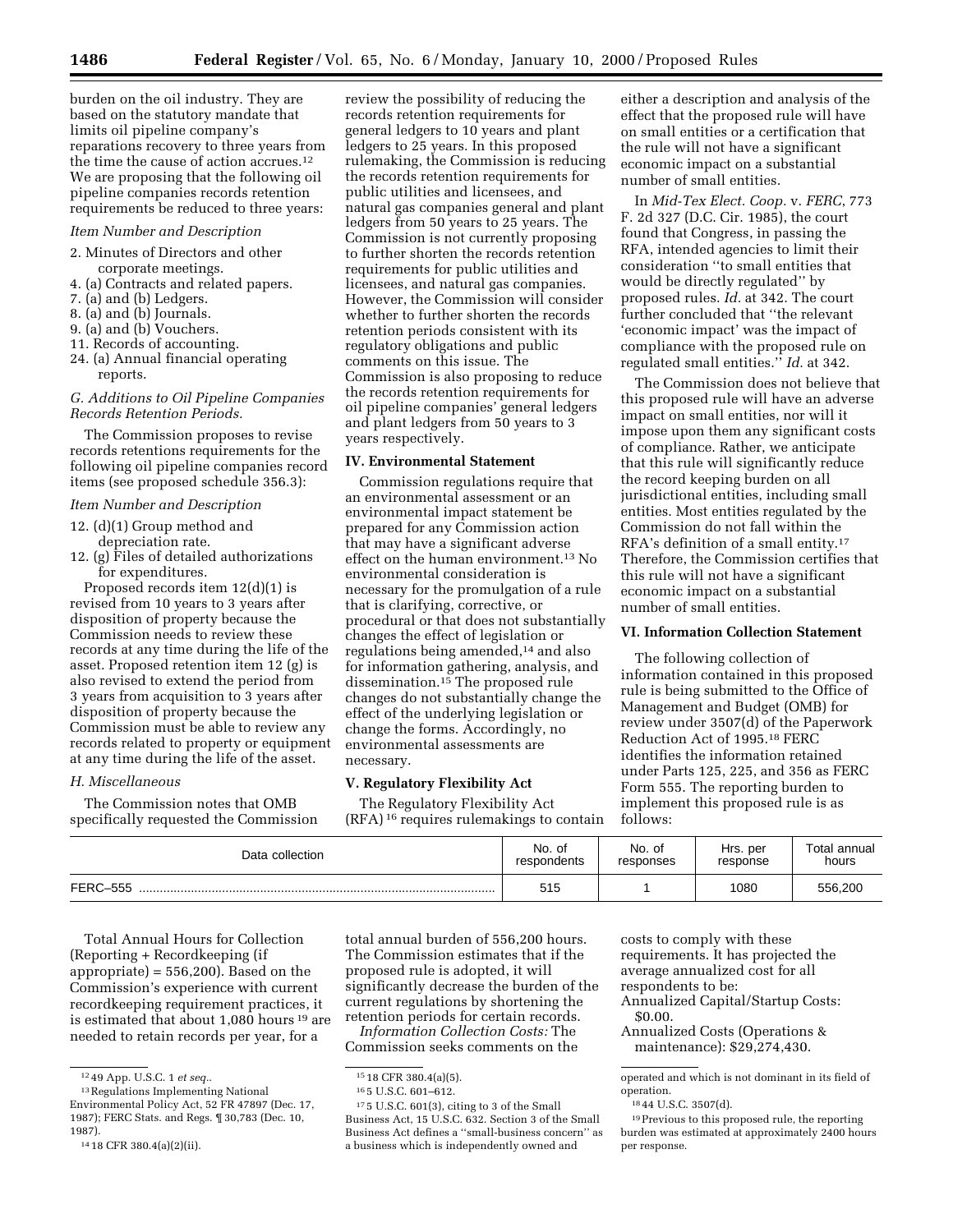Total Annualized Costs: \$29,274,430.

The OMB regulations require OMB to approve certain information collection requirements imposed by agency rule.20 Accordingly, pursuant to OMB regulations the Commission is providing notice of its proposed information collection to OMB.

*Title:* FERC Form 555, Preservation of Records of Public Utilities, Natural Gas Companies, and Oil Pipeline Companies.

*Action:* Proposed Data Collection. *OMB Control No.:* 1902–0098, the respondent shall not be penalized for failure to respond to this collection of information unless the collection of information displays a valid OMB control number.

*Respondents:* Business or other for profit, including small businesses. *Frequency of Responses:* On

Occasion.

*Necessity of Information:* The proposed rule revises the requirements contained in 18 CFR parts 125, 225, and 356.

*Internal Review:* The Commission has assured itself, by means of internal review, that there is specific, objective support for the burden estimates associated with the recordkeeping. The official records maintained by the regulated companies in accordance with the Schedules provided in Parts 125, 225, and 356 are used by the companies as the basis of their required rate filings and reports to the Commission. The Federal Power Act, the Natural Gas Act, and Interstate Commerce Act, require regulated companies to keep such records as the Commission may prescribe ''as necessary or appropriate for purposes of administration'' of these acts. One of the Commission's most important functions under these acts is insuring that rates charged by regulated companies for certain transactions are ''just and reasonable.'' Almost all the records the Commission requires to be retained are for the purpose of providing an adequate base of information to make decisions on the ''reasonableness'' of rates. Similarly, the length of retention periods have been based on the time that information will be needed to make decisions on the impact of rates. The records are necessary as they are used by the Commission's staff during compliance reviews and special analyses performed as deemed necessary by the Commission. These requirements conform to the Commission's plan for efficient information collection within the public utilities and licensees, natural gas companies, and oil pipeline companies.

Interested persons may obtain information on the reporting requirements by contacting the following: Federal Energy Regulatory Commission, 888 First Street, NE, Washington, DC 20426 [Attention: Michael Miller, Office of the Chief Information Officer, Phone: (202) 208– 1415, fax: (202) 208–2425, email: *mike.miller@ferc.fed.us*].

For submitting comments concerning the collection of information and the associated burden estimate, please send your comments to the contact listed above and to the Office of Management and Budget, Office of Information and Regulatory Affairs, Washington, DC 20503 [Attention: Desk Officer for the Federal Energy Regulatory Commission, phone: (202) 395–3087, fax: (202) 395– 7285].

### **VII. Public Comment Procedures**

The Commission invites interested persons to submit written comments on the matters and issues proposed in this notice to be adopted, including any related matters or alternative proposals that commenters may wish to discuss.

The original and 14 copies of such comments must be received by the Commission before 5:00 p.m. on or before March 10, 2000. The Commission will also permit interested persons to submit reply comments in response to the initial comments filed in this proceeding. Reply comments should not exceed 50 double-spaced pages and should include an executive summary. The original and 14 copies of the reply comments must be received on or before April 10, 2000. Comments should be submitted to the Office of the Secretary, Federal Energy Regulatory Commission, 888 First Street, NE, Washington, DC 20426, and should refer to Docket No. RM99–8–000.

In addition to filing paper copies, the Commission encourages the filing of comments either on computer diskette or via Internet E-mail. Comments may be filed in the following formats: WordPerfect 8.0 or lower version, MS Word Office 97 or lower version, or ASCII format.

For diskette filing, include the following information on the diskette label: Docket No. RM99–8–000; the name of the filing entity; the software and version used to create the file; and the name and telephone number of a contact person.

For Internet E-mail submittal, comments should be submitted to ''*comment.rm@ferc.fed.us*'' in the following format. On the subject line, specify Docket No. RM99–8–000. In the body of the E-mail message, include the name of the filing entity; the software

and version used to create the file, and the name and telephone number of the contact person. Attach the comments to the E-mail in one of the formats specified above. The Commission will send an automatic acknowledgment to the sender's E-mail address upon receipt. Questions on electronic filing should be directed to Brooks Carter at (202) 501–8145, E-mail address *brooks.carter@ferc.fed.us*. Commenters should take note that, until the Commission amends its rules and regulations, the paper copy of the filing remains the official copy of the document submitted. Thereafter, any discrepancies between the paper and the electronic filing or the diskette will be resolved by reference to the paper filing.

All written comments will be placed in the Commission's public files and will be available for inspection in the Commission's Public Reference room at 888 First Street, NE, Washington, DC 20426, during regular business hours. Additionally, comments may be viewed, printed or downloaded remotely via the Internet through FERC's Homepage using the RIMS or CIPS link. RIMS contain all comments but only those comments submitted in electronic format are available on CIPS. User assistance is available on CIPS. User assistance is available at (202) 208– 2222, or by E-mail to *rimsmaster@ferc.fed.us*.

#### **List of Subjects**

#### *18 CFR Part 125*

Electric power, Electric utilities, Reporting and recordkeeping requirements.

#### *18 CFR Part 225*

Natural gas, Reporting and recordkeeping requirements.

#### *18 CFR Part 356*

Pipelines, Reporting and recordkeeping requirements.

By direction of the Commission.

### **David P. Boergers,**

*Secretary.*

In consideration of the foregoing, the Commission proposes to amend Parts 125, 225, and 356 Chapter I, Title 18 of the *Code of Federal Regulations*, as follows:

# **PART 125—PRESERVATION OF RECORDS OF PUBLIC UTILITIES AND LICENSEES.**

1. The authority for Part 125 is revised to read as follows:

**Authority:** 16 U.S.C. 825, 825c, and 825h; 44 U.S.C. 3501 *et seq.*

<sup>20</sup> 5 CFR 1320.11.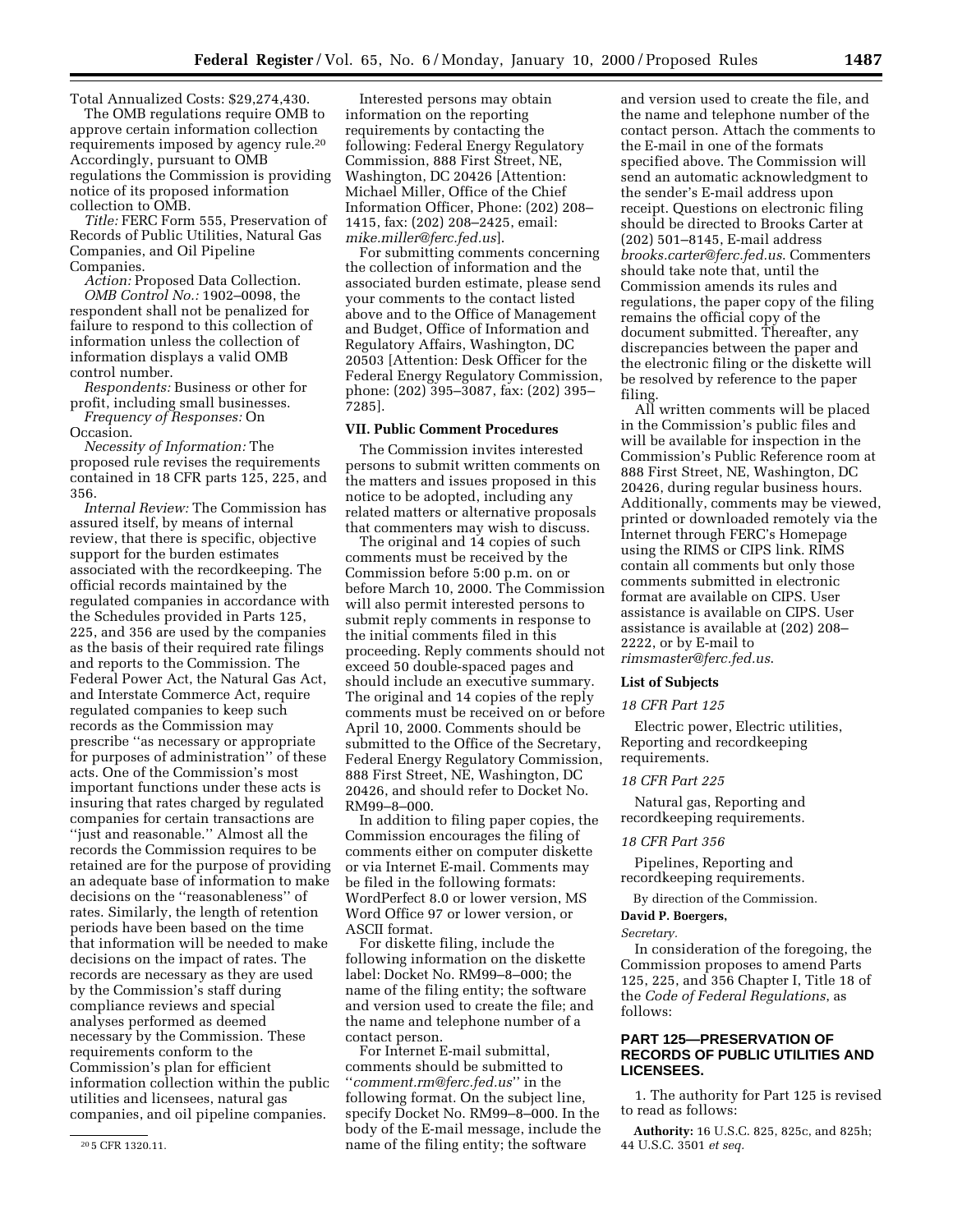2. Section 125.1 is revised to read as follows:

#### **§ 125.1 Promulgation.**

This part is prescribed and promulgated as the regulations governing the preservation of records by public utilities subject to the jurisdiction of the Commission and by licensees holding licenses issued by the Commission, to the extent and in the manner set forth therein.

3. In § 125.2, paragraphs (a)(1) through (a)(3), and paragraphs (d) through (m) are revised to read as follows:

### **§ 125.2 General instructions.**

(a) *Scope of this part.* (1) The regulations in this part apply to all books of account and other records prepared by or on behalf of the public utility or licensee. See item 40 of the schedule (§ 125.3) for those records that come into possession of the public utility or licensee in connection with the acquisition of property, such as purchase, consolidation, merger, etc.

(2) The regulations in this part should not be construed as excusing compliance with other lawful requirements of any other governmental body, Federal or State, prescribing other record keeping requirements or for preservation of records longer than those prescribed in this part.

(3) To the extent that any Commission regulations may provide for a different retention period, the records should be retained for the longer of the retention periods.

\* \* \* \* \*

(d) *Record storage media.* Each public utility and licensee has the flexibility to select its own storage media subject to the following conditions.

(1) The storage media must have a life expectancy at least equal to the applicable record retention period provided in § 125.3 unless there is a quality transfer from one media to another with no loss of data.

(2) Each public utility and licensee is required to implement internal control procedures that assure the reliability of, and ready access to, data stored on machine readable media. Internal control procedures must be documented by a responsible supervisory official.

(3) Each transfer of data from one media to another must be verified for accuracy and documented. Software and hardware required to produce readable records must be retained for the same period the media format is used.

(e) *Destruction of records.* At the expiration of the retention period, public utilities and licensees may use any appropriate method to destroy records.

(f) *Premature destruction or loss of records.* When records are destroyed or lost before the expiration of the prescribed period of retention, a certified statement listing, as far as may be determined, the records destroyed and describing the circumstances of accidental or other premature destruction or loss must be filed with the Commission within ninety (90) days from the date of discovery of the destruction.

(g) *Schedule of records and periods of retention.* (1) Records related to plant in service must be retained until the facilities are permanently removed from utility service, all removal and restoration activities are completed, and all costs are retired from the accounting records unless accounting adjustments resulting from reclassification and original costs studies have been approved by the regulatory commission having jurisdiction. If the plant is sold, the associated records or copies thereof, must be transferred to the new owners.

(2) Records related to hydroelectric facilities and additions, retirements, and betterments thereto must be retained until:

(i) The Commission has determined the actual legitimate original cost of the facilities, or the licenses are surrendered. If the plant is sold, the associated records or copies thereof, must be transferred to the new owners.

(ii) Records related to the determination of amortization reserves pursuant to Section 10(d) of the Federal Power Act must be retained until a final determination and adjudication of the amortization reserves are made.

(h) *Retention periods designated ''Destroy at option''.* ''Destroy at option'' constitutes authorization for destruction of records at managements' discretion if it does not conflict with other legal retention requirements or usefulness of such records in satisfying pending regulatory actions or directives.

(i) *Records of services performed by associated companies.* Public utilities and licensees must assure the availability of records of services performed by and for associated or affiliated companies with supporting cost information for the periods indicated in § 125.3 as necessary to be able to readily furnish detailed information as to the nature of the transaction, the amounts involved, and the accounts used to record the transactions.

(j) *Index of records.* Public utilities and licensees must arrange, file, and index records so records may be readily identified and made available to Commission representatives.

(k) *Rate case.* Notwithstanding the minimum retention periods provided in these regulations, if public utilities or licensee wants to reflect costs in a current, future, or pending rate case, or if a public utilities or licensees has abandoned or retired a plant subsequent to the test period of the utility's rate case, the utility must retain the appropriate records to support the costs and adjustments proposed in the current or next rate case.

(l) *Pending complaint litigation or governmental proceedings.* Notwithstanding the minimum requirements, if a public utility or licensee is involved in pending litigation, complaint procedures, proceedings remanded by the court, or governmental proceedings, it must retain all relevant records.

(m) *Life or mortality study data.* Life or mortality study data for depreciation purposes must be retained for 25 years or for 10 years after plant is retired, whichever is longer.

4. Section 125.3 is revised to read as follows:

# **Section 125.3 Schedule of records and periods of retention.**

# **Table of Contents**

*Corporate and General*

1. Reports to stockholders.

\* \* \* \* \*

- 2. Organizational documents.
- 3. Contracts and agreements.
- 4. Accountants' and auditors' reports.
- *Information Technology Management*
- 5. Automatic data processing records.

#### *General Accounting Records*

- 6. General and subsidiary ledgers.
- 7. Journals: General and subsidiary.
- 8. Journal vouchers and entries.
- 9. Cash books.
- 10. Voucher registers.
- 11. Vouchers.

#### *Insurance*

12. Insurance records.

*Operations and Maintenance*

- 13.1 Production—Public utilities and licensees (less nuclear).
- 13.2 Production—Nuclear.
- 14. Transmission and distribution—Public utilities and licensees.
- 15. Maintenance work and job orders.

# *Plant and Depreciation*

- 16. Plant ledgers.
- 17. Construction work in progress ledgers.
- 18. Retirement work in progress ledgers.
- 19. Summary sheets.
- 20. Appraisals and valuations.
- 21. Engineering records.
- 22. Contracts.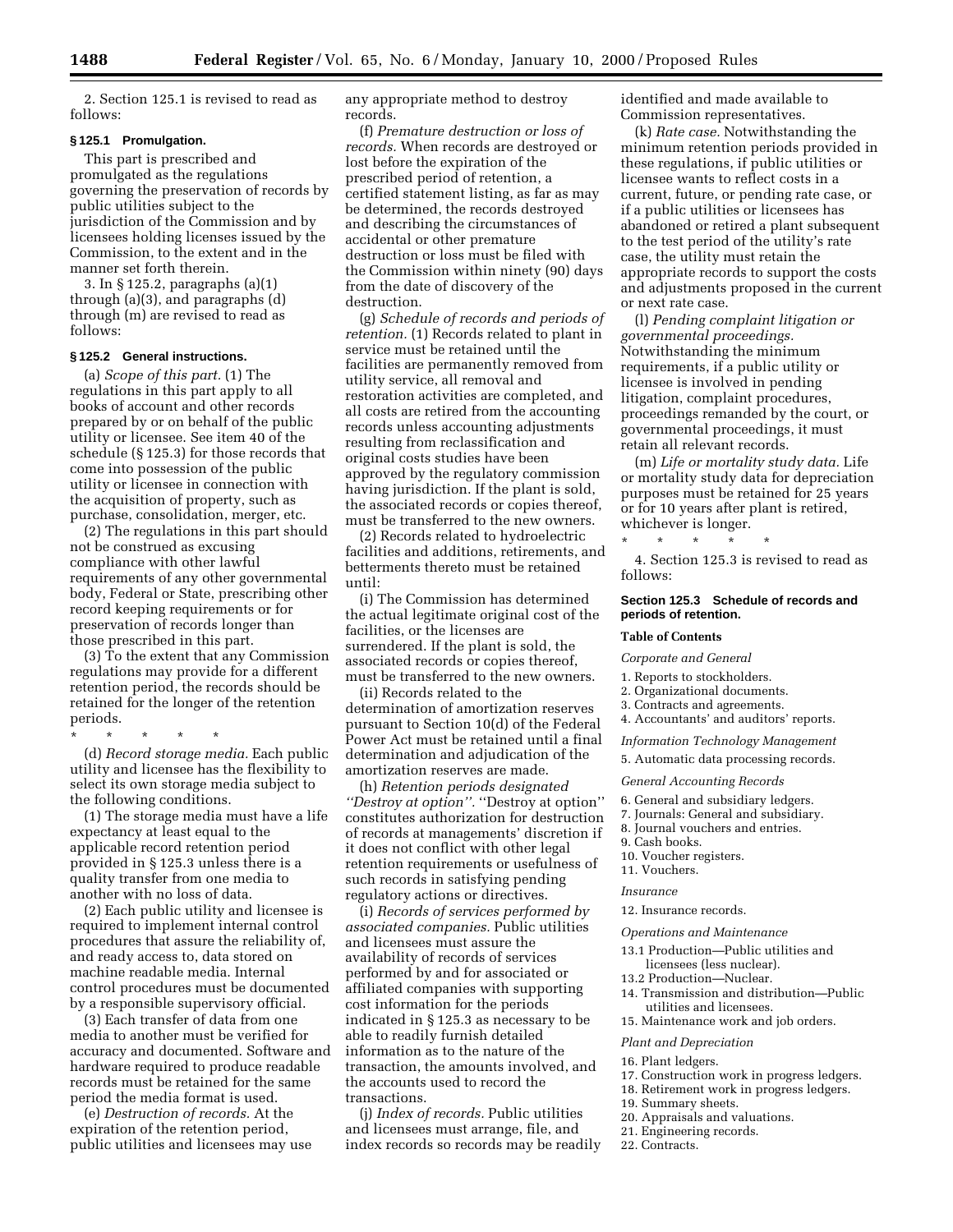- 23. Reclassification of utility plant account records. 24. Accumulated depreciation and depletion of utility plant account records. *Purchase and Stores* 25. Procurement. 26. Material ledgers. 27. Materials and supplies received and issued. 28. Records of sales of scrap and materials and supplies. *Revenue Accounting and Collection* 29. Customers' service applications and contracts. 30. Rate schedules. 31. Maximum demand and demand meter record cards. 32. Miscellaneous billing data. 33. Revenue summaries. *Tax* 34. Tax records. *Treasury* 35. Statements of funds and deposits. 36. Records of deposits with banks and others. *Miscellaneous* 37. Reserve. 38. Statistics. 39. Budgets and other forecasts. 40. Records of predecessors and former associates. 41. Reports to Federal and State regulatory commissions.
	- 42. Advertising.

# SCHEDULE OF RECORDS AND PERIODS OF RETENTION

| Item No. | Description                                                                                                                                                                                                                              | Retention period                                                                                                                                                                                                                                    |  |  |
|----------|------------------------------------------------------------------------------------------------------------------------------------------------------------------------------------------------------------------------------------------|-----------------------------------------------------------------------------------------------------------------------------------------------------------------------------------------------------------------------------------------------------|--|--|
|          | <b>CORPORATE AND GENERAL</b>                                                                                                                                                                                                             |                                                                                                                                                                                                                                                     |  |  |
| 1        | Reports to stockholders: Annual reports or statements to stock-<br>holders.                                                                                                                                                              | 5 years.                                                                                                                                                                                                                                            |  |  |
|          | Organizational documents:<br>(a) Minute books of stockholders', directors', and directors'<br>committee meetings.<br>(b) Titles, franchises, and licenses: Copies of formal orders of<br>regulatory commissions served upon the utility. | 5 years or termination of the corporation's existence, whichever<br>occurs first.<br>6 years after final non-appealable order.                                                                                                                      |  |  |
| $3$      | Contracts, including amendments and agreements (except con-<br>tracts provided for elsewhere):<br>(a) Service contracts, such as for management, accounting,<br>and financial services.                                                  | All contracts, related memoranda, and revisions should be re-<br>tained for 3 years after expiration or until the conclusion of any<br>contract disputes pertaining to such contracts, whichever is                                                 |  |  |
|          | (b) Contracts with others for transmission or the purchase, sale<br>or interchange of product.                                                                                                                                           | later.<br>All contracts, related memoranda, and revisions should be re-<br>tained for 4 years after expiration or until the conclusion of any<br>contract disputes or governmental proceedings pertaining to<br>such contracts, whichever is later. |  |  |
|          | (c) Memoranda essential to clarifying or explaining provisions<br>of contracts listed above, including requests for discounts.                                                                                                           | For the same periods as contracts to which they relate.                                                                                                                                                                                             |  |  |
| 4        | (d) Card or book records of contracts, leases, and agreements<br>made, showing dates of expirations and of renewals, memo-<br>randa of receipts, and payments under such contracts.<br>Accountants' and auditors' reports:               | For the same periods as contracts to which they relate.                                                                                                                                                                                             |  |  |
|          | (a) Reports of examinations and audits by accountants and<br>auditors not in the regular employ of the utility (such as re-<br>ports of public accounting firms and commission account-<br>ants).                                        | 5 years after the date of the report.                                                                                                                                                                                                               |  |  |
|          | (b) Internal audit reports and working papers                                                                                                                                                                                            | 5 years after the date of the report.                                                                                                                                                                                                               |  |  |
|          |                                                                                                                                                                                                                                          |                                                                                                                                                                                                                                                     |  |  |

### **INFORMATION TECHNOLOGY MANAGEMENT**

| Automatic data processing records (retain original source data Retain as long as it represents an active viable program or for<br>used as input for data processing and data processing report<br>printouts for the applicable periods prescribed elsewhere in the | periods prescribed for related output data, whichever is shorter. |
|--------------------------------------------------------------------------------------------------------------------------------------------------------------------------------------------------------------------------------------------------------------------|-------------------------------------------------------------------|
| schedule): Program documentation and revisions thereto.                                                                                                                                                                                                            |                                                                   |

# **GENERAL ACCOUNTING RECORDS**

| $6$    | General and subsidiary ledgers:<br>(a) Ledgers:<br>(2) Ledgers subsidiary or auxiliary to general ledgers except<br>ledgers provided for elsewhere. | 25 years.<br>25 years.              |
|--------|-----------------------------------------------------------------------------------------------------------------------------------------------------|-------------------------------------|
|        | (b) Indexes:<br>(2) Indexes to subsidiary ledgers except ledgers provided for<br>elsewhere.                                                         | 25 years.<br>25 years.              |
| 7<br>8 | (c) Trial balance sheets of general and subsidiary ledgers<br>Journal vouchers and journal entries including supporting detail                      | 2 years.<br>25 years.               |
|        | (b) Analyses, summarization, distributions, and other computa-<br>tions which support journal vouchers and journal entries:                         | 25 years.                           |
|        |                                                                                                                                                     | 25 years.                           |
|        |                                                                                                                                                     | 6 years.                            |
|        | Cash books: General and subsidiary or auxiliary books                                                                                               | 5 years after close of fiscal year. |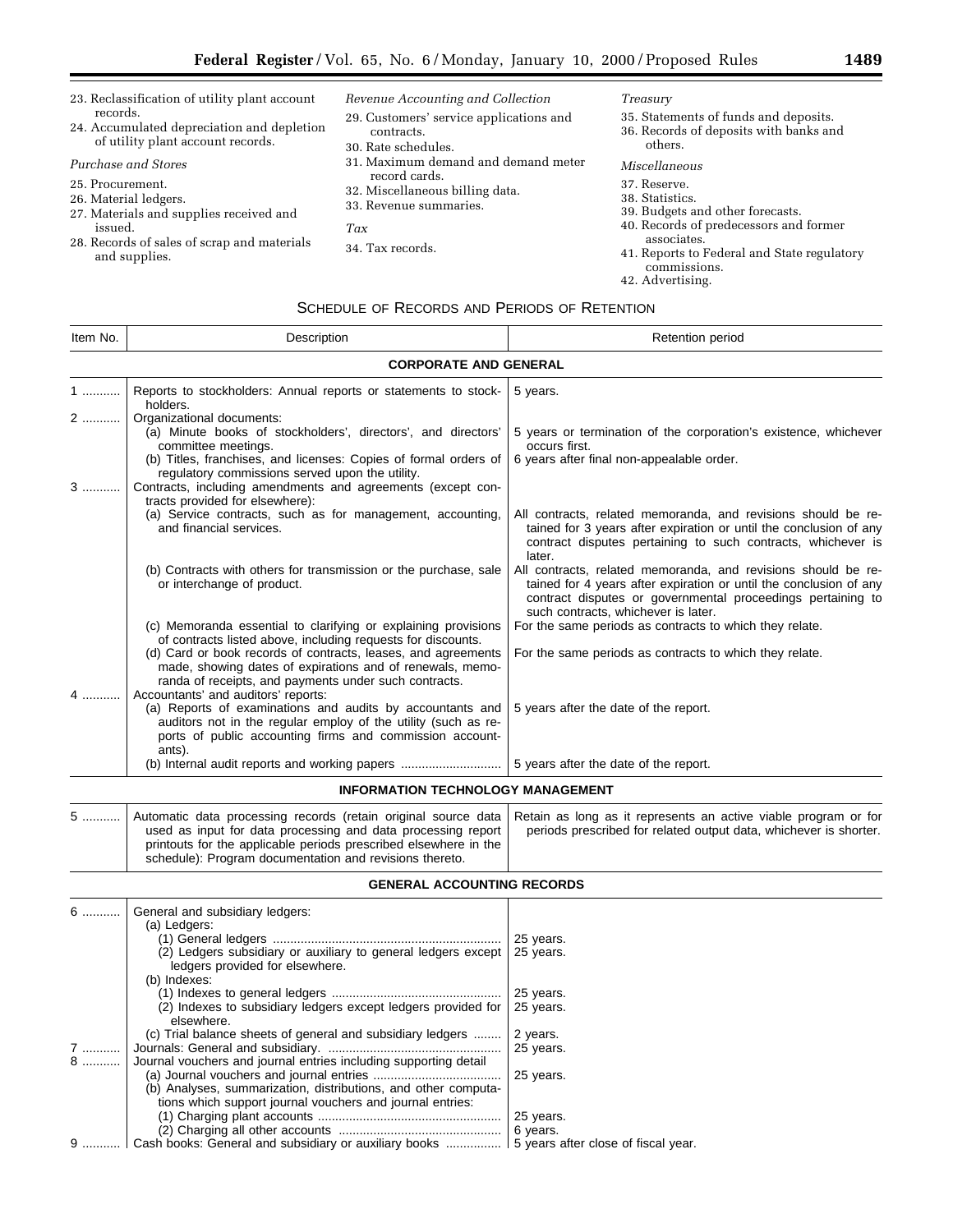| Item No. | Description                                                                                                                                                                          | Retention period                                                                                                                                                                                       |
|----------|--------------------------------------------------------------------------------------------------------------------------------------------------------------------------------------|--------------------------------------------------------------------------------------------------------------------------------------------------------------------------------------------------------|
| 10<br>11 | Voucher registers: Voucher registers or similar records when<br>used as a source document.<br>Vouchers:                                                                              | 5 years.                                                                                                                                                                                               |
|          | (a) Paid and cancelled vouchers (one copy-analysis sheets<br>showing detailed distribution of charges on individual vouch-<br>ers and other supporting papers).                      | 5 years.                                                                                                                                                                                               |
|          | (b) Original bills and invoices for materials, services, etc., paid<br>by vouchers.                                                                                                  | 5 years.                                                                                                                                                                                               |
|          | (c) Paid checks and receipts for payments of specific vouchers<br>(d) Authorization for the payment of specific vouchers                                                             | 5 years.                                                                                                                                                                                               |
|          | (e) Lists of unaudited bills (accounts payable), list of vouchers<br>transmitted, and memoranda regarding changes in audited<br>bills.                                               | 5 years.<br>Destroy at option.                                                                                                                                                                         |
|          |                                                                                                                                                                                      | Destroy at option.                                                                                                                                                                                     |
|          | <b>INSURANCE</b>                                                                                                                                                                     |                                                                                                                                                                                                        |
| 12       | Insurance records:                                                                                                                                                                   |                                                                                                                                                                                                        |
|          | (a) Records of insurance policies in force, showing coverage,<br>premiums paid, and expiration dates.                                                                                | Destroy at option after expiration of such policies.                                                                                                                                                   |
|          | (b) Records of amounts recovered from insurance companies<br>in connection with losses and of claims against insurance<br>companies, including reports of losses, and supporting pa- | 6 years.                                                                                                                                                                                               |
|          | pers.                                                                                                                                                                                |                                                                                                                                                                                                        |
|          | <b>OPERATIONS AND MAINTENANCE</b>                                                                                                                                                    |                                                                                                                                                                                                        |
| $13.1$   | Production-Electric (less Nuclear):                                                                                                                                                  |                                                                                                                                                                                                        |
|          |                                                                                                                                                                                      | 3 years.                                                                                                                                                                                               |
|          |                                                                                                                                                                                      | 3 years.                                                                                                                                                                                               |
|          |                                                                                                                                                                                      | 25 years.                                                                                                                                                                                              |
|          | (c) Generating high-tension and low-tension load records                                                                                                                             | 6 years.<br>3 years.                                                                                                                                                                                   |
|          | (d) Load curves, temperature logs, coal, and water logs                                                                                                                              | 3 years.                                                                                                                                                                                               |
|          |                                                                                                                                                                                      | 2 years, except river flow data collected in connection with hydro                                                                                                                                     |
|          |                                                                                                                                                                                      | operation must be retained for life of corporation.                                                                                                                                                    |
|          |                                                                                                                                                                                      | 1 year, except where the basic chart information is transferred to<br>another record, the charts need only be retained 6 months pro-<br>vided the record containing the basic data is retained 1 year. |
| $13.2$   | Production-Nuclear:                                                                                                                                                                  |                                                                                                                                                                                                        |
| 14       | For informational purposes, refer to the document retention re-<br>quirements of the Nuclear Regulatory Commission.<br>Transmission and distribution-Electric:.                      |                                                                                                                                                                                                        |
|          |                                                                                                                                                                                      | 3 years.                                                                                                                                                                                               |
|          | (b) System operator's daily logs and reports of operation                                                                                                                            | 3 years.                                                                                                                                                                                               |
|          |                                                                                                                                                                                      | For life of transformer.                                                                                                                                                                               |
|          | (d) Records of transformer inspections, oil tests, etc                                                                                                                               | Destroy at option.                                                                                                                                                                                     |
| $15$     | Maintenance work orders and job orders:                                                                                                                                              |                                                                                                                                                                                                        |
|          | (a) Authorizations for expenditures for maintenance work to be<br>covered by work orders, including memoranda showing the<br>estimates of costs to be incurred.                      | 5 years.                                                                                                                                                                                               |
|          | (b) Work order sheets to which are posted in detail the entries<br>for labor, material, and other charges in connection with                                                         | 5 years.                                                                                                                                                                                               |
|          | maintenance, and other work pertaining to utility operations.                                                                                                                        |                                                                                                                                                                                                        |
|          | (c) Summaries of expenditures on maintenance and job orders<br>and clearances to operating other accounts (exclusive of<br>plant accounts).                                          | 5 years.                                                                                                                                                                                               |
|          | PLANT AND DEPRECIATION                                                                                                                                                               |                                                                                                                                                                                                        |
| $16$     | Plant ledgers:                                                                                                                                                                       |                                                                                                                                                                                                        |
|          | (a) Ledgers of utility plant accounts including land and other<br>detailed ledgers showing the cost of utility plant by classes.                                                     | 25 years.                                                                                                                                                                                              |
|          | (b) Continuing plant inventory ledger, book or card records<br>showing description, location, quantities, cost, etc., of phys-                                                       | 25 years.                                                                                                                                                                                              |

ical units (or items) of utility plant owned.

mental records:

17 ......... Construction work in progress ledgers, work orders, and supple-

# SCHEDULE OF RECORDS AND PERIODS OF RETENTION—Continued

(a) Construction work in progress ledgers .................................. 5 years after clearance to plant account, provided continuing plant inventory records are maintained; otherwise 5 years after plant is retired.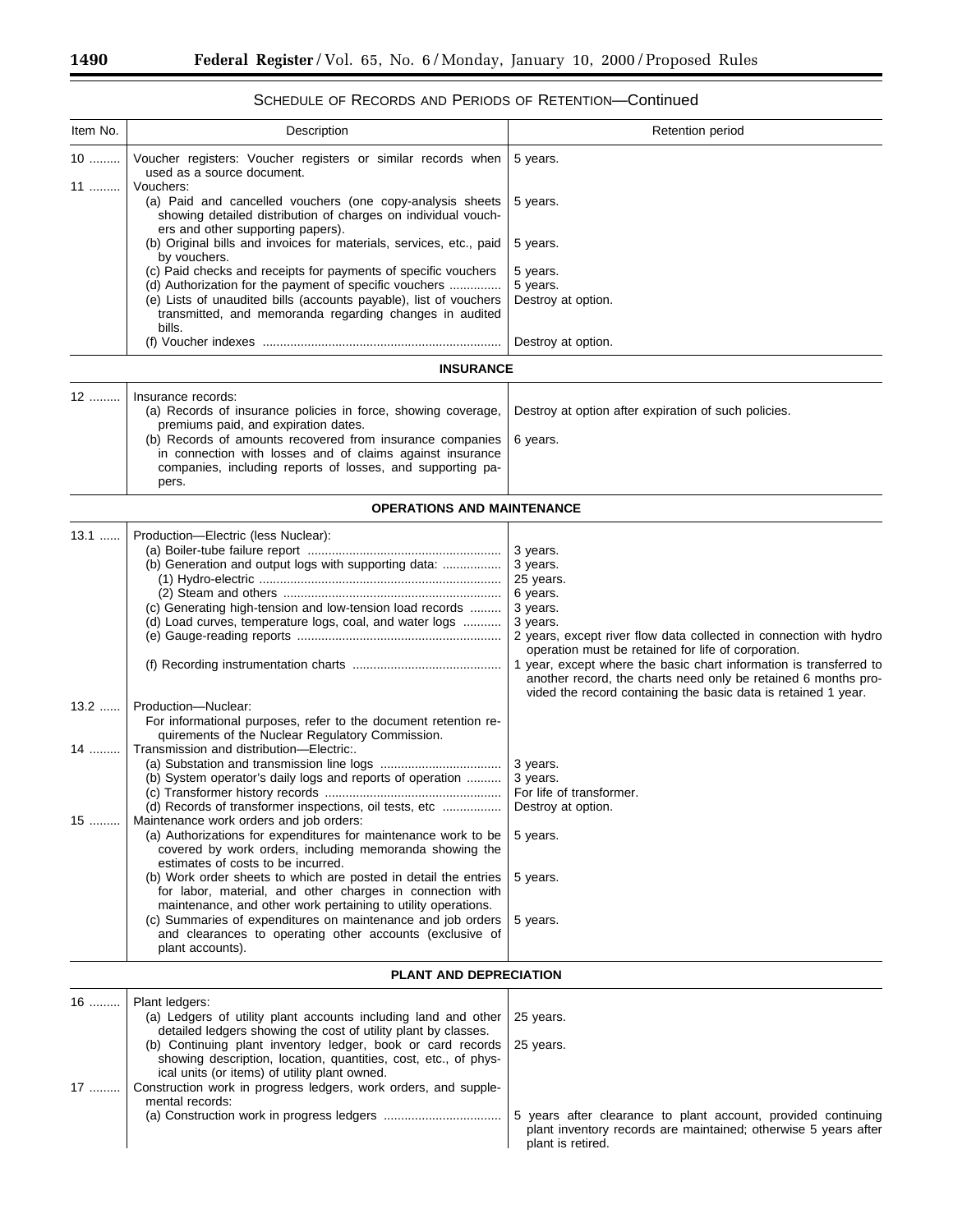$\equiv$ 

# SCHEDULE OF RECORDS AND PERIODS OF RETENTION—Continued

| Item No. | Description                                                                                                                                                                                                                                           | Retention period                                                                                                                                                      |
|----------|-------------------------------------------------------------------------------------------------------------------------------------------------------------------------------------------------------------------------------------------------------|-----------------------------------------------------------------------------------------------------------------------------------------------------------------------|
|          | (b) Work orders sheets to which are posted in summary form<br>or in detail the entries for labor, materials, and other charges<br>for utility plant additions and the entries closing the work or-<br>ders to utility plant in service at completion. | 5 years after clearance to plant account, provided continuing<br>plant inventory records are maintained; otherwise 5 years after<br>plant is retired.                 |
|          | (c) Authorizations for expenditures for additions to utility plant,<br>including memoranda showing the detailed estimates of cost,<br>and the bases therefor (including original and revised or sub-<br>sequent authorizations).                      | 5 years after clearance to plant account except where there are<br>ongoing Commission proceedings.                                                                    |
|          | (d) Requisitions and registers of authorizations for utility plant<br>expenditures.<br>(e) Completion or performance reports showing comparison be-                                                                                                   | 5 years after clearance to plant account except where there are<br>ongoing Commission proceedings.<br>5 years after clearance to plant account except where there are |
|          | tween authorized estimates and actual expenditures for utility<br>plant additions.                                                                                                                                                                    | ongoing Commission proceedings.                                                                                                                                       |
|          | (f) Analysis or cost reports showing quantities of materials<br>used, unit costs, number of man-hours etc., in connection<br>with completed construction project.                                                                                     | 5 years after clearance to plant account except where there are<br>ongoing Commission proceedings.                                                                    |
|          | (g) Records and reports pertaining to progress of construction<br>work, the order in which jobs are to be completed, and simi-<br>lar records which do not form a basis of entries to the ac-<br>counts.                                              | Destroy at option.                                                                                                                                                    |
| 18       | Retirement work in progress ledgers, work orders, and supple-<br>mental records:                                                                                                                                                                      |                                                                                                                                                                       |
|          | (a) Work order sheets to which are posted the entries for re-<br>moval costs, materials recovered, and credits to utility plant<br>accounts for cost of plant retirement.                                                                             | 5 years after plant is retired.                                                                                                                                       |
|          | (b) Authorizations for retirement of utility plant, including memo-<br>randa showing the basis for determination to be retired and<br>estimates of salvage and removal costs                                                                          | 5 years after plant is retired.                                                                                                                                       |
|          |                                                                                                                                                                                                                                                       | 5 years.                                                                                                                                                              |
| 19       | Summary sheets, distribution sheets, reports, statements, and pa-                                                                                                                                                                                     | 5 years.                                                                                                                                                              |
|          | pers directly supporting debits and credits to utility plant ac-<br>counts not covered by construction or retirement work orders                                                                                                                      |                                                                                                                                                                       |
|          | and their supporting records.                                                                                                                                                                                                                         |                                                                                                                                                                       |
| 20       | Appraisals and valuations:                                                                                                                                                                                                                            |                                                                                                                                                                       |
|          | (a) Appraisals and valuations made by the company of its prop-<br>erties or investments or of the properties or investments of<br>any associated companies. (Includes all records essential<br>thereto.).                                             | 3 years after appraisal.                                                                                                                                              |
|          | (b) Determinations of amounts by which properties or invest-<br>ments of the company or any of its associated companies                                                                                                                               |                                                                                                                                                                       |
|          | will be either written up or written down as a result of:                                                                                                                                                                                             | 10 years after completion of transaction or as ordered by the                                                                                                         |
|          |                                                                                                                                                                                                                                                       | Commission.                                                                                                                                                           |
|          |                                                                                                                                                                                                                                                       | 10 years after recognition of asset impairment.<br>10 years after the asset was written up or down.                                                                   |
| 21       | The original or reproduction of engineering records, drawings,                                                                                                                                                                                        | Retain until retired.                                                                                                                                                 |
|          | and other supporting data for proposed or as-constructed utility                                                                                                                                                                                      |                                                                                                                                                                       |
|          | facilities: Maps, diagrams, profiles, photographs, field survey                                                                                                                                                                                       |                                                                                                                                                                       |
|          | notes, plot plan, detail drawings, records of engineering stud-                                                                                                                                                                                       |                                                                                                                                                                       |
|          | ies, and similar records showing the location of proposed or as-<br>constructed facilities:                                                                                                                                                           |                                                                                                                                                                       |
| 22       | Contracts relating to utility plant                                                                                                                                                                                                                   |                                                                                                                                                                       |
|          | (a) Contracts relating to acquisition or sale of plant                                                                                                                                                                                                | 6 years after plant is retired or sold.                                                                                                                               |
|          | (b) Contracts and other agreements relating to services per-                                                                                                                                                                                          | 6 years after plant is retired or sold.                                                                                                                               |
|          | formed in connection with construction of utility plant (includ-                                                                                                                                                                                      |                                                                                                                                                                       |
|          | ing contracts for the construction of plant by others for the<br>utility and for supervision and engineering relating to con-                                                                                                                         |                                                                                                                                                                       |
|          | struction work).                                                                                                                                                                                                                                      |                                                                                                                                                                       |
| $23$     | Records pertaining to reclassification of utility plant accounts to                                                                                                                                                                                   | 6 years.                                                                                                                                                              |
|          | conform to prescribed systems of accounts including supporting<br>papers showing the basis for such reclassifications.                                                                                                                                |                                                                                                                                                                       |
| 24       | Records of accumulated provisions for depreciation and depletion                                                                                                                                                                                      |                                                                                                                                                                       |
|          | of utility plant and supporting computation of expense:                                                                                                                                                                                               |                                                                                                                                                                       |
|          | (a) Detailed records or analysis sheets segregating the accu-                                                                                                                                                                                         | 25 years.                                                                                                                                                             |
|          | mulated depreciation according to functional classification of<br>plant.                                                                                                                                                                              |                                                                                                                                                                       |
|          | (b) Records reflecting the service life of property and the per-                                                                                                                                                                                      | 25 years.                                                                                                                                                             |
|          | centage of salvage and cost of removal for property retired                                                                                                                                                                                           |                                                                                                                                                                       |
|          | from each account for depreciable utility plant.                                                                                                                                                                                                      |                                                                                                                                                                       |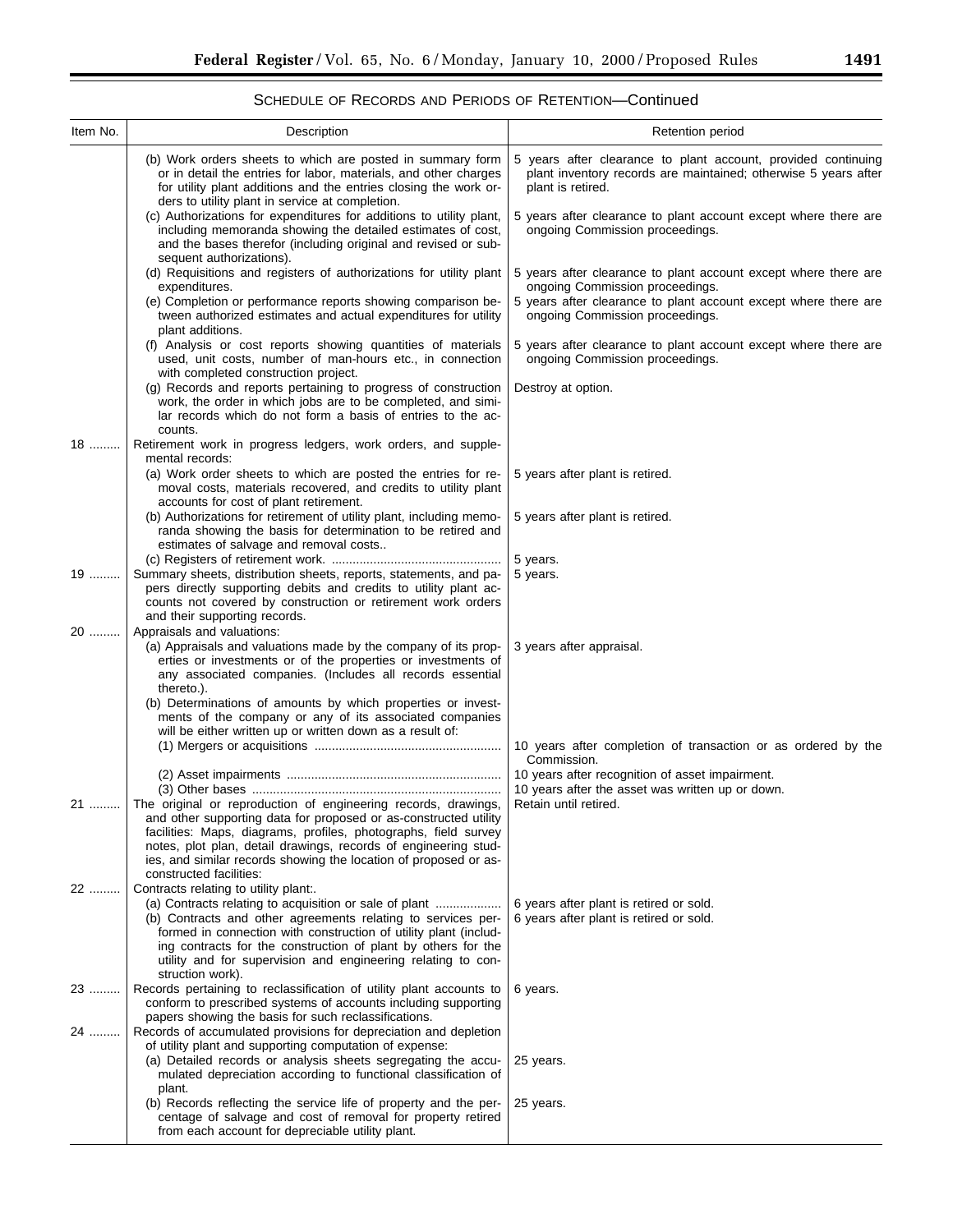# SCHEDULE OF RECORDS AND PERIODS OF RETENTION—Continued

| Item No.             | Description                                                                                                                                                                                                                                                                                                                                                                                                                                                                                                                                                                                                                                                                                                                                                                                                                                                                                                                                                                                                                                                             | Retention period                                                                                                                                                                                                                                                                                                                                                                                                                                                                                                     |  |  |
|----------------------|-------------------------------------------------------------------------------------------------------------------------------------------------------------------------------------------------------------------------------------------------------------------------------------------------------------------------------------------------------------------------------------------------------------------------------------------------------------------------------------------------------------------------------------------------------------------------------------------------------------------------------------------------------------------------------------------------------------------------------------------------------------------------------------------------------------------------------------------------------------------------------------------------------------------------------------------------------------------------------------------------------------------------------------------------------------------------|----------------------------------------------------------------------------------------------------------------------------------------------------------------------------------------------------------------------------------------------------------------------------------------------------------------------------------------------------------------------------------------------------------------------------------------------------------------------------------------------------------------------|--|--|
|                      | <b>PURCHASES AND STORES</b>                                                                                                                                                                                                                                                                                                                                                                                                                                                                                                                                                                                                                                                                                                                                                                                                                                                                                                                                                                                                                                             |                                                                                                                                                                                                                                                                                                                                                                                                                                                                                                                      |  |  |
| 25<br>26<br>27<br>28 | Procurement:<br>(a) Agreements entered into for the acquisition of goods or the<br>performance of services. Includes all forms of agreements<br>not specifically set forth in Subsection 7 such as but not lim-<br>ited to: Letters of intent, exchange of correspondence, mas-<br>ter agreements, term contracts, rental agreements, and the<br>various types of purchase orders:<br>(1) For goods or services relating to plant construction<br>(b) Supporting documents including accepted and unaccepted<br>bids or proposals (summaries of unaccepted bids or pro-<br>posals may be kept in lieu of originals) evidencing all rel-<br>evant elements of the procurement.<br>Material ledgers: Ledger sheets of materials and supplies re-<br>ceived, issued, and on hand.<br>Materials and supplies received and issued: Records showing the<br>detailed distribution of materials and supplies issued during ac-<br>counting periods.<br>Records of sales of scrap and materials and supplies:.<br>(a) Authorization for sale of scrap and materials and supplies | 6 years.<br>6 years.<br>6 years.<br>6 years after the date the records/ledgers were created.<br>6 years.<br>3 years.                                                                                                                                                                                                                                                                                                                                                                                                 |  |  |
|                      | (b) Contracts for sale of scrap materials and supplies                                                                                                                                                                                                                                                                                                                                                                                                                                                                                                                                                                                                                                                                                                                                                                                                                                                                                                                                                                                                                  | 3 years.                                                                                                                                                                                                                                                                                                                                                                                                                                                                                                             |  |  |
|                      | <b>REVENUE ACCOUNTING AND COLLECTION</b>                                                                                                                                                                                                                                                                                                                                                                                                                                                                                                                                                                                                                                                                                                                                                                                                                                                                                                                                                                                                                                |                                                                                                                                                                                                                                                                                                                                                                                                                                                                                                                      |  |  |
| 29<br>30             | Customers' service applications and contracts: Contracts, includ-<br>ing amendments for extensions of service, for which contribu-<br>tions are made by customers and others.<br>Rate schedules: General files of published rate sheets and                                                                                                                                                                                                                                                                                                                                                                                                                                                                                                                                                                                                                                                                                                                                                                                                                             | 4 years after expiration.<br>6 years after published rate sheets and schedules are super-                                                                                                                                                                                                                                                                                                                                                                                                                            |  |  |
|                      | schedules of utility service. Including schedules suspended or<br>superseded.<br>Maximum demand, and demand meter record cards                                                                                                                                                                                                                                                                                                                                                                                                                                                                                                                                                                                                                                                                                                                                                                                                                                                                                                                                          | seded or no longer used to charge for utility service.                                                                                                                                                                                                                                                                                                                                                                                                                                                               |  |  |
| 31<br>32<br>33       | Miscellaneous billing data: Billing department's copies of con-<br>tracts with customers (other than contracts in general files).<br>Revenue summaries: Summaries of monthly operating revenues                                                                                                                                                                                                                                                                                                                                                                                                                                                                                                                                                                                                                                                                                                                                                                                                                                                                         | 1 year, except where the basic chart information is transferred to<br>another record the charts need only be retained 6 months, pro-<br>vided the basic data is retained 1 year.<br>Destroy at option.<br>5 years.                                                                                                                                                                                                                                                                                                   |  |  |
|                      | according to classes of service. Including summaries of for-<br>feited discounts and penalties.                                                                                                                                                                                                                                                                                                                                                                                                                                                                                                                                                                                                                                                                                                                                                                                                                                                                                                                                                                         |                                                                                                                                                                                                                                                                                                                                                                                                                                                                                                                      |  |  |
|                      | <b>TAX</b>                                                                                                                                                                                                                                                                                                                                                                                                                                                                                                                                                                                                                                                                                                                                                                                                                                                                                                                                                                                                                                                              |                                                                                                                                                                                                                                                                                                                                                                                                                                                                                                                      |  |  |
| 34                   | Tax records:.<br>(a) Copies of tax returns and supporting schedules filed with<br>taxing authorities, supporting working papers, records of ap-<br>peals of tax bills, and receipts for payment. See Subsection<br>11(b) for vouchers evidencing disbursements:<br>(5) Agreements between associate companies as to alloca-<br>tion of consolidated income taxes.<br>(6) Schedule of allocation of consolidated Federal income<br>taxes among associate companies.<br>(b) Filings with taxing authorities to qualify employee benefit<br>plans.<br>(c) Information returns and reports to taxing authorities                                                                                                                                                                                                                                                                                                                                                                                                                                                            | 2 years after final tax liability is determined.<br>2 years after final tax liability is determined.<br>2 years.<br>2 years after final tax liability is determined.<br>2 years after final tax liability is determined.<br>2 years after final tax liability is determined.<br>5 years after discontinuance of plan.<br>3 years after final tax liability is determined.                                                                                                                                            |  |  |
|                      | <b>TREASURY</b>                                                                                                                                                                                                                                                                                                                                                                                                                                                                                                                                                                                                                                                                                                                                                                                                                                                                                                                                                                                                                                                         |                                                                                                                                                                                                                                                                                                                                                                                                                                                                                                                      |  |  |
| 35                   | Statements of funds and deposits:<br>(a) Statements of periodic deposits with fund administrators or<br>trustees.<br>(b) Statements of periodic withdrawals from fund<br>(c) Statements prepared by fund administrator or trustees of<br>fund activity including:                                                                                                                                                                                                                                                                                                                                                                                                                                                                                                                                                                                                                                                                                                                                                                                                       | For nuclear decommissioning funds, retain records for all items<br>listed for a period of 3 years after completion of final decom-<br>missioning is completed.<br>If amortization reserve funds related to licensed projects are<br>maintained, retain until the Commission makes a final deter-<br>mination of the disposition of amortization reserves.<br>Retain records for the most recent 3 years.<br>Retain records for the most recent 3 years.<br>Retain records until the fund is dissolved or terminated. |  |  |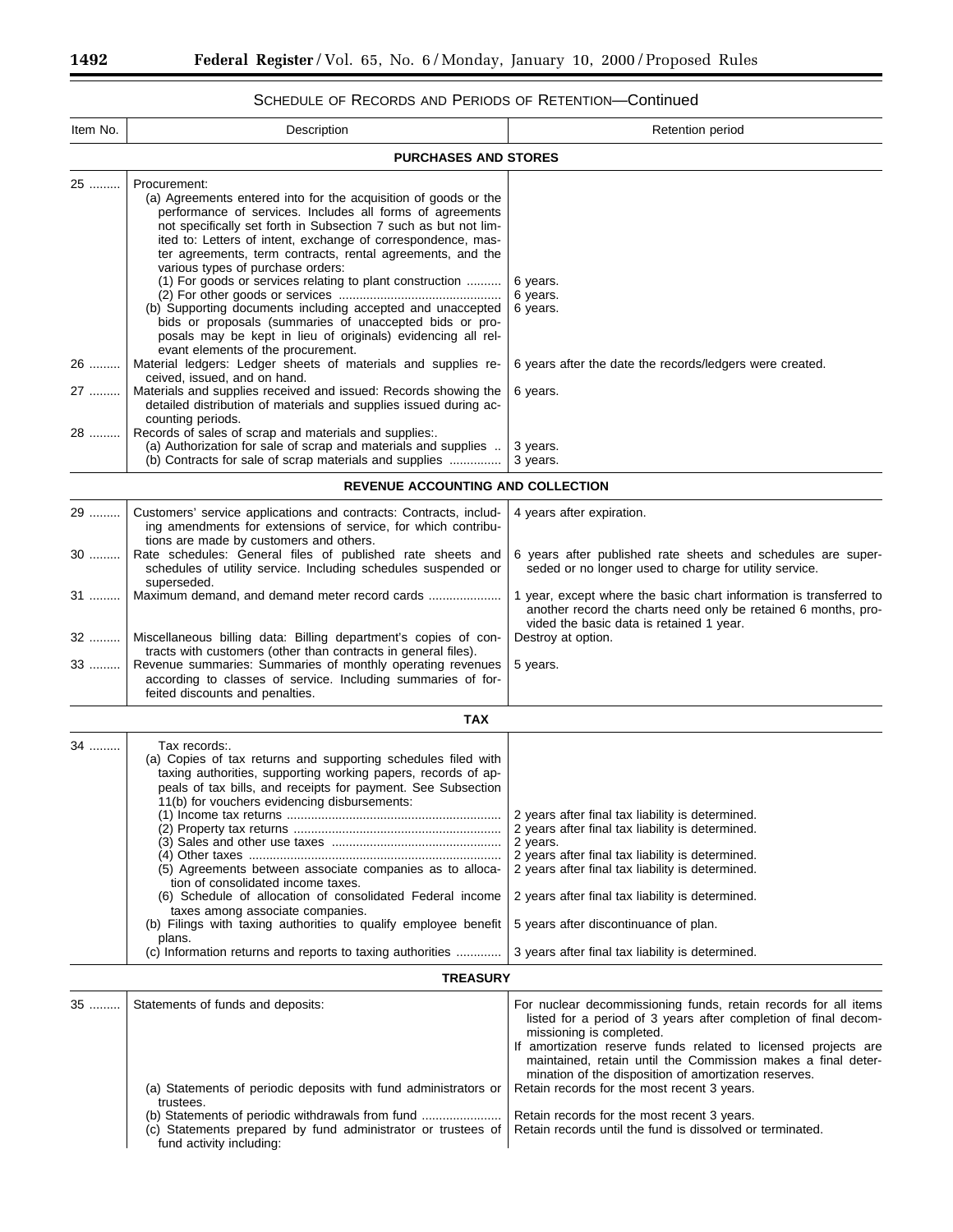### SCHEDULE OF RECORDS AND PERIODS OF RETENTION—Continued

| Item No. | Description                                                                                                                                                                                                                                                                                                 | <b>Retention period</b>                                                                                                                |
|----------|-------------------------------------------------------------------------------------------------------------------------------------------------------------------------------------------------------------------------------------------------------------------------------------------------------------|----------------------------------------------------------------------------------------------------------------------------------------|
|          | (1) Beginning of the year balance of fund;<br>(2) Deposits with the fund;<br>(3) Acquisition of investments held by the fund;<br>(4) Disposition of investments held by the fund;<br>(5) Disbursements from the fund, including party to whom<br>disbursement was made:<br>(6) End of year balance of fund. |                                                                                                                                        |
| 36       | (a) Statements from depositories showing the details of funds<br>received, disbursed, transferred, and balances on deposit.<br>(b) Check stubs, registers, or other records of checks issued                                                                                                                | Records of deposits with banks and others:<br>Destroy at option after completion of audit by independent ac-<br>countants.<br>3 years. |

| 37 | Reserve                                                                                                                                                                                                                                                                                                                                                                            |                                                                                          |
|----|------------------------------------------------------------------------------------------------------------------------------------------------------------------------------------------------------------------------------------------------------------------------------------------------------------------------------------------------------------------------------------|------------------------------------------------------------------------------------------|
| 38 | Statistics: Financial, operating and statistical reports used for in-<br>ternal administrative or operating purposes.                                                                                                                                                                                                                                                              | 5 years.                                                                                 |
| 39 | Budgets and other forecasts (prepared for internal administrative<br>or operating purposes) of estimated future income, receipts and<br>expenditures in connection with financing, construction and op-<br>erations, including acquisitions and disposals of properties or<br>investments.                                                                                         | 3 years.                                                                                 |
| 40 |                                                                                                                                                                                                                                                                                                                                                                                    | Retain consistent with the requirements for the same types of<br>records of the utility. |
| 41 | Reports to Federal and State regulatory commissions including<br>annual financial, operating and statistical reports.                                                                                                                                                                                                                                                              | 5 years.                                                                                 |
| 42 | Advertising: Copies of advertisements by or for the company on<br>behalf of itself or any associate company in newspapers, mag-<br>azines, and other publications, including costs and other<br>records relevant thereto (excluding advertising of appliances,<br>employment opportunities, routine notices, and invitations for<br>bids all of which may be destroyed at option). | 2 years.                                                                                 |

# **PART 225—PRESERVATION OF RECORDS OF NATURAL GAS COMPANIES**

5. The authority for Part 225 is revised to read as follows:

**Authority:** 15 U.S.C. 717–717w, 3301– 3432; 16 U.S.C. 792–828c; 42 U.S.C. 7101– 7352; E. O. 12009, 3 CFR 1978 Comp. p. 142.

6. Section 225.1 is revised to read as follows:

#### **§ 225.1 Promulgation.**

This part is prescribed and promulgated as the regulations governing the preservation of records by natural gas companies subject to the jurisdiction of the Commission, to the extent and in the manner set forth therein.

7. In § 225.2, paragraphs (a)(1) through (a)(3) and paragraphs (d) through (m) are revised to read as follows:

### **§ 225.2 General instructions.**

(a) *Scope of this part.* (1) The regulations in this part must apply to all books of account and other records prepared by or on behalf of the natural gas company. See item 40 of the schedule for those records that come into possession of the natural gas company in connection with the

acquisition of property, such as purchases, consolidation, merger, etc.

(2) The regulations in this part should not be construed as excusing compliance with other lawful requirements of any other governmental body, Federal or State, prescribing other record keeping requirements, or for preservation of records for periods longer than those prescribed in this part.

(3) To the extent that any Commission regulations may provide for a different retention period, the records should be retained for the longer of the retention periods.

\* \* \* \* \* (d) *Record storage media.* Each natural gas company has the flexibility to select its own storage media subject to the following conditions.

(1) The storage media must have a life expectancy at least equal to the applicable record retention period provided in § 225.3 unless there is a quality transfer from one media to another with no loss of data.

(2) Each natural gas company is required to implement internal control procedures that assure the reliability of and ready access to data stored on machine readable media. Internal control procedures must be documented by a responsible supervisory official.

(3) Each transfer of data from one media to another must be verified for accuracy and documented. Software and hardware required to produce readable records must be retained for the same period the media format is used.

(e) *Destruction of records.* At the expiration of the records retention period, natural gas companies may use any appropriate method to destroy records.

(f) *Premature destruction or loss of records.* When records are destroyed or lost before the expiration of the prescribed period of retention, a certified statement listing, as far as may be determined, the records destroyed and describing the circumstances of accidental or other premature destruction or loss must be filed with the Commission within ninety (90) days from the date of discovery of the destruction.

(g) *Schedule of records and periods of retention.* (1) Records related to plant in service must be retained until the facilities are permanently removed from service, all removal and restoration activities are completed, and all costs are retired from the accounting records unless accounting adjustments resulting from reclassification and original costs studies have been approved by the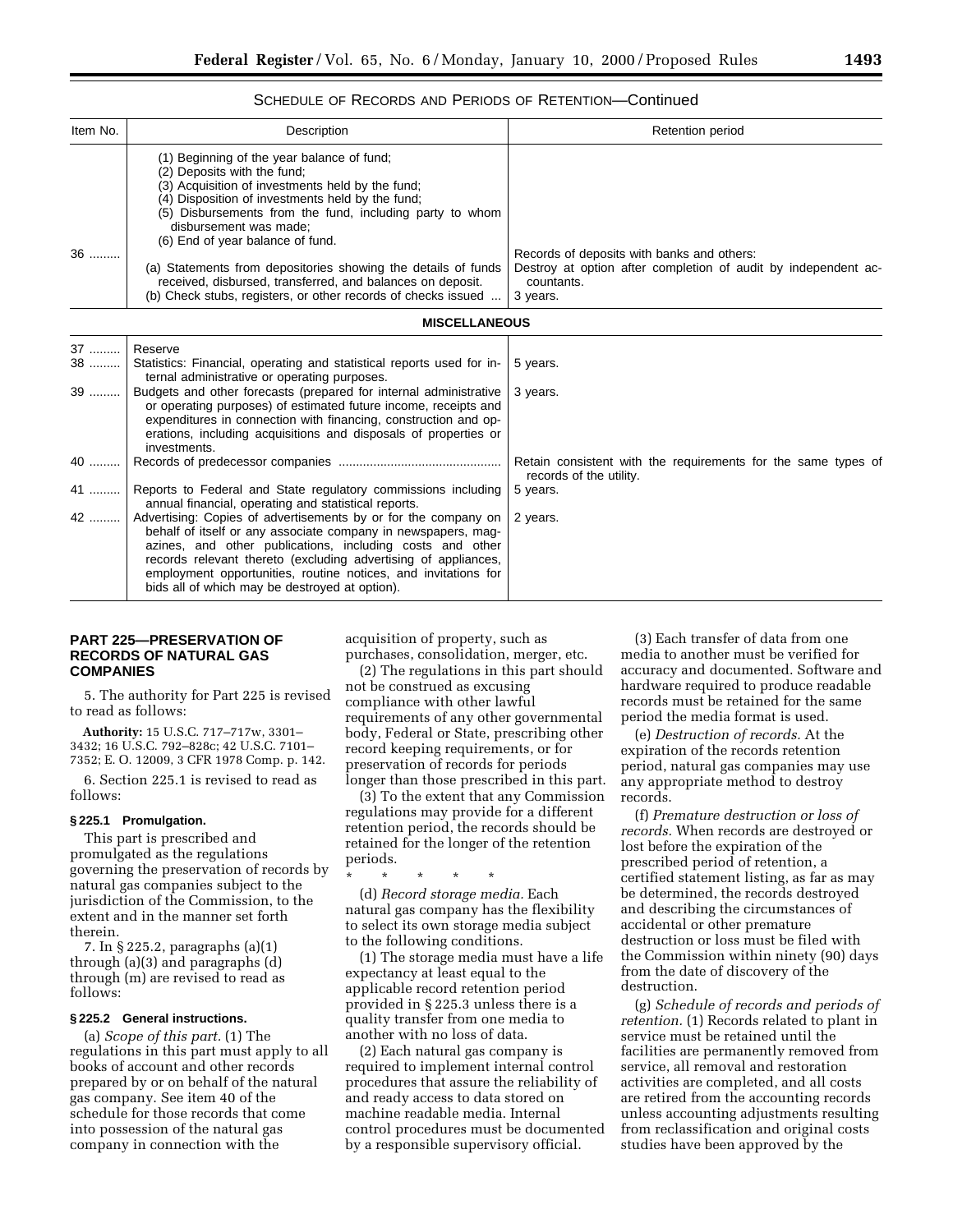regulatory commission having jurisdiction. If the plant is sold, the associated records or copies thereof, must be transferred to the new owners.

(2) Records related to additions, retirements, and betterments thereto must be retained until the Commission has determined the actual legitimate original cost of the facilities.

(h) *Retention periods designated ''Destroy at option''.* ''Destroy at option'' constitutes authorization for destruction of records at managements' discretion if it does not conflict with other legal retention requirements or usefulness of such records in satisfying pending regulatory actions or directives.

(i) *Records of services performed by associated companies.* The natural gas companies must assure the availability of records of services performed by associated or affiliated companies with supporting cost information for the periods indicated in § 225.3 as necessary to be able to readily furnish detailed information as to the nature of the transaction, the amounts involved, and the accounts used to record the transactions.

(j) *Index of records.* Natural gas companies must arrange, file, and index records so they may be readily identified and made available to Commission representatives.

(k) *Rate case.* Notwithstanding the minimum retention periods provided in these regulations, if a natural gas company intends to reflect costs in a current, pending, or future rate case, or if a natural gas company has abandoned or retired a plant subsequent to the test period of its last rate case, it must retain all relevant records.

(l) *Pending complaint litigation or governmental proceeding.* Notwithstanding the minimum requirements, if a natural gas company is involved in pending litigation, complaint procedures, proceedings remanded by the court, or governmental proceedings, it must retain all relevant records.

(m) *Life or mortality study data.* Life or mortality study data for depreciation purposes must be retained for 25 years or for 10 years after plant is retired whichever is longer.

\* \* \* \* \* 8. Section 225.3 is revised to read as follows:

### **§ 225.3 Schedule of records and periods of retention.**

### **Table of Contents**

*Corporate and General*

- 1. Reports to stockholders.
- 2. Organizational documents.
- 3. Contracts and agreements.
- 4. Accountants' and auditors' reports.
- *Information Technology Management*
- 5. Automatic data processing records.

#### *General Accounting Records*

- 6. General and subsidiary ledgers.
- 7. Journals: General and subsidiary.
- 
- 
- 10. Voucher registers.

#### *Insurance*

- 12. Insurance records.
- *Operations and Maintenance*
- 13. Production—Gas.
- 14. Transmission and distribution—Gas.
- 14.1 Underground storage of natural gas.
- 15. Maintenance work and job orders.
	-

#### *Plant and Depreciation*

- 16. Plant ledgers.
- 17. Construction work in progress ledgers.
- 18. Retirement work in progress ledgers.
- 19. Summary sheets.
- 20. Appraisals and valuations.
- 21. Engineering records.
- 22. Contracts.
- 23. Reclassification of natural gas plant account records.
- 24. Accumulated depreciation and depletion of natural gas plant account records.

### *Purchase and Stores*

- 25. Procurement.
- 26. Material ledgers.
- 27. Materials and supplies received and issued.
- 28. Records of sales of scrap and materials and supplies.

#### *Revenue Accounting and Collection*

- 29. Customers' service applications and contracts.
- 30. Rate schedules.
- 31. Maximum demand and demand meter record cards.
- 32. Miscellaneous billing data.
	- 33. Revenue summaries.

### *Tax*

34. Tax records.

### *Treasury*

- 35. Statements of funds and deposits.
- 36. Records of deposits with banks and others.
- 37. Records of receipts and disbursements.

#### *Miscellaneous*

- 38. Statistics.
- 39. Budgets and other forecasts.
- 40. Records of predecessors and former associates.
- 41. Reports to Federal and State regulatory commissions.
- 42. Advertising.

# SCHEDULE OF RECORDS AND PERIODS OF RETENTION

| Item No. | Description                                                                                                                                                                                                                                                                                      | Retention period                                                                                                                                                                                                                                      |
|----------|--------------------------------------------------------------------------------------------------------------------------------------------------------------------------------------------------------------------------------------------------------------------------------------------------|-------------------------------------------------------------------------------------------------------------------------------------------------------------------------------------------------------------------------------------------------------|
|          | <b>CORPORATE AND GENERAL</b>                                                                                                                                                                                                                                                                     |                                                                                                                                                                                                                                                       |
|          | Reports to stockholders: Annual reports or statements to stock-<br>holders.                                                                                                                                                                                                                      | 5 years.                                                                                                                                                                                                                                              |
|          | Organizational documents:<br>(a) Minute books of stockholders', directors', and directors'<br>committee meetings.<br>(b) Titles, franchises, and licenses: Copies of formal orders of<br>regulatory commissions served upon the natural gas com-<br>pany.                                        | 5 years or termination of the corporation's existence, whichever<br>occurs first.<br>6 years after final non-appealable order.                                                                                                                        |
|          | Contracts including amendments and agreements (except con-<br>tracts provided for elsewhere):<br>(a) Service contracts, such as for management, accounting,<br>and financial services.<br>(b) Contracts with others for transportation or for the pur-<br>chase, sale or interchange of product. | 6 years.<br>All contracts, related memoranda, and revisions should be re-<br>tained for 4 years after expiration or until the conclusion of<br>any contract disputes or governmental proceedings pertaining<br>to such contracts, whichever is later. |
|          | (c) Memoranda essential to clarifying or explaining provisions<br>of contracts listed above, including requests for discounts.                                                                                                                                                                   | For the same periods as contracts to which they relate.                                                                                                                                                                                               |

- 
- 
- 8. Journal vouchers and entries.
- 9. Cash books.
- 
- 11. Vouchers.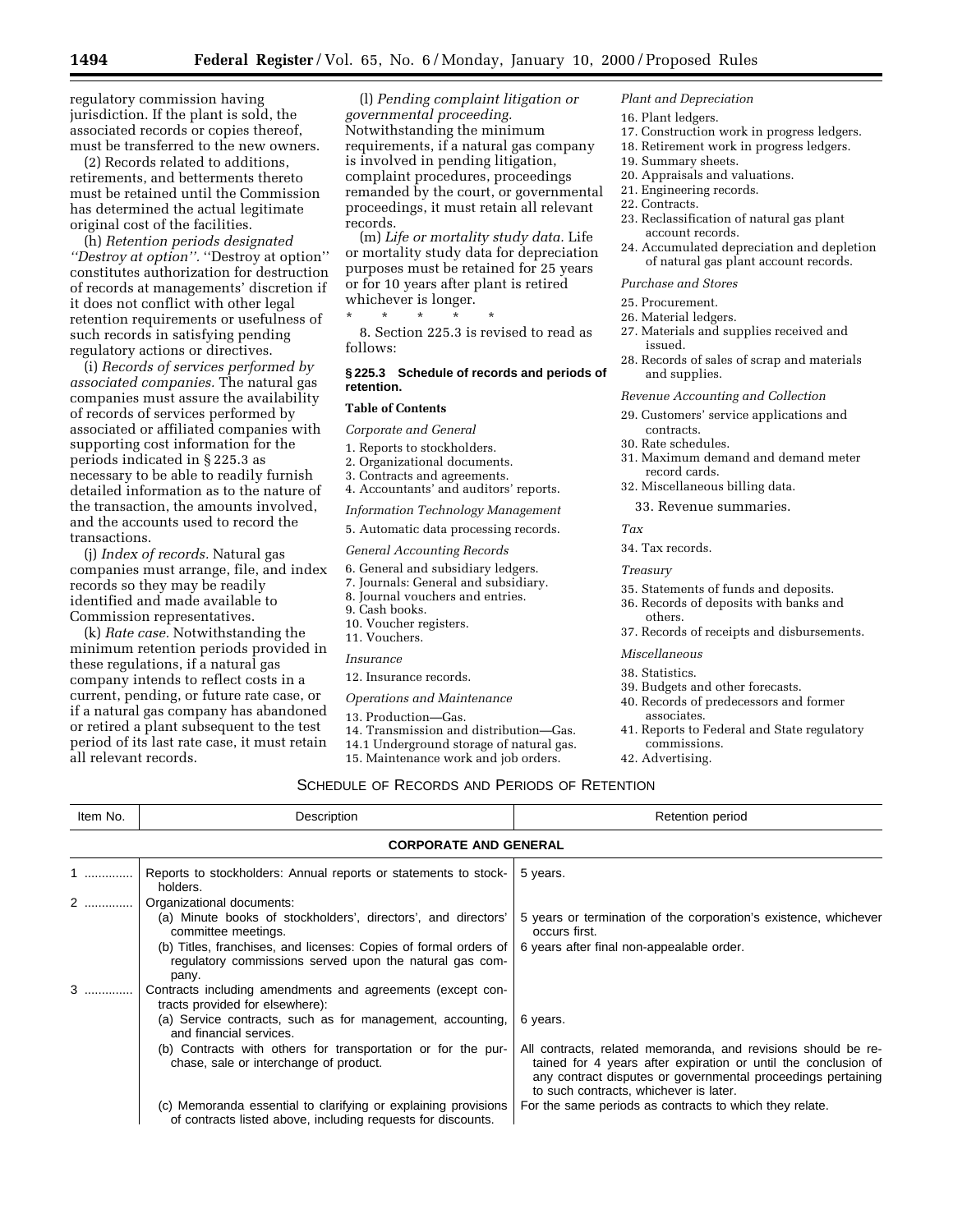$\equiv$ 

# SCHEDULE OF RECORDS AND PERIODS OF RETENTION—Continued

| Item No.      | Description                                                                                                                                                                                                                                                                                                                                                                                                                                                                                                                      | Retention period                                                                                                                          |
|---------------|----------------------------------------------------------------------------------------------------------------------------------------------------------------------------------------------------------------------------------------------------------------------------------------------------------------------------------------------------------------------------------------------------------------------------------------------------------------------------------------------------------------------------------|-------------------------------------------------------------------------------------------------------------------------------------------|
| 4<br>.        | (d) Card or book records of contracts, leases, and agreements<br>made that show dates of expirations, renewals, memoranda<br>of receipts, and payments under such contracts.<br>Accountants' and auditors' reports:<br>(a) Reports of examinations and audits by accountants and<br>auditors not in the regular employ of the natural gas com-<br>pany (such as reports of public accounting firms and Com-<br>mission accountants).                                                                                             | For the same periods as contracts to which they relate.<br>5 years after the date of the report.                                          |
|               | (b) Internal audit reports and working papers                                                                                                                                                                                                                                                                                                                                                                                                                                                                                    | 5 years after the date of the report.                                                                                                     |
|               | <b>INFORMATION TECHNOLOGY MANAGEMENT</b>                                                                                                                                                                                                                                                                                                                                                                                                                                                                                         |                                                                                                                                           |
| 5             | Automatic data processing records (retain original source data<br>used as input for data processing and data processing report<br>printouts for the applicable periods prescribed elsewhere in<br>the schedule): Program documentation and revisions thereto.                                                                                                                                                                                                                                                                    | Retain as long as it represents an active viable program or for<br>periods prescribed for related output data, whichever is short-<br>er. |
|               | <b>GENERAL ACCOUNTING RECORDS</b>                                                                                                                                                                                                                                                                                                                                                                                                                                                                                                |                                                                                                                                           |
| 6             | General and subsidiary ledgers:<br>(a) Ledgers:<br>(2) Ledgers subsidiary or auxiliary to general ledgers except<br>ledgers provided for elsewhere.<br>(b) Indexes:<br>(2) Indexes to subsidiary ledgers except ledgers provided<br>for elsewhere.                                                                                                                                                                                                                                                                               | 25 years.<br>25 years.<br>25 years.<br>25 years.                                                                                          |
| 7<br>$8$      | (c) Trial balance sheets of general and subsidiary ledgers<br>Journal vouchers and journal entries including supporting detail:<br>(b) Analyses, summarizations, distributions, and other com-<br>putations which support journal vouchers and journal en-<br>tries:                                                                                                                                                                                                                                                             | 2 years.<br>25 years.<br>25 years.                                                                                                        |
| 9<br>10<br>11 | Cash books: General and subsidiary or auxiliary books<br>Voucher registers: Voucher registers or similar records when<br>used as a source document.<br>Vouchers:                                                                                                                                                                                                                                                                                                                                                                 | 25 years.<br>6 years.<br>5 years after close of fiscal year.<br>5 years.                                                                  |
|               | (a) Paid and cancelled vouchers (1 copy-analysis sheets<br>showing detailed distribution of charges on individual vouch-<br>ers and other supporting papers).<br>(b) Original bills and invoices for materials, services, etc., paid<br>by vouchers.<br>(c) Paid checks and receipts for payments of specific vouch-<br>ers.<br>(d) Authorization for the payment of specific vouchers<br>(e) Lists of unaudited bills (accounts payable), list of vouchers<br>transmitted, and memoranda regarding changes in audited<br>bills. | 5 years.<br>5 years.<br>5 years.<br>5 years.<br>Destroy at option.                                                                        |
|               |                                                                                                                                                                                                                                                                                                                                                                                                                                                                                                                                  | Destroy at option.                                                                                                                        |
|               | <b>INSURANCE</b>                                                                                                                                                                                                                                                                                                                                                                                                                                                                                                                 |                                                                                                                                           |
| 12            | Insurance records:<br>(a) Records of insurance policies in force, showing coverage,<br>premiums paid, and expiration dates.<br>(b) Records of amounts recovered from insurance companies<br>in connection with losses and of claims against insurance<br>companies, including reports of losses, and supporting pa-<br>pers.                                                                                                                                                                                                     | Destroy at option after expiration.<br>6 years.                                                                                           |
|               | <b>OPERATIONS AND MAINTENANCE</b>                                                                                                                                                                                                                                                                                                                                                                                                                                                                                                |                                                                                                                                           |
| 13            | Production-Gas:<br>(a) Recording instrument charts such as pressure (static and/<br>or differential), temperature, specific gravity, heating value,<br>etc.                                                                                                                                                                                                                                                                                                                                                                      | If the measurement data have not been disputed or adjusted,<br>destroy after 7 months.                                                    |
|               | (b) Test of heating value at stations and outlying points                                                                                                                                                                                                                                                                                                                                                                                                                                                                        | If the measurement data have not been disputed or adjusted,<br>destroy after 7 months.                                                    |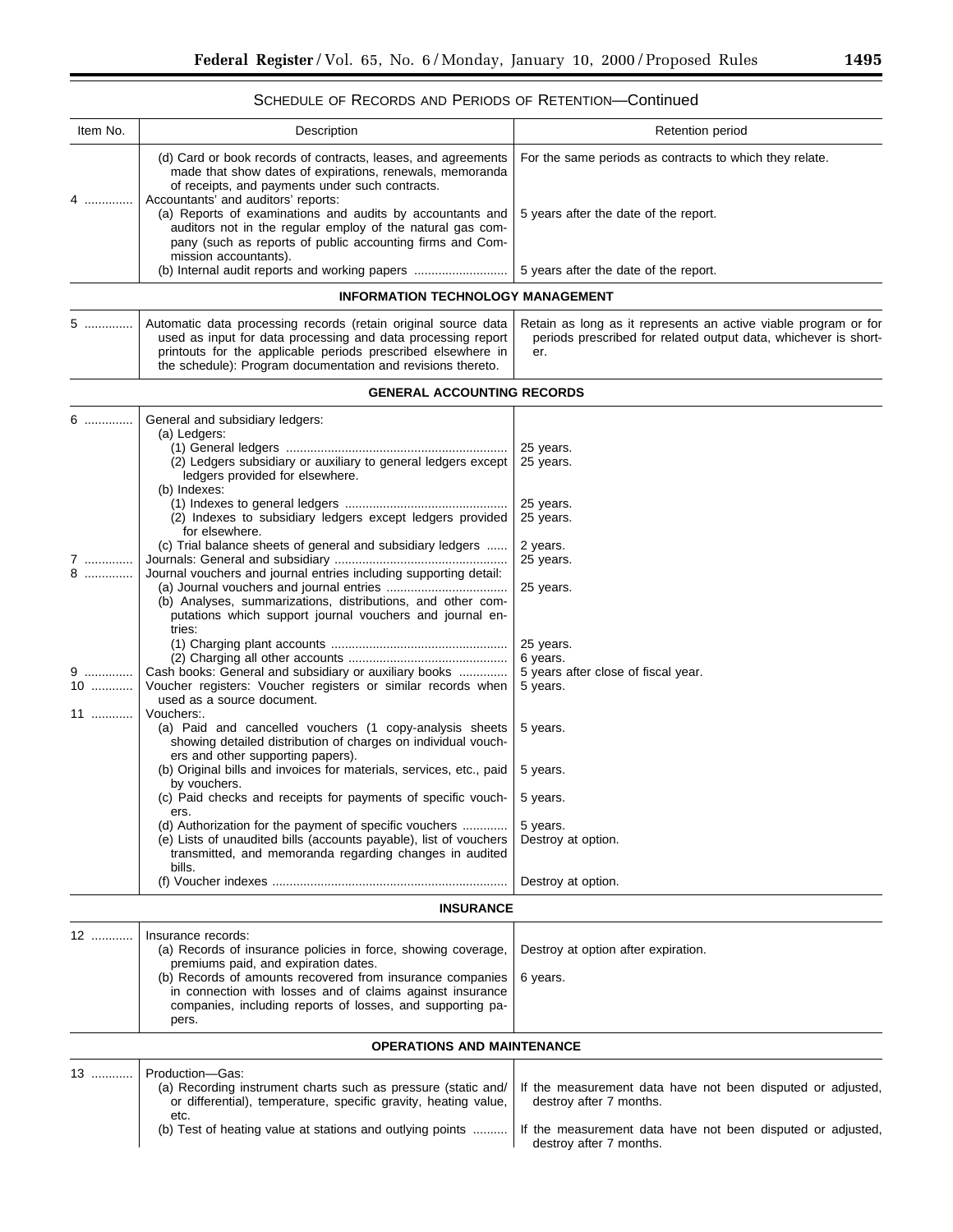| Item No. | Description                                                                                                                                                                                                                                                         | Retention period                                                                                                                                          |
|----------|---------------------------------------------------------------------------------------------------------------------------------------------------------------------------------------------------------------------------------------------------------------------|-----------------------------------------------------------------------------------------------------------------------------------------------------------|
|          |                                                                                                                                                                                                                                                                     | If the measurement data have not been disputed or adjusted,<br>destroy after 7 months.                                                                    |
|          | (d) Analysis of (gas produced) B.T.U. and sulphur content.                                                                                                                                                                                                          | If the measurement data have not been disputed or adjusted,<br>destroy after 7 months.                                                                    |
|          | (e) Well records, including clearing, bailing, shooting etc.,<br>records; rock pressure; open flow; production, gas analysts'<br>reports etc                                                                                                                        | If the measurement data have not been disputed or adjusted,<br>destroy after 7 months.                                                                    |
|          |                                                                                                                                                                                                                                                                     | If the measurement data have not been disputed or adjusted,<br>destroy after 7 months.                                                                    |
| 14       | Transmission and distribution-Gas:.                                                                                                                                                                                                                                 | If the measurement data have not been disputed or adjusted,                                                                                               |
|          | (b) System operator's daily logs and reports of operation                                                                                                                                                                                                           | destroy after 7 months.<br>If the measurement data have not been disputed or adjusted,<br>destroy after 7 months.                                         |
|          |                                                                                                                                                                                                                                                                     | If the measurement data have not been disputed or adjusted,<br>destroy after 7 months.                                                                    |
|          |                                                                                                                                                                                                                                                                     | If the measurement data have not been disputed or adjusted,<br>destroy after 7 months.                                                                    |
|          |                                                                                                                                                                                                                                                                     | If the measurement data have not been disputed or adjusted,<br>destroy after 7 months.                                                                    |
| 14.1     | (f) Recording instrument charts such as pressure (static and/<br>or differential), temperature, specific heating value, etc.<br>Underground storage of natural gas:                                                                                                 | If the measurement data have not been disputed or adjusted,<br>destroy after 7 months.                                                                    |
|          | (a) Well records, reports, and logs which include data relating<br>to pressures, injected volumes, withdrawn volumes, core<br>analysis, daily volumes of gas injected into and withdrawn<br>from reservoir, cushion, and working gas volumes for each<br>reservoir. | 1 year after reservoir, field, or relevant storage area is aban-<br>doned.                                                                                |
|          | (b) Records containing information relating to reservoir gas<br>leakage, showing the total gas leakage, and recycled gas.<br>(d) Records on back pressure test results, gas analysis                                                                                | 1 year after reservoir, field, or relevant storage area is aban-<br>doned.<br>1 year or until superseded.<br>1 year or until superseded.                  |
| 15       | Maintenance work orders and job orders:<br>(a) Authorizations for expenditures for maintenance work to be<br>covered by work orders, including memoranda showing the<br>estimates of costs to be incurred.                                                          | 5 years.                                                                                                                                                  |
|          | (b) Work order sheets to which are posted in detail the entries<br>for labor, material, and other charges in connection with<br>maintenance, and other work pertaining to natural gas com-<br>pany operations.                                                      | 5 years.                                                                                                                                                  |
|          | (c) Summaries of expenditures on maintenance and job or-<br>ders and clearances to operating other accounts (exclusive<br>of plant accounts).                                                                                                                       | 5 years.                                                                                                                                                  |
|          | PLANT AND DEPRECIATION                                                                                                                                                                                                                                              |                                                                                                                                                           |
| 16       | Plant ledgers:<br>(a) Ledgers of natural gas company's plant accounts including<br>land and other detailed ledgers showing the cost of plant by                                                                                                                     | 25 years.                                                                                                                                                 |
| 17       | class.<br>(b) Continuing plant inventory ledger, book or card records<br>showing description, location, quantities, cost, etc., of phys-<br>ical units (or items) of natural gas plant owned.<br>Construction work in progress ledgers:                             | 25 years.                                                                                                                                                 |
|          |                                                                                                                                                                                                                                                                     | 5 years after clearance to the plant account, provided continuing<br>plant inventory records are maintained; otherwise 5 years<br>after plant is retired. |
|          | (b) Work order sheets to which are posted in summary form<br>or in detail the entries for labor, materials, and other<br>charges for natural gas company's plant additions and the<br>entries closing the work orders to plant in service at com-<br>pletion.       | 5 years after clearance to the plant account, provided continuing<br>plant inventory records are maintained; otherwise 5 years<br>after plant is retired. |
|          | (c) Authorizations for expenditures for additions to natural gas<br>company plant, including memoranda showing the detailed<br>estimates of cost, and the bases therefor (including original<br>and revised or subsequent authorizations).                          | 5 years after clearance to the plant account, provided continuing<br>plant inventory records are maintained; otherwise 5 years<br>after plant is retired. |
|          | (d) Requisitions and registers of authorizations for natural gas<br>company plant expenditures.                                                                                                                                                                     | 5 years after clearance to the plant account, provided continuing<br>plant inventory records are maintained; otherwise 5 years<br>after plant is retired. |
|          | (e) Completion or performance reports showing comparison<br>between authorized estimates and actual expenditures for                                                                                                                                                | 5 years after clearance to the plant account, provided continuing<br>plant inventory records are maintained; otherwise 5 years                            |

after plant is retired.

natural gas company plant additions.

SCHEDULE OF RECORDS AND PERIODS OF RETENTION—Continued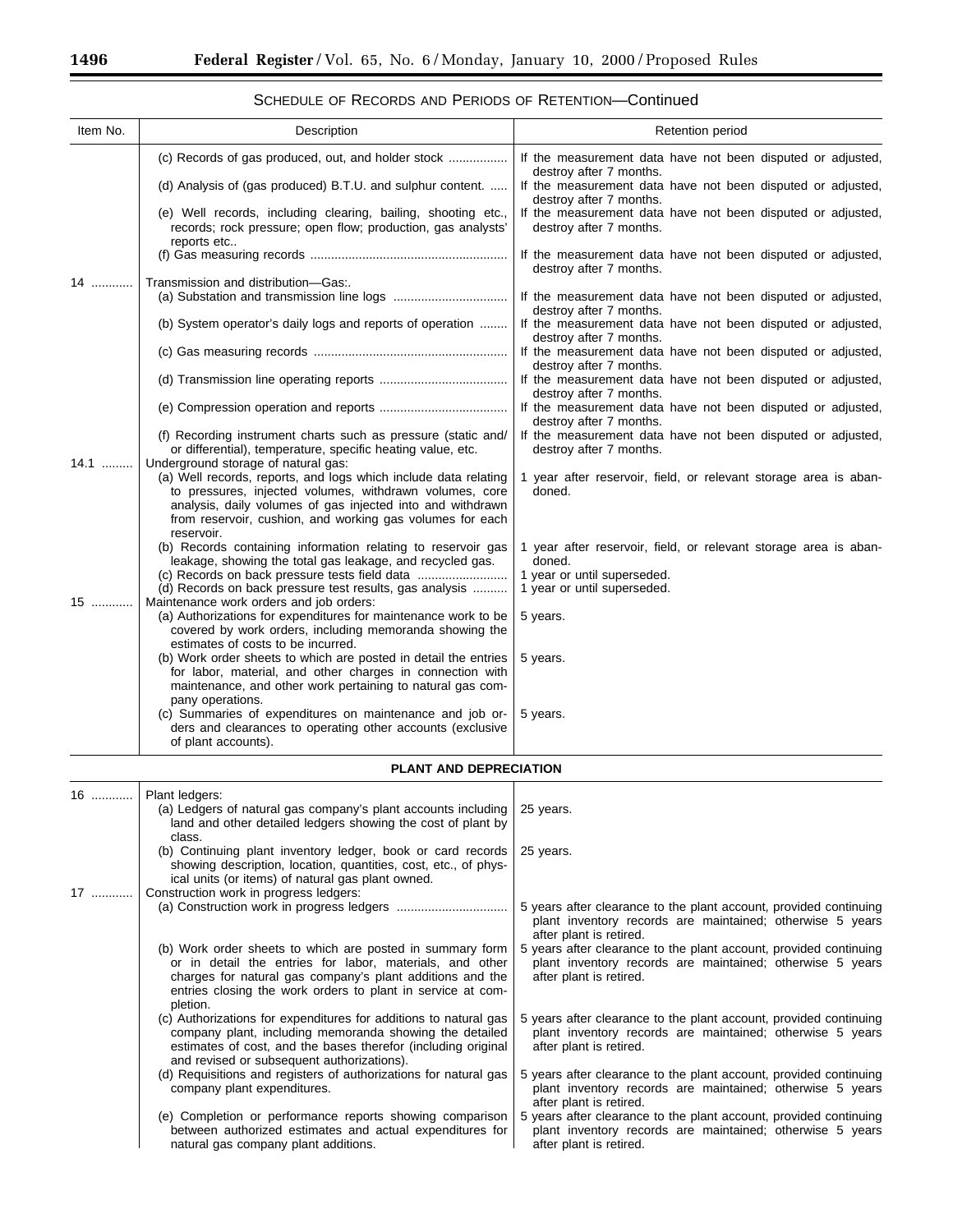|  |  | SCHEDULE OF RECORDS AND PERIODS OF RETENTION-Continued |
|--|--|--------------------------------------------------------|
|--|--|--------------------------------------------------------|

| Item No.                    | Description                                                                                                                                                                                                                                                                                                                                                        | Retention period                                                                                                                                                                |
|-----------------------------|--------------------------------------------------------------------------------------------------------------------------------------------------------------------------------------------------------------------------------------------------------------------------------------------------------------------------------------------------------------------|---------------------------------------------------------------------------------------------------------------------------------------------------------------------------------|
|                             | (f) Analysis or cost reports showing quantities of materials<br>used, unit costs, number of man-hours etc., in connection<br>with completed construction project.<br>(g) Records and reports pertaining to progress of construction<br>work, the order in which jobs are to be completed, and simi-<br>lar records which do not form a basis of entries to the ac- | 5 years after clearance to the plant account, provided continuing<br>plant inventory records are maintained; otherwise 5 years<br>after plant is retired.<br>Destroy at option. |
| 18                          | counts.<br>(h) Well-drilling logs and well construction records<br>Retirement work in progress ledgers, work orders, and supple-                                                                                                                                                                                                                                   | 1 year after field or well is abandoned.                                                                                                                                        |
|                             | mental records:<br>(a) Work order sheets to which are posted the entries for re-<br>moval costs, materials recovered, and credits to natural gas<br>company plant accounts for cost of plant retirement.                                                                                                                                                           | 5 years after plant is retired.                                                                                                                                                 |
|                             | (b) Authorizations for retirement of natural gas company plant,<br>including memoranda showing the basis for determination of<br>cost of plant to be retired, and estimates of salvage and re-<br>moval costs.                                                                                                                                                     | 5 years after plant is retired.                                                                                                                                                 |
| 19                          | Summary sheets, distribution sheets, reports, statements, and<br>papers directly supporting debits and credits to natural gas<br>company plant accounts not covered by construction or retire-<br>ment work orders and their supporting records.                                                                                                                   | 5 years.<br>5 years.                                                                                                                                                            |
| 20                          | Appraisals and valuations:<br>(a) Appraisals and valuations made by the company of its<br>properties or investments or of the properties or invest-<br>ments of any associated companies. Includes all records<br>essential thereto.<br>(b) Determinations of amounts by which properties or invest-<br>ments of the company or any of its associated companies    | 3 years after appraisal.                                                                                                                                                        |
|                             | will be either written up or written down as a result of:                                                                                                                                                                                                                                                                                                          | 10 years after completion of transaction or as ordered by the<br>Commission.<br>10 years after recognition of asset impairment.                                                 |
| 21                          | The original or reproduction of engineering records, drawings,<br>and other supporting data for proposed or as-constructed gas<br>facilities: Maps, diagrams, profiles, photographs, field survey<br>notes, plot plan, detail drawings, records of engineering stud-<br>ies, and similar records showing the location of proposed or<br>as-constructed facilities. | 10 years after the asset was written up or down.<br>Retained until retired or abandoned.                                                                                        |
| 22                          | Contracts relating to natural gas plant:<br>(a) Contracts relating to acquisition or sale of plant<br>(b) The primary records of gas acreage owned, leased or<br>optioned excluding deeds and leases but including such<br>records as lease sheets, leasehold cards, and option agree-                                                                             | 6 years after plant is retired or sold.<br>6 years after plant is retired or sold.                                                                                              |
| 23                          | ments.<br>Records pertaining to reclassification of natural gas plant ac-<br>counts to conform to prescribed systems of accounts including<br>supporting papers showing the bases for such reclassifica-                                                                                                                                                           | 6 years.                                                                                                                                                                        |
| 24                          | tions.<br>Records of accumulated provisions for depreciation and deple-<br>tion of gas plant and supporting computation of expense:<br>(a) Detailed records or analysis sheets segregating the accu-<br>mulated depreciation according to functional classification of<br>plant.                                                                                   | 25 years.                                                                                                                                                                       |
|                             | (b) Records reflecting the service life of property and the per-<br>centage of salvage and cost of removal for property retired<br>from each account for depreciable natural gas plant.                                                                                                                                                                            | 25 years.                                                                                                                                                                       |
| <b>PURCHASES AND STORES</b> |                                                                                                                                                                                                                                                                                                                                                                    |                                                                                                                                                                                 |
| 25                          | Procurement:<br>(a) Agreements entered into for the acquisition of goods or the                                                                                                                                                                                                                                                                                    |                                                                                                                                                                                 |

| . | Procurement.                                                                                                                                                                                                                            |          |
|---|-----------------------------------------------------------------------------------------------------------------------------------------------------------------------------------------------------------------------------------------|----------|
|   | (a) Agreements entered into for the acquisition of goods or the<br>performance of services. Includes all forms of agreements<br>not specifically set forth in Subsection 7 such as but not lim-                                         |          |
|   | ited to: letters of intent, exchange of correspondence, mas-<br>ter agreements, term contracts, rental agreements, and the<br>various types of purchase orders:<br>(1) For goods or services relating to plant construction    6 years. | 6 vears. |
|   |                                                                                                                                                                                                                                         |          |
|   |                                                                                                                                                                                                                                         |          |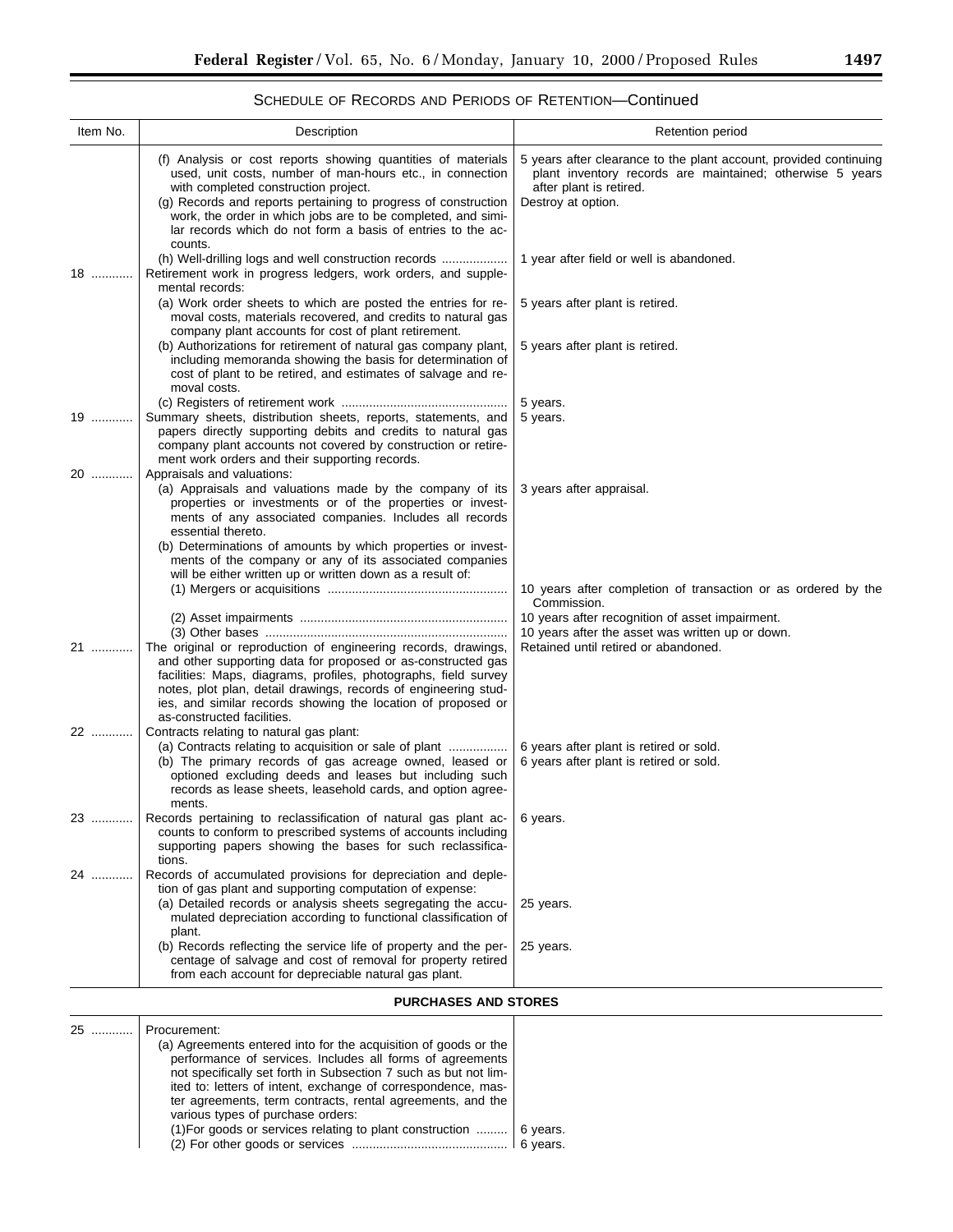| Item No. | Description                                                                                                                                                                                                                                                                                                                                                                                                                                                                                                                                                                                                                    | Retention period                                                                                                                                                                                                                                                                                                                                                          |
|----------|--------------------------------------------------------------------------------------------------------------------------------------------------------------------------------------------------------------------------------------------------------------------------------------------------------------------------------------------------------------------------------------------------------------------------------------------------------------------------------------------------------------------------------------------------------------------------------------------------------------------------------|---------------------------------------------------------------------------------------------------------------------------------------------------------------------------------------------------------------------------------------------------------------------------------------------------------------------------------------------------------------------------|
|          | (b) Supporting documents including accepted and unaccepted<br>bids or proposals (summaries of unaccepted bids or pro-<br>posals may be kept in lieu of originals) evidencing all rel-                                                                                                                                                                                                                                                                                                                                                                                                                                          | 6 years.                                                                                                                                                                                                                                                                                                                                                                  |
| 26       | evant elements of the procurement.<br>Material ledgers: ledger sheets of materials and supplies re-                                                                                                                                                                                                                                                                                                                                                                                                                                                                                                                            | 6 years after the date records/ledgers were created.                                                                                                                                                                                                                                                                                                                      |
| 27       | ceived, issued, and on hand.<br>Materials and supplies received and issued: Records showing<br>the detailed distribution of materials and supplies issued dur-                                                                                                                                                                                                                                                                                                                                                                                                                                                                 | 6 years.                                                                                                                                                                                                                                                                                                                                                                  |
| 28       | ing accounting periods.<br>Records of sales of scrap and materials and supplies:<br>(a) Authorization for sale of scrap and materials and supplies<br>(b) Contracts for sale of scrap a materials and supplies                                                                                                                                                                                                                                                                                                                                                                                                                 | 3 years.<br>3 years.                                                                                                                                                                                                                                                                                                                                                      |
|          | <b>REVENUE ACCOUNTING AND COLLECTION</b>                                                                                                                                                                                                                                                                                                                                                                                                                                                                                                                                                                                       |                                                                                                                                                                                                                                                                                                                                                                           |
| 29       | Customers' service applications and contracts: Contracts, includ-<br>ing amendments for extensions of service, for which contribu-<br>tions are made by customers and others.                                                                                                                                                                                                                                                                                                                                                                                                                                                  | 4 years after expiration.                                                                                                                                                                                                                                                                                                                                                 |
| 30       | Rate schedules: General files of published rate sheets and<br>schedules of natural gas company service (including sched-<br>ules suspended or superseded).                                                                                                                                                                                                                                                                                                                                                                                                                                                                     | 6 years after published rate sheets and schedules are super-<br>seded or no longer used to charge for services.                                                                                                                                                                                                                                                           |
| 31       | Maximum demand, pressure, temperature, and specific gravity<br>charts and demand meter record card.                                                                                                                                                                                                                                                                                                                                                                                                                                                                                                                            | If the measurement data have not been disputed or adjusted,<br>destroy after 7 months.                                                                                                                                                                                                                                                                                    |
| 32       | Miscellaneous billing data: Billing department's copies of con-<br>tracts with customers (other than contracts in general files).                                                                                                                                                                                                                                                                                                                                                                                                                                                                                              | Destroy at option.                                                                                                                                                                                                                                                                                                                                                        |
| 33       | Revenue summaries: Summaries of monthly operating revenues<br>according to classes of service. Including summaries of for-<br>feited discounts and penalties.                                                                                                                                                                                                                                                                                                                                                                                                                                                                  | 5 years.                                                                                                                                                                                                                                                                                                                                                                  |
|          | <b>TAX</b>                                                                                                                                                                                                                                                                                                                                                                                                                                                                                                                                                                                                                     |                                                                                                                                                                                                                                                                                                                                                                           |
| 34       | Tax records:<br>(a) Copies of tax returns and supporting schedules filed with<br>taxing authorities, supporting working papers, records of ap-<br>peals of tax bills, and receipts for payment. See Subsection<br>11(b) for vouchers evidencing disbursements:<br>(5) Agreements between associate companies as to alloca-<br>tion of consolidated income taxes.<br>(6) Schedule of allocation of consolidated Federal income<br>taxes among associate companies.<br>(b) Filings with taxing authorities to qualify employee benefit<br>plans.<br>(c) Information returns and reports to taxing authorities<br><b>TREASURY</b> | 2 years after final tax liability is determined.<br>2 years after final tax liability is determined.<br>2 years.<br>2 years after final tax liability is determined.<br>2 years after final tax liability is determined.<br>2 years after final tax liability is determined.<br>5 years after discontinuance of plan.<br>3 years after final tax liability is determined. |
|          |                                                                                                                                                                                                                                                                                                                                                                                                                                                                                                                                                                                                                                |                                                                                                                                                                                                                                                                                                                                                                           |
| 35       | Statements of funds and deposits:<br>(a) Statements of periodic deposits with fund administrators or<br>trustees.<br>(c) Statements prepared by fund administrator or trustees of<br>fund activity including:<br>(1) Beginning of the year fund balance;<br>(2) Deposits with the fund;<br>(3) Acquisition of investments held by the fund;<br>(4) Disposition of investments held by the fund;                                                                                                                                                                                                                                | Retain records for the most recent 3 years.<br>Retain records for the most recent 3 years.<br>Retain records until the fund is dissolved or terminated.                                                                                                                                                                                                                   |
| 36       | (5) Disbursements from the fund, including party to whom<br>disbursement was made; and,<br>(6) End of year fund balance<br>Records of deposits with banks and others:<br>(a) Statements from depositories showing the details of funds                                                                                                                                                                                                                                                                                                                                                                                         |                                                                                                                                                                                                                                                                                                                                                                           |
|          | received, disbursed, transferred, and balances on deposit.<br>(b) Check stubs, registers, or other records of checks issued                                                                                                                                                                                                                                                                                                                                                                                                                                                                                                    | Destroy at option after completion of audit by independent ac-<br>countants.<br>3 years.                                                                                                                                                                                                                                                                                  |
| 37       | Records of receipts and disbursements:<br>(a) Daily or other periodic statements of fund receipts or dis-<br>bursements.<br>(b) Records or periodic statements of outstanding vouchers,<br>checks, drafts, etc., issued and not presented.                                                                                                                                                                                                                                                                                                                                                                                     | Destroy at option after completion of annual audit by inde-<br>pendent accountants.<br>Destroy at option after completion of annual audit by inde-<br>pendent accountants.                                                                                                                                                                                                |

# SCHEDULE OF RECORDS AND PERIODS OF RETENTION—Continued

۳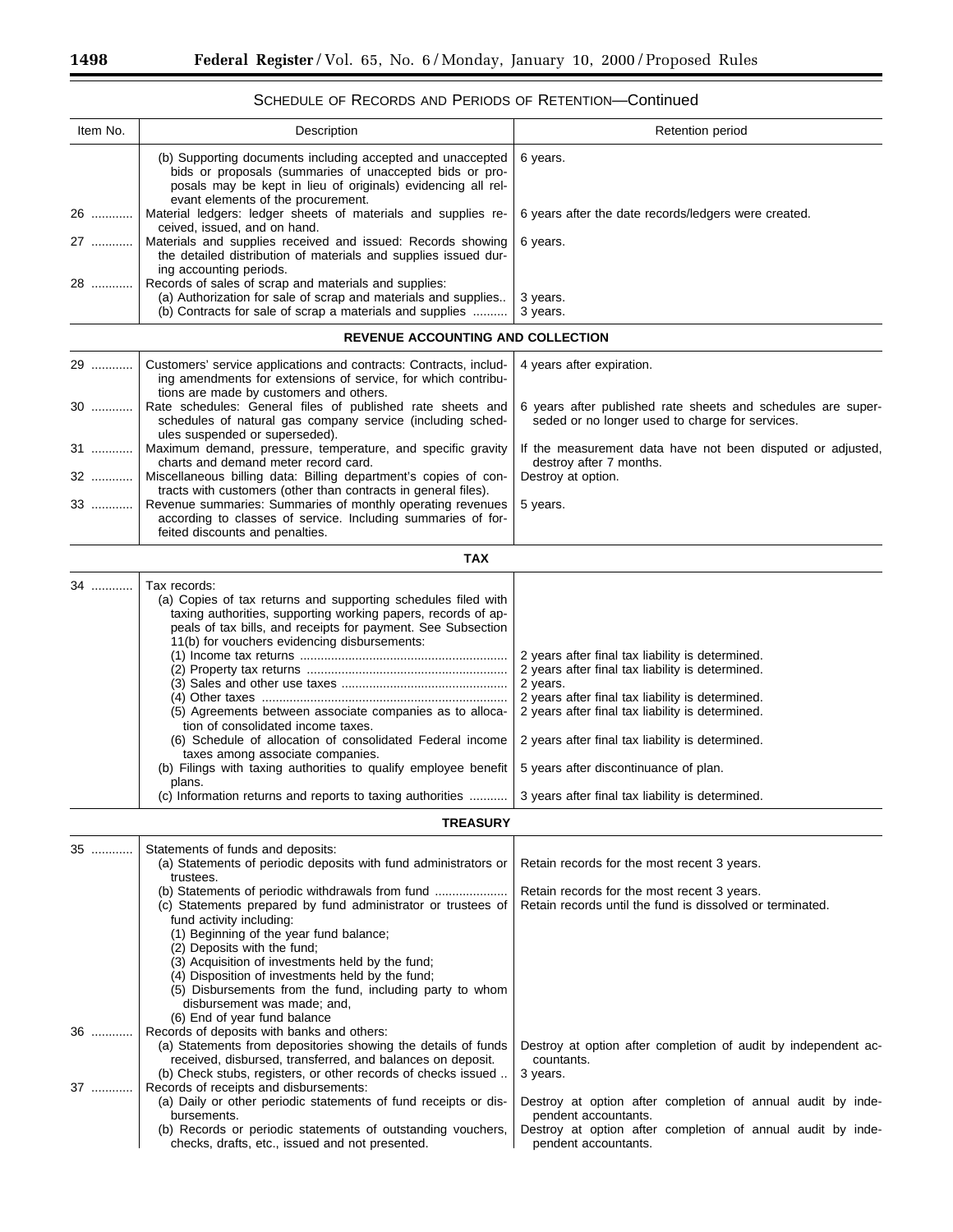# SCHEDULE OF RECORDS AND PERIODS OF RETENTION—Continued

| Item No. | Description                                                                                                                                                                                                                                                                                                                                                                      | Retention period                                                                                     |  |  |
|----------|----------------------------------------------------------------------------------------------------------------------------------------------------------------------------------------------------------------------------------------------------------------------------------------------------------------------------------------------------------------------------------|------------------------------------------------------------------------------------------------------|--|--|
|          | (c) Reports of associates showing working fund transactions<br>and summaries thereof.                                                                                                                                                                                                                                                                                            | Destroy at option after completion of annual audit by inde-<br>pendent accountants.                  |  |  |
|          | (d) Reports of revenue collections by field cashiers, pay sta-<br>tions, etc.                                                                                                                                                                                                                                                                                                    | Destroy at option after completion of annual audit by inde-<br>pendent accountants.                  |  |  |
|          | <b>MISCELLANEOUS</b>                                                                                                                                                                                                                                                                                                                                                             |                                                                                                      |  |  |
| 38       | Statistics: Financial, operating, and statistical reports used for in-<br>ternal administrative or operating purposes.                                                                                                                                                                                                                                                           | 5 years.                                                                                             |  |  |
| 39       | Budgets and other forecasts (prepared for internal administrative<br>or operating purposes) of estimated future income, receipts,<br>and expenditures in connection with financing, construction<br>and operations, including acquisitions and disposals of prop-<br>erties or investments.                                                                                      | 3 years.                                                                                             |  |  |
| 40       |                                                                                                                                                                                                                                                                                                                                                                                  | Retain consistent with the requirements for the same types of<br>records of the natural gas company. |  |  |
| 41       | Reports to Federal and State regulatory commissions including<br>annual financial, operating, and statistical reports.                                                                                                                                                                                                                                                           | 5 years.                                                                                             |  |  |
| 42       | Advertising: Copies of advertisements by or for the company on<br>behalf of itself or any associate company in newspapers,<br>magazines, and other publications, including costs and other<br>records relevant thereto (excluding advertising of appliances,<br>employment opportunities, routine notices, and invitations for<br>bids all of which may be destroyed at option). | 2 years.                                                                                             |  |  |

9. Part 356 is revised to read as follows:

# **PART 356—PRESERVATION OF RECORDS FOR OIL PIPELINE COMPANIES**

Sec.

- 356.1 Promulgation
- 356.2 General instructions.
- 356.3 Preservation of records for oil pipeline companies.
- **Authority:** 42 U.S.C. 7101–7352; 49 U.S.C. 1–27; E.O. 12009, 3 CFR 1978 Comp. p. 142.

#### **§ 356.1 Promulgation.**

This part is prescribed and promulgated as the regulations governing the preservation of records by oil pipeline companies subject to the jurisdiction of the Commission, to the extent and in the manner set forth therein. This part is applicable as of the date the oil pipeline company becomes subject to the jurisdiction of the Commission.

## **§ 356.2 General instructions.**

(a) *Scope of this part.* (1) The regulations in this part apply to all books of account and other records prepared by or on behalf of the oil

(2) The regulations in this part must not be construed as excusing compliance with other lawful requirements of any other governmental body, Federal or State, prescribing other record keeping requirements or for preservation of records longer than<br>those prescribed in this part.

(3) To the extent that any Commission regulations may provide for a different retention period, the records should be

retained for the longer of the retention periods.

(4) Unless otherwise specified in the schedule in § 356.3, duplicate copies of records may be destroyed at any time. Provided, however, that such duplicate copies must not contain significant information not shown on the originals.

(5) Records other than those listed in the schedule may be destroyed at the option of the oil pipeline company. Provided, however, that records which are used in lieu of those listed must be preserved for the periods prescribed for the records used for substantially similar purposes and that retention of records pertaining to added services, functions, plant, etc., the establishment of which cannot be presently foreseen, must conform to the principles embodied herein.

(6) Notwithstanding the provision of the records retention schedule, the Commission may, upon request of the oil pipeline company, authorize shorter retention periods for any records listed in § 356.3. The oil pipeline companies must show that the longer retention periods are no longer necessary or appropriate to protect the public interest, investors, or consumers. A waiver from any provision of these regulations may be made by the Commission upon its own initiative or upon submission of a written request by the company. Each request for waiver must demonstrate that unusual circumstances warrant a departure from prescribed retention periods, procedures, or techniques, or that compliance with such prescribed

requirements would impose an unreasonable burden on the company.

(b) *Designation of supervisory official.* Each oil pipeline company subject to the provision of this Part must designate one or more persons to supervise the oil pipeline company's program for preservation and authorized destruction of records.

(c) *Protection and storage of records.* Each oil pipeline company subject to these regulations must provide reasonable protection for records. The records must have protections from fire, floods, and other hazards. Storage spaces, will also prevent unnecessary exposure to deterioration from excessive humidity, dryness, or lack of proper ventilation.

(d) *Record storage media.* (1) Each oil pipeline company has the flexibility to select its own storage media.

(2) The storage media must have a life expectancy at least equal to the applicable record retention period provided in § 356.3 unless there is a quality transfer from one media to another with no loss of data.

(3) Each oil pipeline company is required to implement internal control procedures that assure the reliability of and ready access to data stored on machine readable media. Internal control procedures must be documented by a responsible supervisory official.

(e) *Destruction of records.* Oil pipeline companies may use any appropriate method to destroy permitted records.

(f) *Premature destruction or loss of records.* When records are destroyed or lost before the expiration of the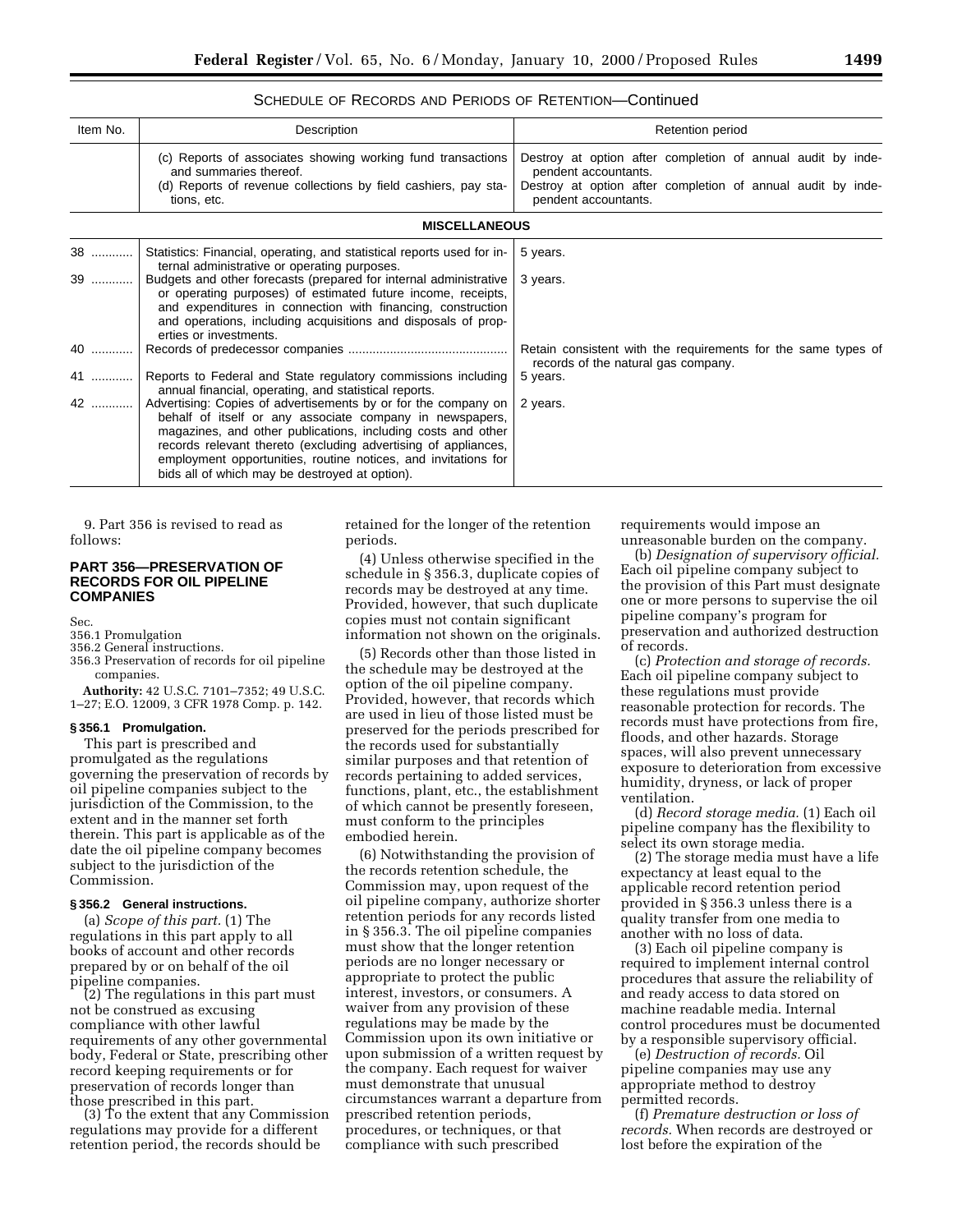prescribed period of retention, a certified statement listing, as far as may be determined, the records destroyed, and describing the circumstances of accidental or other premature destruction or loss must be filed with the Commission within ninety (90) days from the date of discovery of such destruction.

(g) *Retention periods designated ''Destroy at option''.* ''Destroy at option'' constitutes authorization for destruction of records at managements' discretion if it does not conflict with other legal retention requirements or usefulness of such records in satisfying pending regulatory action or directives.

(h) *Records of services performed by associated companies.* Oil pipeline companies must assure the availability of records of services performed by associated companies for the periods indicated in § 356.3 as necessary to be able to readily furnish detailed information as to the nature of transaction, the involved, and the accounts used to record the transactions.

(i) *Index of records.* Oil pipeline companies must arrange, file, and index records so they may be readily identified and made available to Commission representatives.

(j) *Rate case.* The schedule of records in § 356.3 shows the periods of time that designated records must be preserved. However, not withstanding the minimum retention periods provided in this regulation, if an oil pipeline company intends to reflect costs in a current, pending, or future rate case, or

if an oil pipeline company has abandoned or retired plant subsequent to the test period of its last rate case, it must retain the appropriate records to support the costs, and adjustments proposed in the next or current rate case.

(k) *Pending complaint litigation or governmental proceeding.* Notwithstanding the minimum requirements, if an oil pipeline company is involved in pending litigation, complaint proceedings, proceedings remanded by the court, or governmental proceedings, it must retain all relevant records.

(l) *Companies going out of business.* The records referred to in these regulations may be destroyed after business is discontinued and the company is completely liquidated. The records may not be destroyed until dissolution is final and all transactions are completed. When a company is merged with another company under jurisdiction of the Commission, the successor company must preserve records of the merged company in accordance with this part.

(m) *Life or mortality study data.* Life or mortality study data for depreciation purposes must be retained for 25 years or for 10 years after plant is retired.

# **§ 356.3 Preservation of records for oil pipeline companies.**

# **Table of Contents**

#### *Corporate and General*

- 1. Incorporation and reorganization
- 2. Minutes to directors'
- 3. Titles, franchises, and authorities.
- 4. Contracts and agreements.
- 5. Accountant's, auditor's, and inspector's reports.

#### *Treasury*

6. Long-term debt records.

#### *Financial Accounting*

- 7. Ledgers.
- 8. Journals.
- 9. Vouchers.
- 10. Accounts receivable.
- 11. Records of accounting codes and instructions.

# *Property and Equipment*

- 12. Property records.
- 13. Engineering records.

## *Personnel and Payroll*

- 14. Payroll records.
- 15. Copies of returns and schedules.
- 16. Information returns.

*Purchase and Stores*

- 17. Material ledger.
- 18. Inventories.

#### *Transportation*

19. Oil and other products stocks.

*Tariffs and Rates*

- 20. Official file copies of tariffs.
- 21. Authorities and supporting papers for transportation.
- 22. Copies of concurrences and powers of attorney.
- 23. Correspondence and working papers in connection with the making of rates.

#### *Reports and Statistics*

24. Reports to Federal Energy Regulatory Commission and other regulatory bodies.

# SCHEDULE OF RECORDS AND PERIODS OF RETENTION

| Item No. | Description<br><b>Retention period</b>                                                                                                                                                                                                                                           |                                                                                                                               |
|----------|----------------------------------------------------------------------------------------------------------------------------------------------------------------------------------------------------------------------------------------------------------------------------------|-------------------------------------------------------------------------------------------------------------------------------|
|          | <b>CORPORATE AND GENERAL</b>                                                                                                                                                                                                                                                     |                                                                                                                               |
| .        | Incorporation and reorganization:<br>(a) Charter of certificate of incorporation and amendments<br>(b) Legal documents related to mergers, consolidations, reorga-<br>nizations, receiverships, and similar actions which effect the<br>identity or organization of the company. | Permanently or at termination of the corporation's existence.<br>Permanently or at termination of the corporation's existence |
|          | Minutes to Directors', Executive Committees', Stockholders', and<br>other corporate meetings.                                                                                                                                                                                    | 5 years.                                                                                                                      |
| $3$      | Titles, franchises, and authorities:<br>(a) Certificates of public convenience and necessity issued by<br>regulating bodies.                                                                                                                                                     | Until expiration or cancellation.                                                                                             |
|          | (b) Operating authorizations and exemptions to operate issued<br>by regulating bodies.                                                                                                                                                                                           | Until expiration or cancellation.                                                                                             |
|          | (c) Copies of formal orders of regulatory bodies served upon<br>the company.                                                                                                                                                                                                     | 1 year after expiration or cancellation.                                                                                      |
| 4        | Contracts and agreements:                                                                                                                                                                                                                                                        | 3 years after disposition of property.                                                                                        |
|          | (a) Contracts and related papers for transactions which are<br>subject to the provisions of the Clayton Antitrust Act (15 USC)<br>20).                                                                                                                                           | 4 years after expiration, provided there is no pending litigation or<br>governmental inquiry or proceeding involved.          |
|          | (b) Service contracts, such as for operational management, ac-<br>counting, financial or legal service, and agreements with<br>agents.                                                                                                                                           | 3 years after expiration or termination.                                                                                      |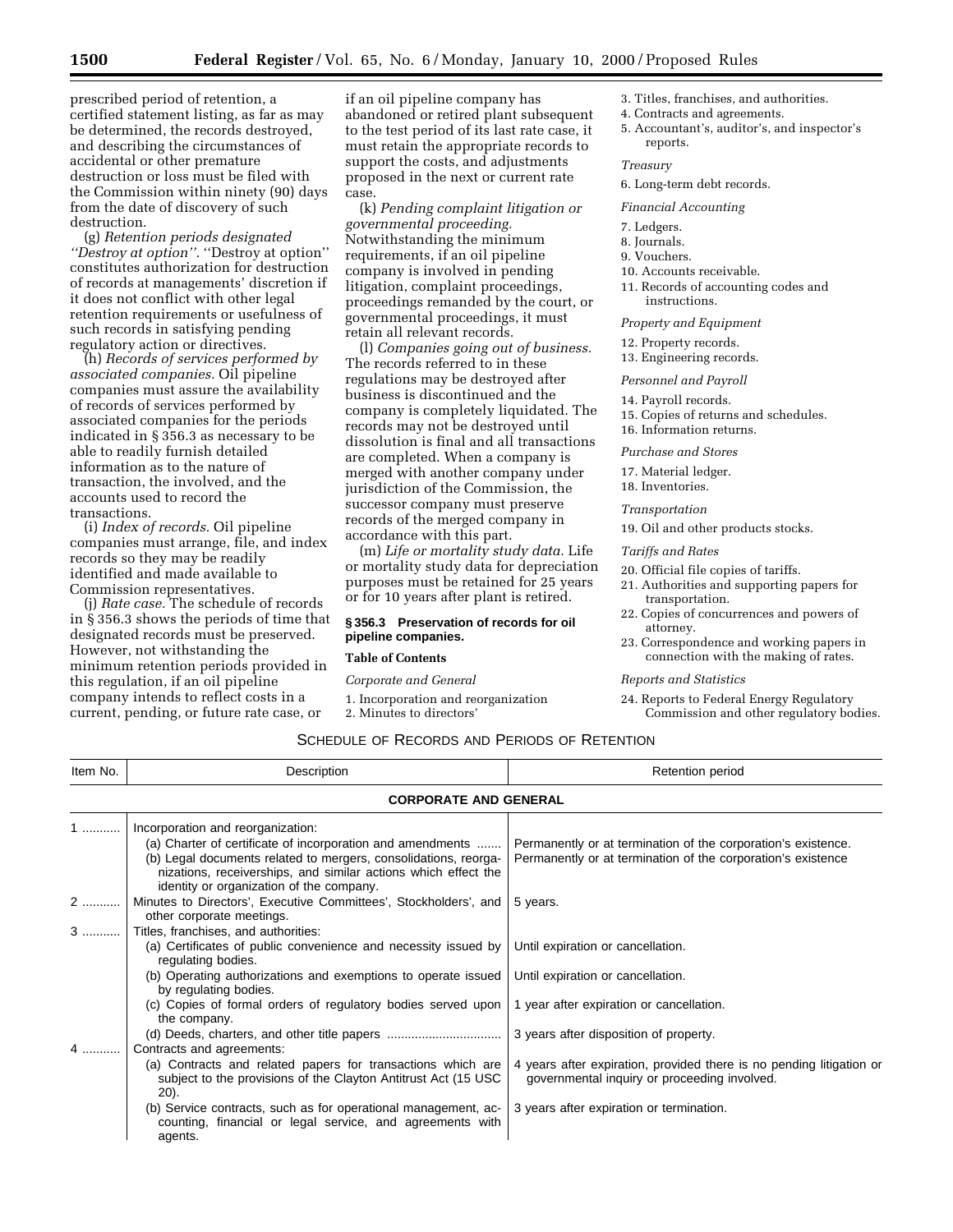÷.

# SCHEDULE OF RECORDS AND PERIODS OF RETENTION—Continued

| Item No. | Description                                                                                                                                                                                                                                                       | Retention period                                                                 |
|----------|-------------------------------------------------------------------------------------------------------------------------------------------------------------------------------------------------------------------------------------------------------------------|----------------------------------------------------------------------------------|
|          | (c) Contracts and other agreements relating to the construction,<br>acquisition or sale of real property and equipment except as<br>otherwise provided in (a) above.<br>Accountant's, auditor's, and inspector's reports:                                         | 3 years after expiration or termination.                                         |
| $5$      | (a) Certifications and reports of examinations and audits con-<br>ducted by public and certified public accountants.                                                                                                                                              | 3 years.                                                                         |
|          | (b) Reports of examinations and audits conducted by internal<br>auditors, time inspectors, weight inspectors, and others.                                                                                                                                         | 3 years.                                                                         |
|          | <b>TREASURY</b>                                                                                                                                                                                                                                                   |                                                                                  |
| 6.       | Long-term debt records:<br>(a) Bond indentures, underwriting, mortgage, and other long-<br>term credit agreements.                                                                                                                                                | 6 years after redemption.                                                        |
|          | <b>FINANCIAL ACCOUNTING</b>                                                                                                                                                                                                                                       |                                                                                  |
| 7        | Ledgers:<br>(a) General and subsidiary ledgers with indexes thereto<br>(b) Balance sheets and trial balance sheets of general and<br>subsidiary ledgers.                                                                                                          | 3 years.<br>3 years.                                                             |
| 8        | Journals:<br>(b) Subsidiary journals and any supporting data, except as oth-<br>erwise provided for, necessary to explain journal entries.<br>(c) Schedules of recurring or standard journal entries with entry<br>identifications.                               | 3 years.<br>3 years.<br>Until superseded.                                        |
| 9        | Vouchers:<br>(b) Paid and cancelled vouchers, expenditure authorizations,<br>detailed distribution sheets, and other supporting data includ-<br>ing original bills and invoices, except as otherwise provided<br>herein.                                          | 5 years.<br>5 years.                                                             |
| 10<br>11 | Accounts receivable, record, or register of accounts receivable                                                                                                                                                                                                   | 3 years after settlement.<br>3 years after discontinuance.                       |
|          | <b>PROPERTY AND EQUIPMENT</b>                                                                                                                                                                                                                                     |                                                                                  |
| 12       | Property records:<br>(a) Records which maintain complete information on cost or<br>other value of all real property or equipment.<br>(b) Records and additions and betterments made to property                                                                   | 3 years after disposition of property.<br>3 years after disposition of property. |
|          | and equipment.<br>(c) Records pertaining to retirements and replacements of<br>property and equipment.                                                                                                                                                            | 3 years after disposition of property.                                           |
|          | (d) Records pertaining to depreciation:.<br>(1) When group method and depreciation rates are pre-<br>scribed by the Commission.                                                                                                                                   | 3 years after disposition of property.                                           |
|          |                                                                                                                                                                                                                                                                   | 3 years after disposition of property.<br>3 years after disposition of property. |
|          | (g) Files of detailed authorizations for expenditures, work or job<br>orders showing estimated costs of additions and betterments,<br>extensions, replacements, major repairs and dismantlements,<br>approved by proper officials, together with supporting data. | Destroy at option.<br>3 years after disposition of property.                     |
| 13       | (h) Periodical inventories of property and equipment<br>Engineering records:                                                                                                                                                                                      | 3 years after prior inventory.                                                   |
|          | (b) Estimates of work, engineering studies, construction bids,<br>and similar data pertaining to property changes actually<br>made.                                                                                                                               | 3 years after the disposition of the property.<br>15 years.                      |

# **PERSONNEL AND PAYROLL**

| 14  Payroll records:<br>(a) Registers, abstracts, or summaries showing earnings, de-   3 years.<br>ductions, and amounts paid to each employee by pay peri-<br>ods. |  |
|---------------------------------------------------------------------------------------------------------------------------------------------------------------------|--|
| (b) Records showing the detailed distribution of salaries and $\frac{1}{3}$ years.<br>wages to various accounts.                                                    |  |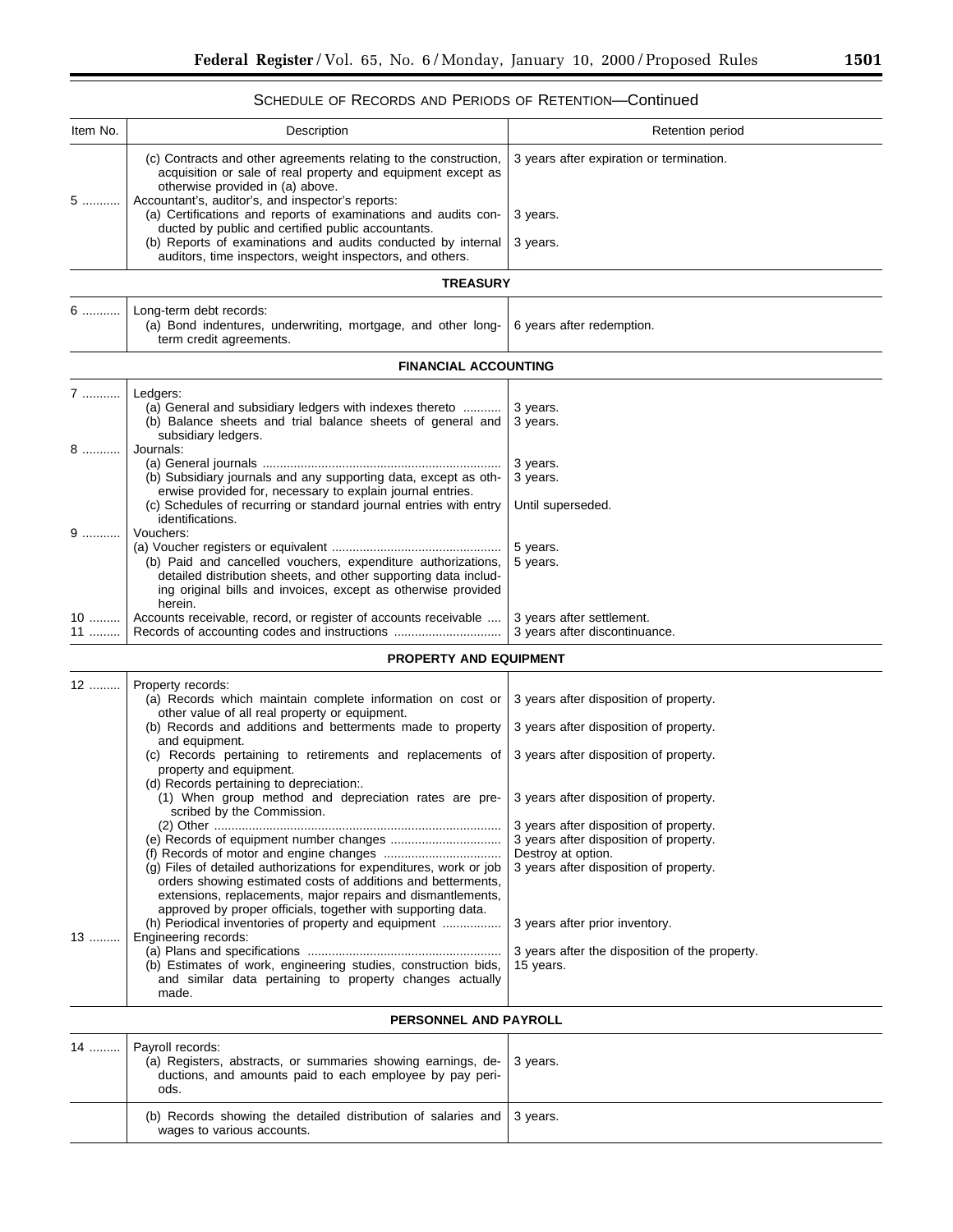# SCHEDULE OF RECORDS AND PERIODS OF RETENTION—Continued

| Item No.             | Description                                                                                                                                                                                                                                                                                                                                                                                                                                                                                                                                                                                                                                                                                                                                                                                                                                                                                                                                                                                                                                                                                                                                                                                                                                                                                                                                                                              | Retention period                                                                                                                                                                                                                                                                                              |  |  |
|----------------------|------------------------------------------------------------------------------------------------------------------------------------------------------------------------------------------------------------------------------------------------------------------------------------------------------------------------------------------------------------------------------------------------------------------------------------------------------------------------------------------------------------------------------------------------------------------------------------------------------------------------------------------------------------------------------------------------------------------------------------------------------------------------------------------------------------------------------------------------------------------------------------------------------------------------------------------------------------------------------------------------------------------------------------------------------------------------------------------------------------------------------------------------------------------------------------------------------------------------------------------------------------------------------------------------------------------------------------------------------------------------------------------|---------------------------------------------------------------------------------------------------------------------------------------------------------------------------------------------------------------------------------------------------------------------------------------------------------------|--|--|
|                      | <b>TAXES</b>                                                                                                                                                                                                                                                                                                                                                                                                                                                                                                                                                                                                                                                                                                                                                                                                                                                                                                                                                                                                                                                                                                                                                                                                                                                                                                                                                                             |                                                                                                                                                                                                                                                                                                               |  |  |
| $15$                 | Copies of tax returns and supporting schedules filed with taxing<br>authorities, supporting working papers, records of appeals of<br>tax bills, and receipts for payment. See Subsection 9(b) for<br>vouchers evidencing disbursements:<br>(e) Agreements between associate companies as to allocation<br>of consolidated income taxes.<br>(f) Schedule of allocation of consolidated Federal income taxes<br>among associate companies.                                                                                                                                                                                                                                                                                                                                                                                                                                                                                                                                                                                                                                                                                                                                                                                                                                                                                                                                                 | 3 years after final tax liability is determined.<br>3 years after final tax liability is determined.<br>3 years final tax liability is determined.<br>3 years after final tax liability is determined<br>3 years after final tax liability is determined.<br>3 years after final tax liability is determined. |  |  |
| $16$                 | Information returns and reports to taxing authorities                                                                                                                                                                                                                                                                                                                                                                                                                                                                                                                                                                                                                                                                                                                                                                                                                                                                                                                                                                                                                                                                                                                                                                                                                                                                                                                                    | 3 years, or for the period of any extensions granted for audits.                                                                                                                                                                                                                                              |  |  |
|                      | <b>PURCHASE AND STORES</b>                                                                                                                                                                                                                                                                                                                                                                                                                                                                                                                                                                                                                                                                                                                                                                                                                                                                                                                                                                                                                                                                                                                                                                                                                                                                                                                                                               |                                                                                                                                                                                                                                                                                                               |  |  |
| 17<br>18             | Material ledger, records of material and supplies on hand at all<br>locations.<br>Inventories: General Inventories of material and supplies on<br>hand, with record of adjustments between accounts required to<br>bring stores records into agreement with physical inventories.                                                                                                                                                                                                                                                                                                                                                                                                                                                                                                                                                                                                                                                                                                                                                                                                                                                                                                                                                                                                                                                                                                        | 2 years.<br>2 years.                                                                                                                                                                                                                                                                                          |  |  |
|                      | <b>TRANSPORTATION</b>                                                                                                                                                                                                                                                                                                                                                                                                                                                                                                                                                                                                                                                                                                                                                                                                                                                                                                                                                                                                                                                                                                                                                                                                                                                                                                                                                                    |                                                                                                                                                                                                                                                                                                               |  |  |
| 19                   | Oil and other products stocks and movement pipelines only:<br>(a) Records and receipts, deliveries, pumpings, stocks, and<br>over and short.<br>(b) Run tickets showing quantities by tank measurement of<br>meter reading of oil and other products received into the de-<br>livered from company's lines.<br>(c) Statements of oil and oil products consumed as fuel includ-<br>ing quantity value, and where consumed.<br>(d) Statement of oil and other products lost by line breaks and<br>leaks including quantity, value, and location of breaks and<br>leaks.<br>(e) Reports of power furnished by producers: monthly reports<br>of the quantity of oil run in connection with which power was<br>furnished by producers, and records of payment for such<br>power.<br>(f) Records of producers' property identifying ownership and lo-<br>cation for producers' tanks or wells to which carrier's lines<br>are connected.<br>(g) Division or other periodical inventory reports of oil and other<br>products on hand.<br>(h) Division orders: Directions received by carrier as to the divi-<br>sion of interest and to whose account transported oil should<br>be credited.<br>(i) Directions received by the carrier for the transfer of division<br>order interests from one interest owner to another.<br>(i) Transfer orders for the transfer of ownership of oil or other | 3 years.<br>3 years.<br>3 years.<br>3 years.<br>3 years.<br>3 years after disconnection.<br>3 years.<br>3 years after discontinuance<br>3 years after discontinuance.<br>3 years.                                                                                                                             |  |  |
|                      | products in carrier's custody.                                                                                                                                                                                                                                                                                                                                                                                                                                                                                                                                                                                                                                                                                                                                                                                                                                                                                                                                                                                                                                                                                                                                                                                                                                                                                                                                                           |                                                                                                                                                                                                                                                                                                               |  |  |
|                      | <b>TARIFFS AND RATES</b>                                                                                                                                                                                                                                                                                                                                                                                                                                                                                                                                                                                                                                                                                                                                                                                                                                                                                                                                                                                                                                                                                                                                                                                                                                                                                                                                                                 |                                                                                                                                                                                                                                                                                                               |  |  |
| 20<br>21<br>22<br>23 | Official file copies of tariffs, classifications, division sheets, and<br>circulars relative to the transportation of property.<br>Authorities and supporting papers for transportation of property<br>for free or at reduced rates.<br>Correspondence and working papers in connection with the mak-<br>ing of rates and compliance of tariffs, classifications, division<br>sheets, and circulars affecting the transportation of property.                                                                                                                                                                                                                                                                                                                                                                                                                                                                                                                                                                                                                                                                                                                                                                                                                                                                                                                                            | 3 years after expiration or cancellation.<br>3 years.<br>2 years after expiration or cancellation.<br>2 years after cancellation of tariff.                                                                                                                                                                   |  |  |
|                      | <b>REPORTS AND STATISTICS</b>                                                                                                                                                                                                                                                                                                                                                                                                                                                                                                                                                                                                                                                                                                                                                                                                                                                                                                                                                                                                                                                                                                                                                                                                                                                                                                                                                            |                                                                                                                                                                                                                                                                                                               |  |  |
| 24                   | Reports to Federal Energy Regulatory Commission and other<br>regulatory bodies, annual financial, operating and statistical re-<br>ports, file copies, and supporting data.                                                                                                                                                                                                                                                                                                                                                                                                                                                                                                                                                                                                                                                                                                                                                                                                                                                                                                                                                                                                                                                                                                                                                                                                              | 5 years.                                                                                                                                                                                                                                                                                                      |  |  |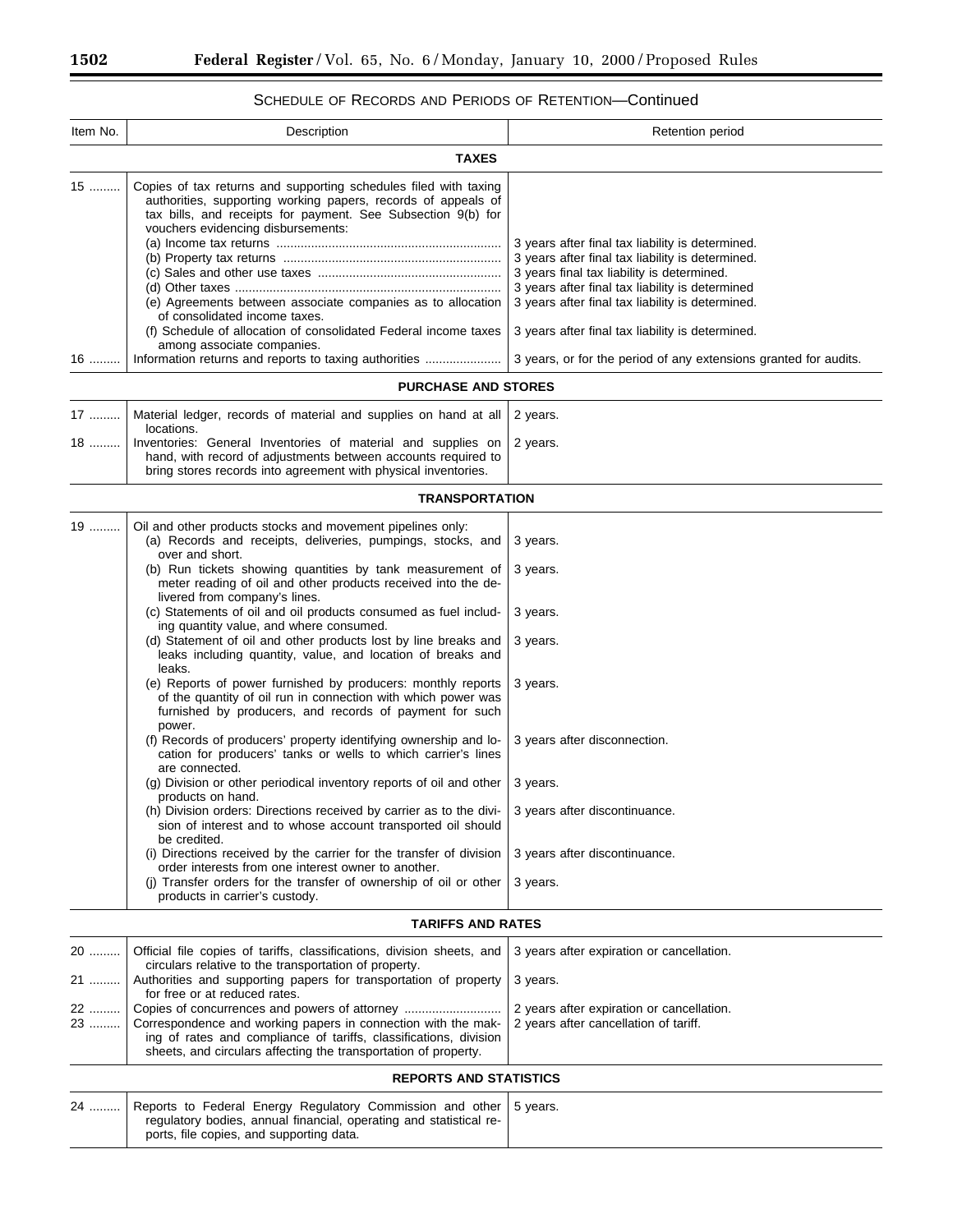▀

# **Note: This Appendix Will Not Appear in The Code of Federal Regulations**

# **Appendix A—Current and Proposed Records Retention Requirements (18 CFR Part 125.3)**

| Item No. | Description                                                                                                                                                                                                   | Current retention period 18<br>CFR 125.3                                                                                              | Proposed retention period                                                                                                                                                                                                                              | Summary of changes                                                   |  |  |
|----------|---------------------------------------------------------------------------------------------------------------------------------------------------------------------------------------------------------------|---------------------------------------------------------------------------------------------------------------------------------------|--------------------------------------------------------------------------------------------------------------------------------------------------------------------------------------------------------------------------------------------------------|----------------------------------------------------------------------|--|--|
|          | <b>CORPORATE AND GENERAL</b>                                                                                                                                                                                  |                                                                                                                                       |                                                                                                                                                                                                                                                        |                                                                      |  |  |
| $1$      | Reports to stockholders: An-<br>nual reports or statements to<br>stockholders.                                                                                                                                | Retain until receipt of FERC<br>audit report or two years<br>after<br>auditors'<br>exit<br>con-<br>ference, whichever comes<br>first. |                                                                                                                                                                                                                                                        | Remove tie to FERC audit re-<br>port and set fixed time pe-<br>riod. |  |  |
| 2        | Organizational documents:<br>(a) Minute books of stock-<br>holders', directors', and di-<br>rectors' committee meet-<br>ings.                                                                                 | 50 years or termination of the<br>corporation's<br>existence,<br>whichever occurs first.                                              | 5 years or termination of the<br>corporation's<br>existence,<br>whichever occurs first.                                                                                                                                                                | Reduced by 45 years.                                                 |  |  |
|          | (b) Titles, franchises, and li-<br>censes: Copies of formal<br>orders of regulatory com-<br>missions served upon the<br>utility.                                                                              | 6 years after final non-appeal-<br>able order.                                                                                        | 6 years after final non-appeal-<br>able order.                                                                                                                                                                                                         | No change.                                                           |  |  |
| 3        | Contracts and agreements (ex-<br>cept contracts provided for<br>elsewhere):                                                                                                                                   |                                                                                                                                       |                                                                                                                                                                                                                                                        |                                                                      |  |  |
|          | (a) Service contracts, such<br>as for management, ac-<br>financial<br>counting<br>and<br>services.                                                                                                            | 6 years after expiration or can-<br>cellation. See Sec. 125.2(i).                                                                     | All contracts, related memo-<br>randa and revisions should<br>be retained for 3 years after<br>expiration or until the conclu-<br>sion of any contract disputes<br>pertaining to such contracts,<br>whichever is later.                                | Reduced by 3 years.                                                  |  |  |
|          | (b) Contracts with other utili-<br>ties for the purchase, sale<br>or interchange of product.                                                                                                                  | 6 years after expiration or can-<br>cellation.                                                                                        | All contracts, related memo-<br>randa and revisions should<br>be retained for 4 years after<br>expiration or until the conclu-<br>sion of any contract disputes<br>or governmental proceedings<br>pertaining to such contracts,<br>whichever is later. | Reduced by 2 years.                                                  |  |  |
|          | (c) Memoranda essential to<br>clarifying or explaining pro-<br>visions of contracts listed<br>above.                                                                                                          | For the same periods as con-<br>tracts to which they relate.                                                                          | For the same periods as con-<br>tracts to which they relate.                                                                                                                                                                                           | No change.                                                           |  |  |
|          | (d) Card or book records of<br>leases.<br>and<br>contracts,<br>agreements made, show-<br>ing dates of expirations<br>and of renewals, memo-<br>randa of receipts and pay-<br>ments under such con-<br>tracts. | For the same periods as con-<br>tracts to which they relate.                                                                          | For the same periods as con-<br>tracts to which they relate.                                                                                                                                                                                           | No change.                                                           |  |  |
| 4        | Accountants' and auditors' re-<br>ports:                                                                                                                                                                      |                                                                                                                                       |                                                                                                                                                                                                                                                        |                                                                      |  |  |
|          | (a) Reports of examinations<br>and audits by accountants<br>and auditors not in the reg-<br>ular employ of the utility<br>(such as reports of public<br>accounting firms and com-<br>mission accountants).    | 7 years after date of report or<br>Commission audit, whichever<br>comes last.                                                         | 5 years after the date of the re-<br>port.                                                                                                                                                                                                             | Reduced by 2 years.                                                  |  |  |
|          | (b) Internal audit reports and<br>work papers.                                                                                                                                                                | 7 years after the date of the re-<br>port.                                                                                            | 5 years after the date of the re-<br>port.                                                                                                                                                                                                             | Reduced by 2 years.                                                  |  |  |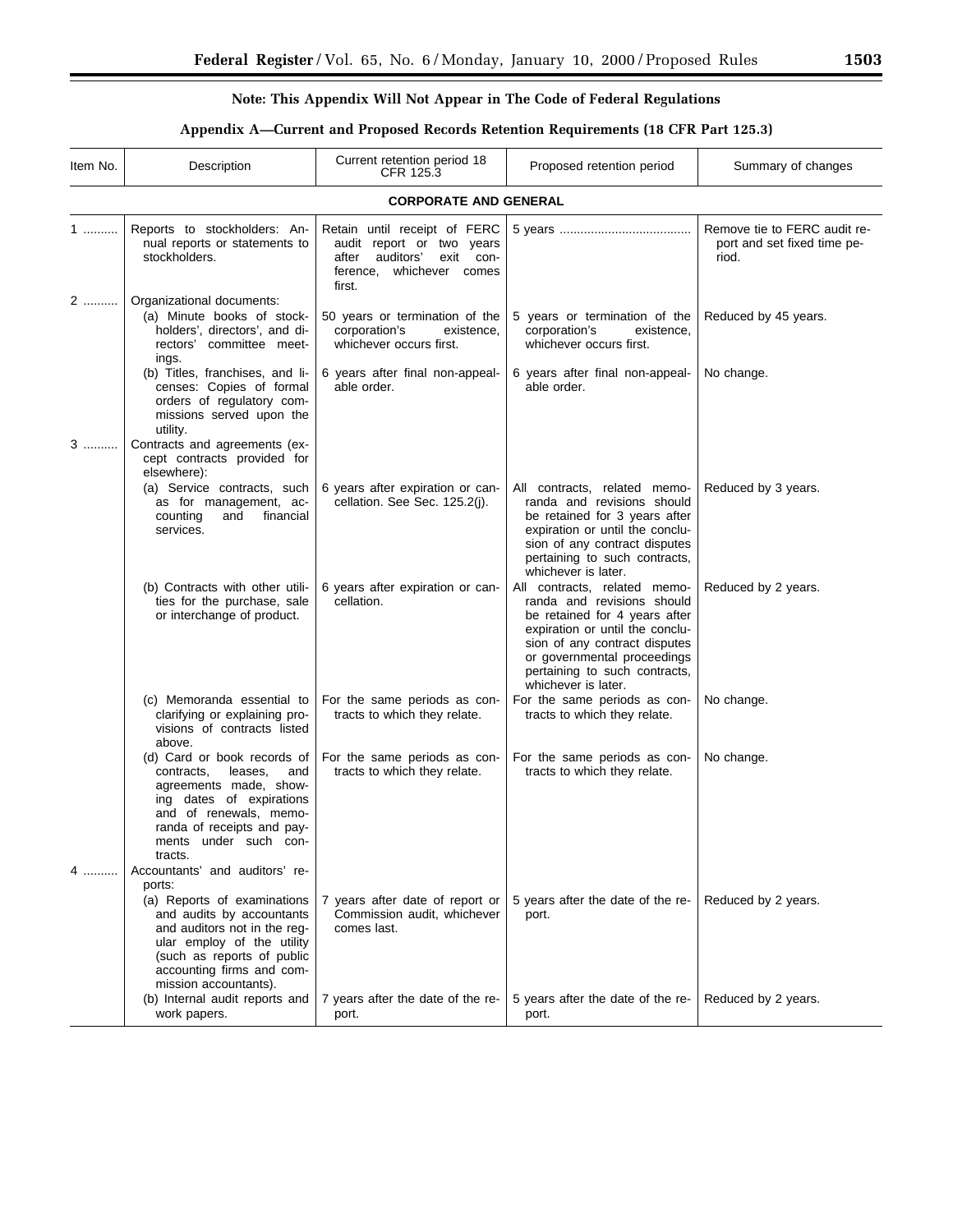| Item No. | Description                                                                                                                                                                                                                                                                                              | Current retention period 18<br>CFR 125.3                                                                                                        | Proposed retention period                                                                                                                       | Summary of changes                           |  |  |
|----------|----------------------------------------------------------------------------------------------------------------------------------------------------------------------------------------------------------------------------------------------------------------------------------------------------------|-------------------------------------------------------------------------------------------------------------------------------------------------|-------------------------------------------------------------------------------------------------------------------------------------------------|----------------------------------------------|--|--|
|          | <b>AUTOMATIC DATA PROCESSING</b>                                                                                                                                                                                                                                                                         |                                                                                                                                                 |                                                                                                                                                 |                                              |  |  |
| 5        | Automatic<br>processing<br>data<br>records<br>(retain<br>original<br>source data used as input for<br>data processing and data<br>processing report printouts<br>for the applicable periods<br>prescribed elsewhere in the<br>schedule:<br>Program<br>docu-<br>mentation<br>revisions<br>and<br>thereto. | Retain as long as it represents<br>an active viable program or<br>for periods prescribed for re-<br>lated output data, whichever<br>is shorter. | Retain as long as it represents<br>an active viable program or<br>for periods prescribed for re-<br>lated output data, whichever<br>is shorter. | No change.                                   |  |  |
|          |                                                                                                                                                                                                                                                                                                          | <b>GENERAL ACCOUNTING RECORDS</b>                                                                                                               |                                                                                                                                                 |                                              |  |  |
| 6        | General and subsidiary ledgers:<br>(a) Ledgers:<br>(1) General ledgers<br>(2) Ledgers subsidiary or<br>auxiliary to general ledg-<br>ers except ledgers pro-<br>vided for elsewhere.                                                                                                                     |                                                                                                                                                 |                                                                                                                                                 | Reduced by 25 years.<br>Reduced by 25 years. |  |  |
|          | (b) Indexes:<br>(1) Indexes to general<br>ledgers.                                                                                                                                                                                                                                                       |                                                                                                                                                 |                                                                                                                                                 | Reduced by 25 years.                         |  |  |
|          | (2) Indexes to subsidiary<br>ledgers except ledgers<br>provided for elsewhere.                                                                                                                                                                                                                           |                                                                                                                                                 |                                                                                                                                                 | Reduced by 25 years.                         |  |  |
|          | (c) Trial balance sheets of<br>general<br>and<br>subsidiary<br>ledgers.                                                                                                                                                                                                                                  |                                                                                                                                                 |                                                                                                                                                 | No change.                                   |  |  |
| 7<br>8   | Journals: General and sub-<br>sidiary.<br>Journal vouchers and journal<br>entries including supporting<br>detail:                                                                                                                                                                                        |                                                                                                                                                 |                                                                                                                                                 | Reduced by 25 years.                         |  |  |
|          | (a) Journal vouchers and<br>journal entries.<br>(b) Analyses, summarization,<br>distributions, and other com-<br>putations which support jour-<br>nal vouchers and journal en-<br>tries:                                                                                                                 |                                                                                                                                                 |                                                                                                                                                 | Reduced by 25 years.                         |  |  |
|          | (1) Charging<br>plant ac-<br>counts.                                                                                                                                                                                                                                                                     | 6 years. See Sec. 125.2(j)                                                                                                                      |                                                                                                                                                 | Reduced.                                     |  |  |
| 9        | (2) Charging all other ac-<br>counts.<br>Cash books: General and sub-                                                                                                                                                                                                                                    | 10 years after close of fiscal                                                                                                                  | 5 years after close of fiscal                                                                                                                   | No change.<br>Reduced by 5 years.            |  |  |
| 10       | sidiary or auxiliary books.<br>Voucher registers: Voucher<br>registers or similar records<br>when used as a source doc-<br>ument.                                                                                                                                                                        | year. See subsection 12(a).<br>6 years. See Sec. 125.2(j)                                                                                       | year.                                                                                                                                           | Reduced by 1 year.                           |  |  |
| $11$     | Vouchers:<br>(a) Paid and canceled vouch-<br>copy-analysis<br>(1)<br>ers<br>sheets showing detailed<br>distribution of charges on<br>individual vouchers and                                                                                                                                             | 6 years. See Sec. $125.2(j)$                                                                                                                    |                                                                                                                                                 | Reduced by 1 year.                           |  |  |
|          | other supporting papers).<br>(b) Original bills and invoices<br>for materials,<br>services,<br>etc., paid by vouchers.                                                                                                                                                                                   | 6 years. See Sec. 125.2(j)                                                                                                                      |                                                                                                                                                 | Reduced by 1 year.                           |  |  |
|          | (c) Paid checks and receipts<br>for payments of specific<br>vouchers.                                                                                                                                                                                                                                    |                                                                                                                                                 |                                                                                                                                                 | Reduced by 1 year.                           |  |  |
|          | (d) Authorization for the pay-<br>ment of specific vouchers.<br>(e) Lists of unaudited bills                                                                                                                                                                                                             | 6 years. See Sec. 125.2(j)                                                                                                                      |                                                                                                                                                 | Reduced by 1 year.                           |  |  |
|          | (accounts payable), list of<br>vouchers transmitted and<br>memoranda<br>regarding<br>changes in audited bills.                                                                                                                                                                                           |                                                                                                                                                 | Destroy at option                                                                                                                               | No change.                                   |  |  |

Ξ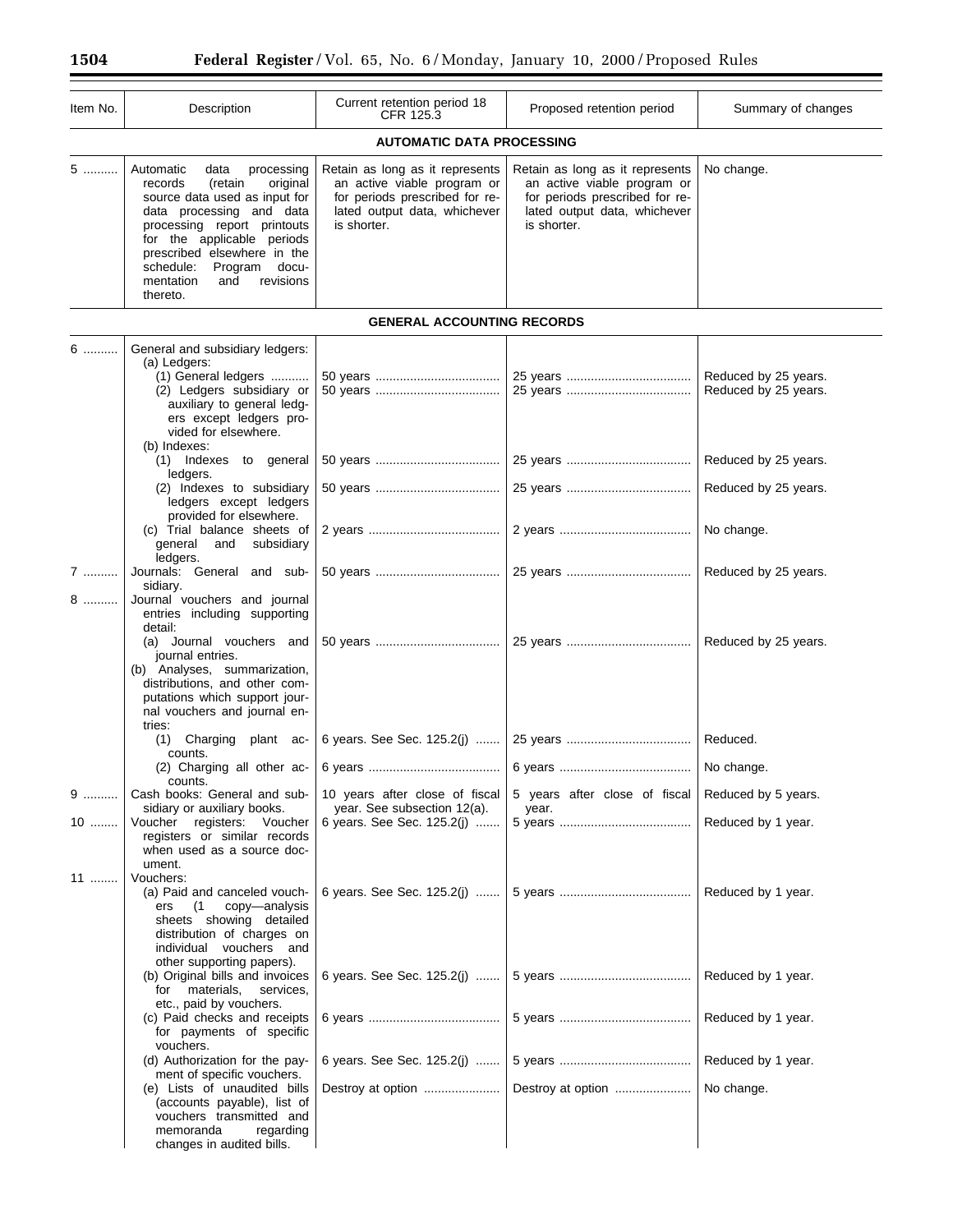| Item No.     | Description                                                                                                                                                                                                                                                                                                                                                                                           | Current retention period 18<br>CFR 125.3                                                                                                                                                                                                                                                                                                                                                                              | Proposed retention period                                                                                                                                                                                                                                                                                                                                | Summary of changes                                                                                                    |
|--------------|-------------------------------------------------------------------------------------------------------------------------------------------------------------------------------------------------------------------------------------------------------------------------------------------------------------------------------------------------------------------------------------------------------|-----------------------------------------------------------------------------------------------------------------------------------------------------------------------------------------------------------------------------------------------------------------------------------------------------------------------------------------------------------------------------------------------------------------------|----------------------------------------------------------------------------------------------------------------------------------------------------------------------------------------------------------------------------------------------------------------------------------------------------------------------------------------------------------|-----------------------------------------------------------------------------------------------------------------------|
|              | (f) Voucher indexes                                                                                                                                                                                                                                                                                                                                                                                   | Destroy at option                                                                                                                                                                                                                                                                                                                                                                                                     | Destroy at option                                                                                                                                                                                                                                                                                                                                        | No change.                                                                                                            |
|              |                                                                                                                                                                                                                                                                                                                                                                                                       | <b>INSURANCE</b>                                                                                                                                                                                                                                                                                                                                                                                                      |                                                                                                                                                                                                                                                                                                                                                          |                                                                                                                       |
| 12           | Insurance records:<br>(a) Records of insurance<br>policies in force, showing<br>coverage, premiums paid,<br>and expiration dates.<br>(b) Records of amounts re-<br>covered from insurance<br>companies in connection<br>with losses and of claims<br>against insurance compa-<br>nies, including reports of<br>losses and supporting pa-<br>pers.                                                     | Destroy at option after expira-<br>tion of such policies.<br>6 years. See Sec. 125.2(j)                                                                                                                                                                                                                                                                                                                               | Destroy at option after expira-<br>tion of such policies.                                                                                                                                                                                                                                                                                                | No change.<br>No change.                                                                                              |
|              |                                                                                                                                                                                                                                                                                                                                                                                                       | <b>OPERATIONS AND MAINTENANCE</b>                                                                                                                                                                                                                                                                                                                                                                                     |                                                                                                                                                                                                                                                                                                                                                          |                                                                                                                       |
| $13.1$       | Production-Electric (less Nu-<br>clear):<br>(a) Boiler-tube failure report<br>(b) Generation and output<br>logs with supporting data.<br>$(1)$ Hydro-electric<br>(2) Steam and others<br>(c) Generating high-tension<br>low-tension<br>and<br>load<br>records.<br>(d) Load curves, temperature<br>logs, coal, and water logs.<br>(e) Gage-reading reports<br>(f) Recording instrumentation<br>charts. | 25 years. See Sec. 125.2(j)<br>6 years. See Sec. 125.2(j)<br>2 years, except river flow data<br>collected in connection with<br>hydro operation shall be re-<br>tained for life of corporation.<br>1 year, except where the basic<br>chart information is trans-<br>ferred to another record, the<br>charts need only be retained<br>6 months provided the record<br>containing the basic data is<br>retained 1 year. | 2 years, except river flow data<br>collected in connection with<br>hydro operation shall be re-<br>tained for life of corporation.<br>1 year, except where the basic<br>chart information is trans-<br>ferred to another record, the<br>charts need only be retained<br>6 months provided the record<br>containing the basic data is<br>retained 1 year. | No change.<br>Reduced by 3 years.<br>No change.<br>No change.<br>No change.<br>No change.<br>No change.<br>No change. |
| $13.2$<br>14 | Production-Nuclear:<br>For informational purposes,<br>refer to the document reten-<br>tion requirements of the Nu-<br>clear Regulatory Commission<br>Transmission and distribution-                                                                                                                                                                                                                   |                                                                                                                                                                                                                                                                                                                                                                                                                       |                                                                                                                                                                                                                                                                                                                                                          |                                                                                                                       |
|              | Electric:<br>(a) Substation and trans-<br>mission line logs.<br>(b) System operator's daily<br>logs and reports of oper-<br>ation.                                                                                                                                                                                                                                                                    |                                                                                                                                                                                                                                                                                                                                                                                                                       |                                                                                                                                                                                                                                                                                                                                                          | No change.<br>No change.                                                                                              |
| 15           | Transformer<br>(C)<br>history<br>records.<br>(d) Records of transformer<br>inspections, oil tests, etc<br>Maintenance work orders and<br>job orders:<br>(a) Authorizations for ex-<br>penditures for maintenance                                                                                                                                                                                      | For life of transformer<br>Destroy at option                                                                                                                                                                                                                                                                                                                                                                          | For life of transformer<br>Destroy at option                                                                                                                                                                                                                                                                                                             | No change.<br>No change.<br>Reduced by 1 year.                                                                        |
|              | work to be covered by<br>orders,<br>including<br>work<br>memoranda showing the<br>estimates of costs to be in-<br>curred.                                                                                                                                                                                                                                                                             |                                                                                                                                                                                                                                                                                                                                                                                                                       |                                                                                                                                                                                                                                                                                                                                                          |                                                                                                                       |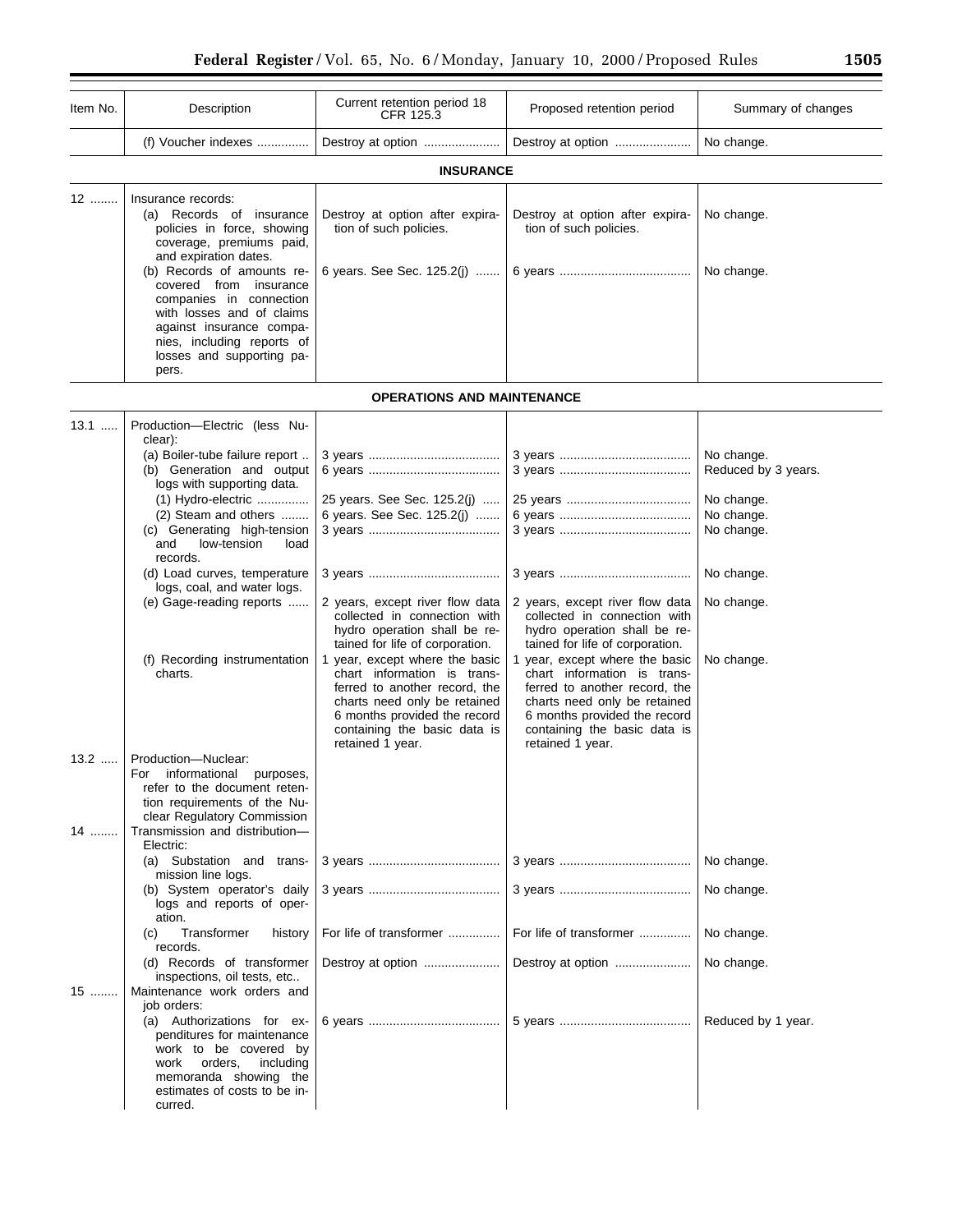$\equiv$ 

| Item No. | Description                                                                                                                                                                                                                                                                                                                                                                 | Current retention period 18<br>CFR 125.3                                                                                                                                         | Proposed retention period                                                                                                                                         | Summary of changes                       |
|----------|-----------------------------------------------------------------------------------------------------------------------------------------------------------------------------------------------------------------------------------------------------------------------------------------------------------------------------------------------------------------------------|----------------------------------------------------------------------------------------------------------------------------------------------------------------------------------|-------------------------------------------------------------------------------------------------------------------------------------------------------------------|------------------------------------------|
|          | (b) Work order sheets to<br>which are posted in detail<br>the entries for labor, mate-<br>rial, and other charges in<br>connection with mainte-<br>nance, and other work per-<br>taining to utility operations.<br>(c) Summaries of expendi-<br>tures on maintenance and<br>job orders and clearances<br>to operating other accounts<br>(exclusive of plant ac-<br>counts). |                                                                                                                                                                                  |                                                                                                                                                                   | Reduced by 1 year.<br>Reduced by 1 year. |
|          |                                                                                                                                                                                                                                                                                                                                                                             | <b>PLANT AND DEPRECIATION</b>                                                                                                                                                    |                                                                                                                                                                   |                                          |
| $16$     | Plant ledgers:<br>(a) Ledgers of utility plant ac-<br>counts including land and<br>detailed<br>other<br>ledgers<br>showing the cost of utility<br>plant by classes.                                                                                                                                                                                                         |                                                                                                                                                                                  |                                                                                                                                                                   | Reduced by 25 years.                     |
|          | (b) Continuing plant inventory<br>book or card<br>ledger,<br>records showing descrip-<br>tion, location, quantities,<br>cost, etc., of physical units<br>(or items) of utility plant<br>owned.                                                                                                                                                                              | 6 years after plant is retired,<br>provided mortality data are<br>retained. See Note 5.                                                                                          |                                                                                                                                                                   | Reduced.                                 |
| 17       | Construction work in progress<br>ledgers, work orders, and<br>supplemental records:<br>(a) Construction work in<br>progress ledgers.                                                                                                                                                                                                                                        | 10 years after clearance to the<br>plant account, provided con-<br>plant<br>tinuing<br>inventory<br>records are maintained; oth-<br>erwise 6 years after plant is<br>retired.    | 5 years after clearance to plant<br>account, provided continuing<br>plant inventory records are<br>maintained;<br>otherwise<br>5<br>years after plant is retired. | Reduced by 5 years.                      |
|          | (b) Work orders sheets to<br>which are posted in sum-<br>mary form or in detail the<br>entries for labor, materials,<br>and other charges for utility<br>plant additions and the en-<br>tries closing the work or-<br>ders to utility plant in serv-<br>ice at completion.                                                                                                  | 10 years after clearance to the<br>plant account, provided con-<br>tinuing<br>plant<br>inventory<br>records are maintained; oth-<br>erwise 6 years after plant is<br>retired.    | 5 years after clearance to plant<br>account, provided continuing<br>plant inventory records are<br>maintained;<br>otherwise<br>5<br>years after plant is retired. | Reduced by 5 years.                      |
|          | (c) Authorizations for expend-<br>itures for additions to utility<br>plant,<br>including memo-<br>randa showing the detailed<br>estimates of cost and the<br>bases therefor (including<br>original and revised or sub-<br>sequent authorizations).                                                                                                                          |                                                                                                                                                                                  | 5 years after clearance to plant<br>account except where there<br>are ongoing Commission pro-<br>ceedings.                                                        | Reduced by 5 years.                      |
|          | (d) Requisitions and registers<br>of authorizations for utility<br>plant expenditures.                                                                                                                                                                                                                                                                                      |                                                                                                                                                                                  | 5 years after clearance to plant<br>account except where there<br>are ongoing Commission pro-<br>ceedings.                                                        | Reduced by 5 years.                      |
|          | (e) Completion or perform-<br>ance reports showing com-<br>parison between author-<br>ized estimates and actual<br>expenditures<br>utility<br>for<br>plant additions.                                                                                                                                                                                                       |                                                                                                                                                                                  | 5 years after clearance to plant<br>account except where there<br>are ongoing Commission pro-<br>ceedings.                                                        | Reduced by 5 years.                      |
|          | (f) Analysis or cost reports<br>showing quantities of ma-<br>terials used, unit costs,<br>number of man-hours etc.,<br>in connection with com-<br>pleted construction project.                                                                                                                                                                                              | 10 years after clearance to the<br>plant account, provided con-<br>tinuing property plant inven-<br>tory records are maintained;<br>otherwise 6 years after plant<br>is retired. | 5 years after clearance to plant<br>account except where there<br>are ongoing Commission pro-<br>ceedings.                                                        | Reduced by 5 years.                      |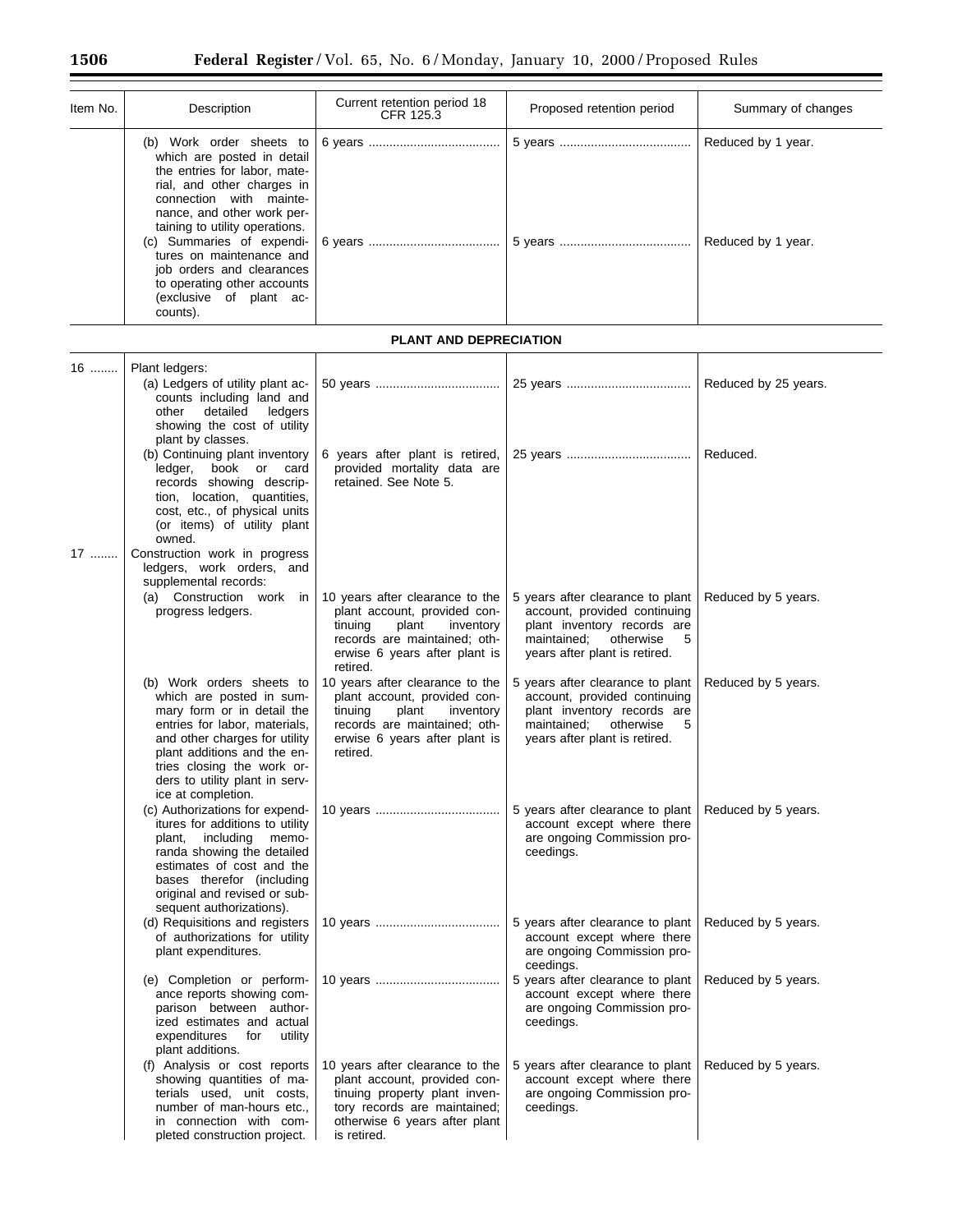| Item No. | Description                                                                                                                                                                                                                                                                                                                                                                                        | Current retention period 18<br>CFR 125.3                                                                                                                                                  | Proposed retention period                           | Summary of changes                                |
|----------|----------------------------------------------------------------------------------------------------------------------------------------------------------------------------------------------------------------------------------------------------------------------------------------------------------------------------------------------------------------------------------------------------|-------------------------------------------------------------------------------------------------------------------------------------------------------------------------------------------|-----------------------------------------------------|---------------------------------------------------|
| 18       | (g) Records and reports per-<br>taining to progress of con-<br>struction work, the order in<br>which jobs are to be com-<br>pleted, and similar records<br>which do not form a basis<br>of entries to the accounts.<br>Retirement work in progress<br>ledgers, work orders, and<br>supplemental records:                                                                                           | Destroy at option                                                                                                                                                                         |                                                     | No change.                                        |
|          | (a) Work order sheets to<br>which are posted the en-<br>tries for removal costs, ma-<br>recovered,<br>terials<br>and<br>credits to utility plant ac-<br>counts for cost of plant re-<br>tirement.                                                                                                                                                                                                  | 10 years after plant is retired.<br>See Note 5.                                                                                                                                           | 5 years after plant is retired                      | Reduced by 5 years.                               |
|          | (b) Authorizations for retire-<br>ment of utility plant, includ-<br>ing memoranda showing<br>the basis for determination<br>of be retired and estimates<br>of salvage and removal<br>costs.                                                                                                                                                                                                        | 10 years after clearance to the<br>plant account, provided con-<br>tinuing<br>plant<br>inventory<br>records are maintained; oth-<br>erwise 6 years after plant is<br>retired. See Note 5. | 5 years after plant is retired                      | Reduced by 5 years.                               |
|          | (c) Registers of retirement<br>work.                                                                                                                                                                                                                                                                                                                                                               |                                                                                                                                                                                           |                                                     | Reduced by 5 years.                               |
| 19       | Summary sheets, distribution<br>sheets, reports, statements<br>and papers directly sup-<br>porting debits and credits to<br>utility plant accounts not cov-<br>ered by construction or retire-<br>ment work orders and their<br>supporting records                                                                                                                                                 | 10 years after clearance to the<br>plant account, provided con-<br>plant<br>tinuing<br>inventory<br>records are maintained; oth-<br>erwise 6 years after plant is<br>retired.             |                                                     | Reduced by 5 years.                               |
| 20       | Appraisals and valuations:<br>(a) Appraisals and valuations<br>made by the company of<br>its properties or invest-<br>ments or the properties or<br>investments of any associ-<br>ated companies. (Includes<br>all records essential there-<br>to.)                                                                                                                                                | 3 years after disposition, termi-<br>nation of lease, or write off of<br>property or investment.                                                                                          | 3 years after appraisal                             | Replaces previous text. No<br>substantive change. |
|          | Determinations<br>(b)<br>οf<br>amounts by which prop-<br>erties or investments of the<br>company or any of its as-<br>sociated companies will be<br>either written up or written<br>down as a result of:<br>(1) Mergers or acquisitions                                                                                                                                                            |                                                                                                                                                                                           | 10 years after completion of                        | Requirement added.<br>Requirement added.          |
|          |                                                                                                                                                                                                                                                                                                                                                                                                    |                                                                                                                                                                                           | transaction or as ordered by<br>the FERC.           |                                                   |
|          | (2) Asset impairments                                                                                                                                                                                                                                                                                                                                                                              |                                                                                                                                                                                           | 10 years after recognition of<br>asset impairment.  | Requirement added.                                |
|          | $(3)$ Other bases                                                                                                                                                                                                                                                                                                                                                                                  |                                                                                                                                                                                           | 10 years after the asset was<br>written up or down. | Requirement added.                                |
| 21       | The original or reproduction of<br>engineering records, draw-<br>ings and other supporting<br>data for proposed as-con-<br>structed utility facilities:<br>(a) Maps, diagrams, profiles,<br>photographs, field survey<br>notes, plot plan, detail<br>drawings, records of engi-<br>neering studies and similar<br>records showing the loca-<br>tion of proposed or as con-<br>structed facilities: |                                                                                                                                                                                           | Retain until retired                                | Requirement added.                                |

÷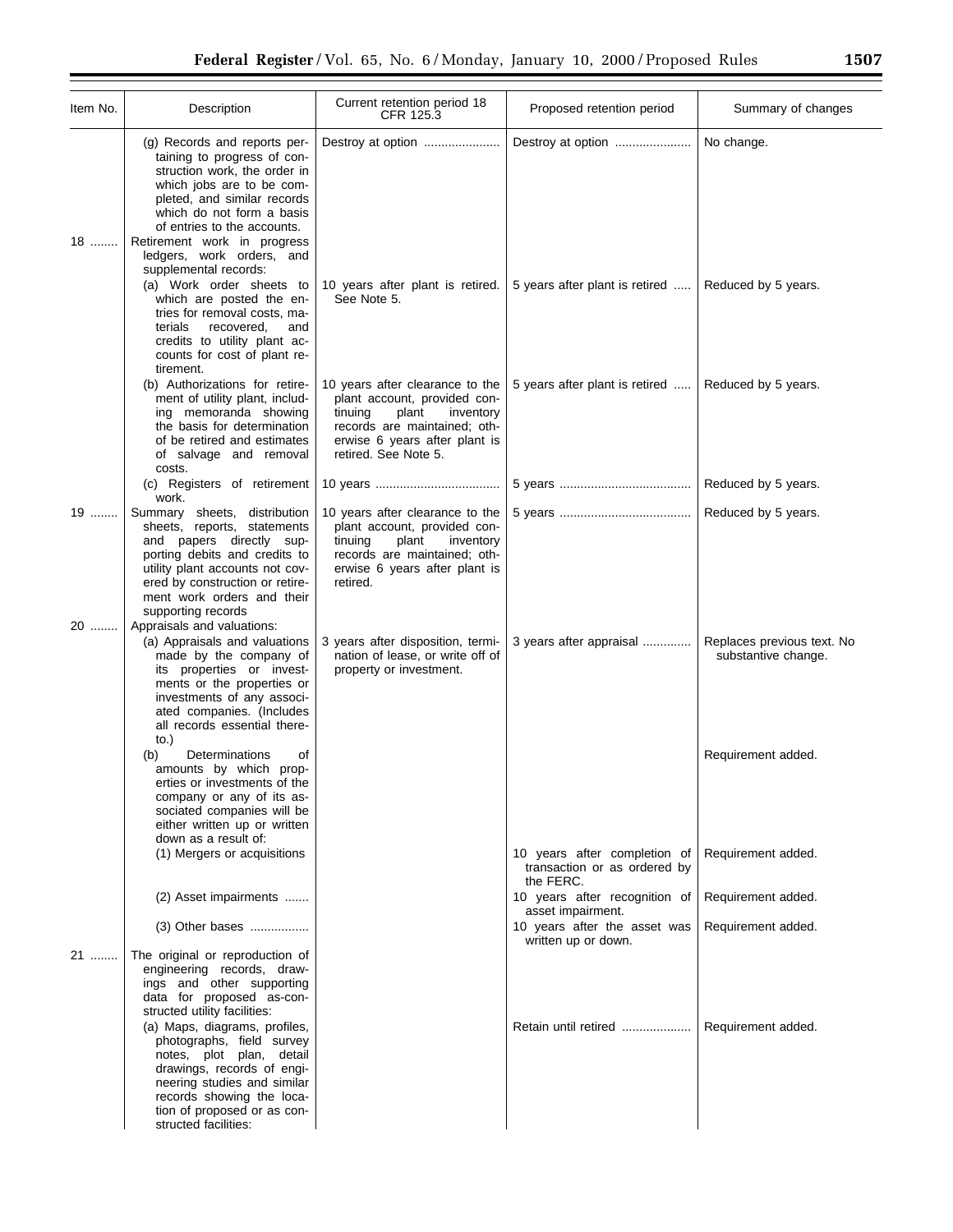| Item No. | Description                                                                                                                                                                                                                                                                                                   | Current retention period 18<br>CFR 125.3                                                                                                                                 | Proposed retention period                  | Summary of changes |
|----------|---------------------------------------------------------------------------------------------------------------------------------------------------------------------------------------------------------------------------------------------------------------------------------------------------------------|--------------------------------------------------------------------------------------------------------------------------------------------------------------------------|--------------------------------------------|--------------------|
|          | (b) If construction of facility<br>results wholly, or in part.                                                                                                                                                                                                                                                | Retain until receipt of FERC<br>audit report or two years<br>after<br>auditor's exit con-<br>whichever occurs<br>ference,<br>first. See Note 5. See Sec.<br>$125.2(j)$ . |                                            | Deleted.           |
| 22       | Contracts<br>relating to<br>utility<br>records:                                                                                                                                                                                                                                                               |                                                                                                                                                                          |                                            |                    |
|          | (a) Contracts relating to ac-<br>quisition or sale of plant.                                                                                                                                                                                                                                                  | 6 years after plant is retired                                                                                                                                           | 6 years after plant is retired or<br>sold. | No change.         |
|          | Contracts<br>and other<br>(b)<br>agreements<br>relating<br>to<br>services performed in con-<br>nection with construction of<br>utility plant (including con-<br>tracts for the construction<br>of plant by others for the<br>utility and for supervision<br>and engineering relating to<br>construction work) | 6 years. See Sec. 125.2(j)                                                                                                                                               | 6 years after plant is retired or<br>sold. | No change.         |
| 23       | Records pertaining to reclassi-<br>fication of utility plant ac-<br>counts to conform to pre-<br>scribed systems of accounts<br>including supporting papers<br>showing the bases for such<br>reclassifications.                                                                                               | 6 years See Sec. 125.2(j)                                                                                                                                                |                                            | No change.         |
| 24       | Records of accumulated provi-<br>sions for depreciation and<br>depletion of utility plant and<br>supporting computation of<br>expense:.                                                                                                                                                                       |                                                                                                                                                                          |                                            |                    |
|          | (a) Detailed records or anal-<br>ysis sheets segregating the<br>accumulated depreciation<br>functional<br>according<br>to<br>classification of plant.                                                                                                                                                         |                                                                                                                                                                          |                                            | No change.         |
|          | (b) Records reflecting the<br>service life of property and<br>the percentage of salvage<br>and cost of removal for<br>property retired from each<br>account for depreciable<br>utility plant.                                                                                                                 | 25 years. See Note 5                                                                                                                                                     |                                            | No change.         |

# **PURCHASES AND STORES**

| 25 | Procurement:<br>(a) Agreements entered into<br>for the acquisition of goods<br>or the performance of serv-<br>ices. Includes all forms of<br>agreements not specifically<br>set for in Subsection 7<br>such as but not limited to:<br>Letters of intent, exchange<br>of correspondence, master<br>agreements, term con-<br>tracts, rental agreements<br>and the various types of<br>purchase orders:.<br>$(1)$ For goods or services<br>relating to plant con-<br>struction |  | No change. |
|----|-----------------------------------------------------------------------------------------------------------------------------------------------------------------------------------------------------------------------------------------------------------------------------------------------------------------------------------------------------------------------------------------------------------------------------------------------------------------------------|--|------------|
|    | $(2)$ For other goods or<br>services                                                                                                                                                                                                                                                                                                                                                                                                                                        |  | No change. |

Ξ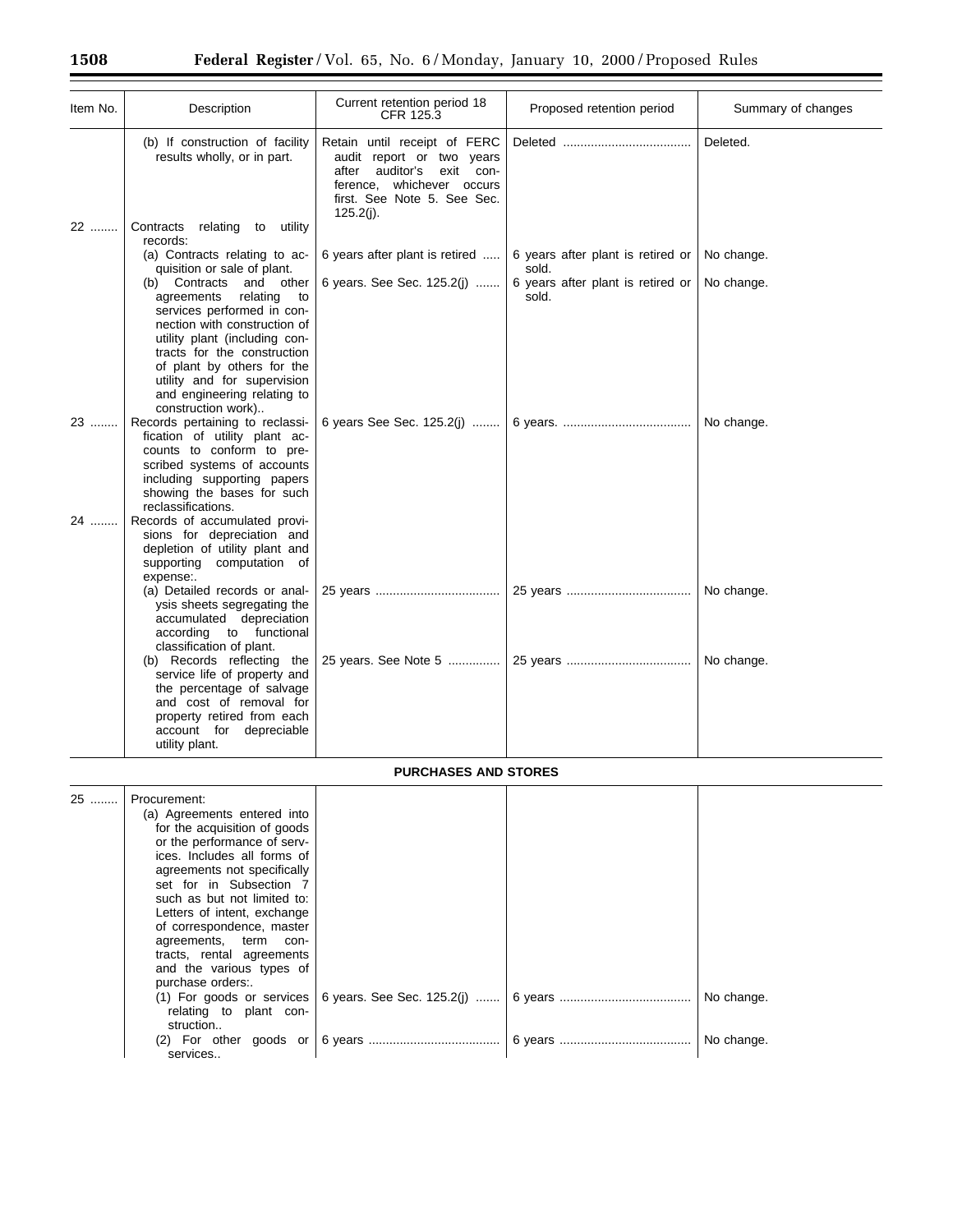| Item No. | Description                                                                                                                                                                                                                                              | Current retention period 18<br>CFR 125.3                                                                                                                                                  | Proposed retention period                                                                                                                                                                 | Summary of changes                                                    |
|----------|----------------------------------------------------------------------------------------------------------------------------------------------------------------------------------------------------------------------------------------------------------|-------------------------------------------------------------------------------------------------------------------------------------------------------------------------------------------|-------------------------------------------------------------------------------------------------------------------------------------------------------------------------------------------|-----------------------------------------------------------------------|
|          | (b) Supporting documents in-<br>accepted<br>cluding<br>and<br>unaccepted bids or pro-<br>posals<br>(summaries<br>οf<br>unaccepted bids or pro-<br>posals may be kept in lieu<br>of originals) evidencing all<br>relevant elements of the<br>procurement. | 6 years. See Sec. 125.2(j)                                                                                                                                                                |                                                                                                                                                                                           | No change.                                                            |
| 26       | Material ledgers: Ledger sheets<br>of materials and supplies re-<br>ceived, issued, and on hand                                                                                                                                                          | Retain until receipt of FERC<br>audit report or two years<br>auditors'<br>exit<br>after<br>con-<br>whichever occurs<br>ference,<br>first.                                                 | 6 years after the date the<br>records/ledgers were created.                                                                                                                               | Removed tie to FERC audit re-<br>port and set fixed time pe-<br>riod. |
| 27       | Materials and supplies received<br>and issued: Records showing<br>the detailed distribution of<br>materials and supplies issued<br>during accounting periods.                                                                                            | 6 years See Sec. 125.2(j)                                                                                                                                                                 |                                                                                                                                                                                           | No change.                                                            |
| 28       | Records of sales of scrap<br>and materials and sup-<br>plies:.                                                                                                                                                                                           |                                                                                                                                                                                           |                                                                                                                                                                                           |                                                                       |
|          | (a) Authorization for sale of<br>scrap and materials and<br>supplies.                                                                                                                                                                                    |                                                                                                                                                                                           |                                                                                                                                                                                           | No change.                                                            |
|          | (b) Contracts for sale of<br>scrap a materials and sup-<br>plies.                                                                                                                                                                                        |                                                                                                                                                                                           |                                                                                                                                                                                           | No change.                                                            |
|          |                                                                                                                                                                                                                                                          | REVENUE ACCOUNTING AND COLLECTION                                                                                                                                                         |                                                                                                                                                                                           |                                                                       |
| 29       | Customers' service applications<br>and contracts: Contracts for<br>extensions of service for<br>which contributions are made<br>by customers and others.                                                                                                 | Retain until receipt of FERC<br>audit report or two years<br>auditors'<br>exit<br>after<br>con-<br>ference, whichever occurs<br>first.                                                    | 4 years after expiration                                                                                                                                                                  | Removed tie to FERC audit re-<br>port and set fixed time pe-<br>riod. |
| $30$     | Rate schedules: General files<br>of published rate sheets and<br>schedules of utility service.<br>(Including schedules<br>sus-<br>pended or superseded.).                                                                                                | Retain until receipt of FERC<br>audit report or two years<br>auditors'<br>exit<br>after<br>con-<br>whichever occurs<br>ference,<br>first.                                                 | 6 years after published rate<br>sheets and schedules are su-<br>perseded or no longer used<br>to charge for utility service.                                                              | Removed tie to FERC audit re-<br>port and set fixed time pe-<br>riod. |
| 31       | Maximum demand, and de-<br>mand meter record cards.                                                                                                                                                                                                      | 1 year, except where the basic<br>chart information is trans-<br>ferred to another record the<br>charts need only be retained<br>6 months, provided the basic<br>data is retained 1 year. | 1 year, except where the basic<br>chart information is trans-<br>ferred to another record the<br>charts need only be retained<br>6 months, provided the basic<br>data is retained 1 year. | No change.                                                            |
| 32       | Miscellaneous billing data: Bill-<br>ing department's copies of<br>contracts with customers (in<br>addition to contracts in gen-<br>eral files).                                                                                                         | Destroy at option                                                                                                                                                                         | Destroy at option                                                                                                                                                                         | No change.                                                            |
| 33       | Revenue summaries:<br>(a) Summaries of monthly<br>operating revenues accord-<br>ing to classes of service by<br>entire utility.                                                                                                                          |                                                                                                                                                                                           |                                                                                                                                                                                           | Reduced by 1 year.                                                    |
|          | (b) Summaries of monthly<br>operating revenues accord-<br>ing to classes of service by<br>towns, districts, or divisions<br>(Including summaries of<br>forfeited<br>discounts<br>and<br>penalties).                                                      |                                                                                                                                                                                           |                                                                                                                                                                                           | Deleted.                                                              |
|          |                                                                                                                                                                                                                                                          | <b>TAX</b>                                                                                                                                                                                |                                                                                                                                                                                           |                                                                       |

34 ........ Tax records:

 $\overline{\phantom{a}}$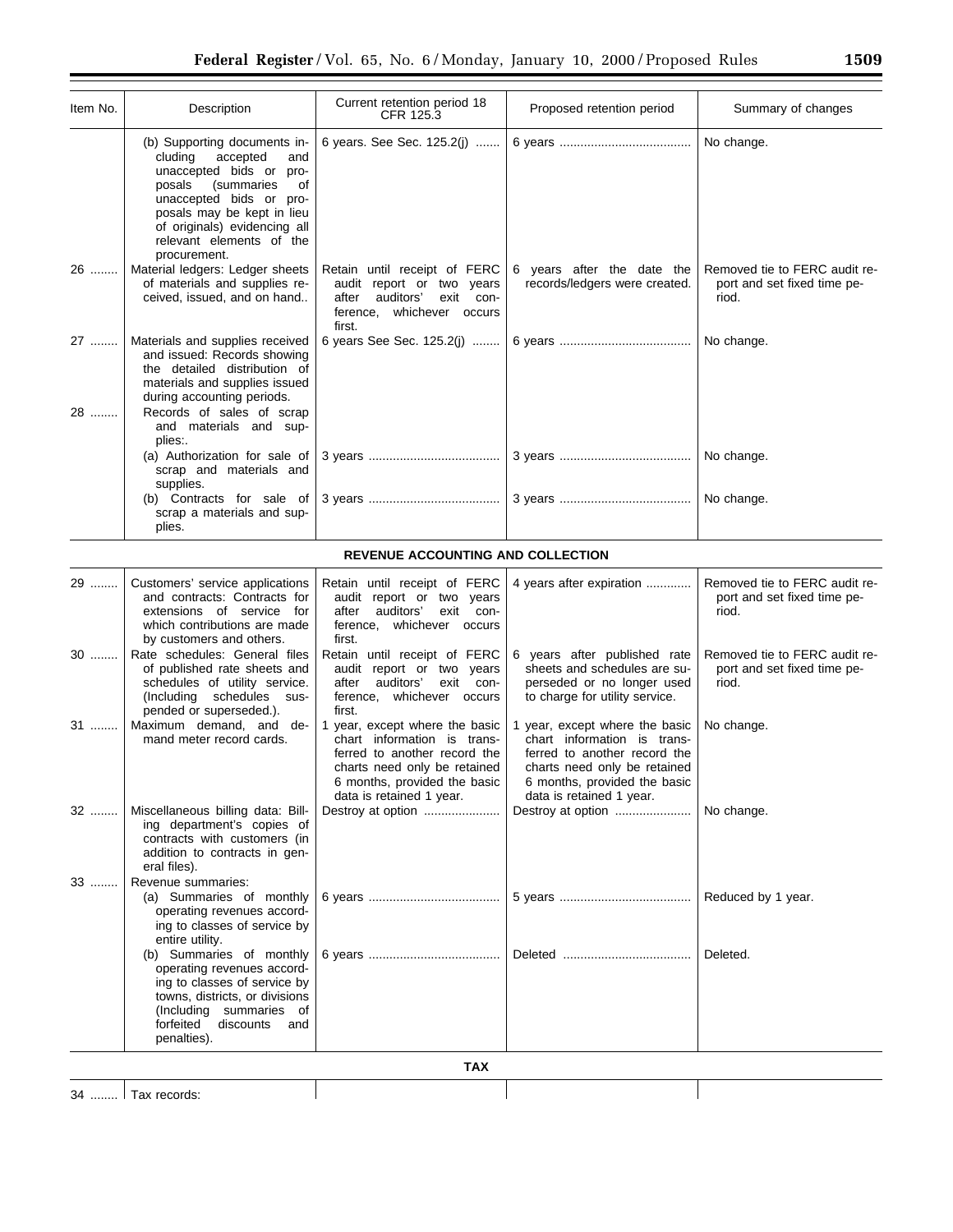$\equiv$ 

| Item No. | Description                                                                                                                                                                                                                                                                                                                                                                                                                                                                                                                                                                                                                        | Current retention period 18<br>CFR 125.3                                                                                                                    | Proposed retention period                                                                                                                                                                                                                                                                                                                                                                                                                                                                                                                                     | Summary of changes                                                                                                       |
|----------|------------------------------------------------------------------------------------------------------------------------------------------------------------------------------------------------------------------------------------------------------------------------------------------------------------------------------------------------------------------------------------------------------------------------------------------------------------------------------------------------------------------------------------------------------------------------------------------------------------------------------------|-------------------------------------------------------------------------------------------------------------------------------------------------------------|---------------------------------------------------------------------------------------------------------------------------------------------------------------------------------------------------------------------------------------------------------------------------------------------------------------------------------------------------------------------------------------------------------------------------------------------------------------------------------------------------------------------------------------------------------------|--------------------------------------------------------------------------------------------------------------------------|
|          | (a) Copies of returns and<br>schedules filed with taxing<br>authorities, supporting work<br>papers, records of appeals<br>tax bills and receipts for pay-<br>ment (See Subsection 15(b)<br>for vouchers evidencing dis-                                                                                                                                                                                                                                                                                                                                                                                                            |                                                                                                                                                             |                                                                                                                                                                                                                                                                                                                                                                                                                                                                                                                                                               |                                                                                                                          |
|          | bursements):<br>(1) Income tax returns                                                                                                                                                                                                                                                                                                                                                                                                                                                                                                                                                                                             | 7 years after settlement                                                                                                                                    | 2 years after final tax liability is<br>determined.                                                                                                                                                                                                                                                                                                                                                                                                                                                                                                           | Reduced by 5 years.                                                                                                      |
|          | (2) Property tax returns                                                                                                                                                                                                                                                                                                                                                                                                                                                                                                                                                                                                           | 2 years after settlement                                                                                                                                    | 2 years after final tax liability is<br>determined.                                                                                                                                                                                                                                                                                                                                                                                                                                                                                                           | No change.                                                                                                               |
|          | (3) Sales and other use<br>taxes.                                                                                                                                                                                                                                                                                                                                                                                                                                                                                                                                                                                                  |                                                                                                                                                             |                                                                                                                                                                                                                                                                                                                                                                                                                                                                                                                                                               | Reduced by 1 year.                                                                                                       |
|          |                                                                                                                                                                                                                                                                                                                                                                                                                                                                                                                                                                                                                                    | 2 years after settlement                                                                                                                                    | 2 years after final tax liability is<br>determined.                                                                                                                                                                                                                                                                                                                                                                                                                                                                                                           | No change.                                                                                                               |
|          | (5) Agreements between<br>associate companies as<br>to allocation of consoli-                                                                                                                                                                                                                                                                                                                                                                                                                                                                                                                                                      | 7 years after settlement                                                                                                                                    | 2 years after final tax liability is<br>determined.                                                                                                                                                                                                                                                                                                                                                                                                                                                                                                           | Reduced by 5 years. Renum-<br>bered (b).                                                                                 |
|          | dated income taxes.<br>(6) Schedule of allocation<br>of consolidated Federal<br>income taxes among as-                                                                                                                                                                                                                                                                                                                                                                                                                                                                                                                             | 7 years after settlement                                                                                                                                    | 2 years after final tax liability is<br>determined.                                                                                                                                                                                                                                                                                                                                                                                                                                                                                                           | Reduced by 5 years. Renum-<br>bered (c).                                                                                 |
|          | sociate companies.<br>(b) Summaries of taxes paid<br>(c) Filings with taxing authori-<br>ties to qualify employee<br>benefit plans.<br>(d) Information returns and                                                                                                                                                                                                                                                                                                                                                                                                                                                                 | Destroy at option<br>7 years after settlement of Fed-<br>eral return or discontinuance<br>of plan, whichever is later.<br>3 years, or for the period of any | 5 years after settlement of Fed-<br>eral return or discontinuance<br>of plan, whichever is later.<br>3 years, or for the period of any                                                                                                                                                                                                                                                                                                                                                                                                                        | Deleted.<br>Reduced by 2 years.<br>No change.                                                                            |
|          | reports to taxing authorities.                                                                                                                                                                                                                                                                                                                                                                                                                                                                                                                                                                                                     | extensions granted for audit.                                                                                                                               | extensions granted for audit.                                                                                                                                                                                                                                                                                                                                                                                                                                                                                                                                 |                                                                                                                          |
|          |                                                                                                                                                                                                                                                                                                                                                                                                                                                                                                                                                                                                                                    | <b>TREASURY</b>                                                                                                                                             |                                                                                                                                                                                                                                                                                                                                                                                                                                                                                                                                                               |                                                                                                                          |
| 35       | Statements of funds and de-<br>posits:<br>(a) Statements of periodic<br>deposits with fund adminis-<br>trators or trustees.<br>(b) Statements of periodic<br>withdrawals from fund.<br>(c) Statements prepared by<br>fund administrator or trust-<br>ees of fund activity includ-<br>ing:<br>(1) Beginning of the year<br>balance of fund;<br>(2) Deposits with the fund;<br>(3) Acquisition of invest-<br>ments held by the fund;<br>(4) Disposition of invest-<br>ments held by the fund;<br>(5) Disbursements from the<br>fund, including party to<br>whom disbursement was<br>made; and<br>(6) End of year balance of<br>fund. | Replacement for Item 58 cur-<br>rently contained in 18 CFR<br>§ 125.3.                                                                                      | For nuclear decommissioning<br>funds, retain records for all<br>items listed for a period of 3<br>years after completion of final<br>decommissioning of facilities.<br>If amortization funds related to<br>licensed projects are main-<br>tained. retain until the Com-<br>mission makes a final deter-<br>mination of the disposition of<br>amortization reserves.<br>Retain records for the most re-<br>cent 3 calendar years.<br>Retain records for the most re-<br>cent 3 calendar years.<br>Retain records until the fund is<br>dissolved or terminated. | Replaces previous text. Sub-<br>stantive changes made.<br>Requirement added.<br>Requirement added.<br>Requirement added. |
| 36       | Records of deposits with banks<br>and others:.<br>(a) Statements from deposi-<br>tories showing the details<br>of funds received,<br>dis-<br>bursed, transferred, and<br>balances on deposit.                                                                                                                                                                                                                                                                                                                                                                                                                                      | Destroy at option after comple-<br>tion annual audit by inde-<br>pendent accountants.                                                                       | Destroy at option after comple-<br>tion of audit by independent<br>accountants.                                                                                                                                                                                                                                                                                                                                                                                                                                                                               | No change.                                                                                                               |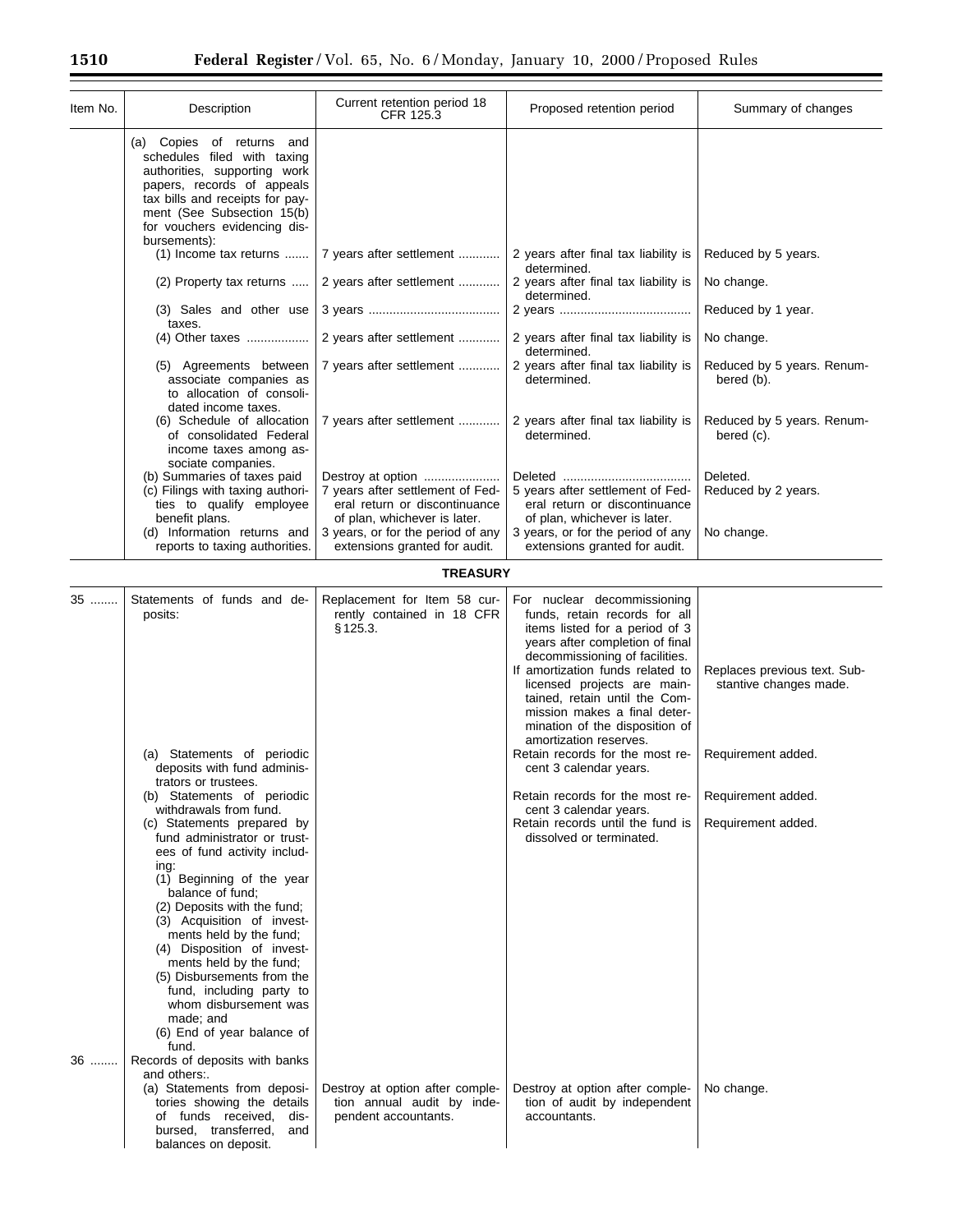| Item No. | Description                                                                                                                                                                                                                                                                                                                                                                                                                                                                                                                                                                                 | Current retention period 18<br>CFR 125.3                                                                                                                                                                                                                                                                                                                                                                                                                                                                                                                                                                                                                                                                                                                                                                                                                            | Proposed retention period                                                                     | Summary of changes                        |
|----------|---------------------------------------------------------------------------------------------------------------------------------------------------------------------------------------------------------------------------------------------------------------------------------------------------------------------------------------------------------------------------------------------------------------------------------------------------------------------------------------------------------------------------------------------------------------------------------------------|---------------------------------------------------------------------------------------------------------------------------------------------------------------------------------------------------------------------------------------------------------------------------------------------------------------------------------------------------------------------------------------------------------------------------------------------------------------------------------------------------------------------------------------------------------------------------------------------------------------------------------------------------------------------------------------------------------------------------------------------------------------------------------------------------------------------------------------------------------------------|-----------------------------------------------------------------------------------------------|-------------------------------------------|
|          | (b) Check stubs, registers, or<br>other records of checks<br>issued.                                                                                                                                                                                                                                                                                                                                                                                                                                                                                                                        |                                                                                                                                                                                                                                                                                                                                                                                                                                                                                                                                                                                                                                                                                                                                                                                                                                                                     |                                                                                               | Reduced by 3 years.                       |
|          |                                                                                                                                                                                                                                                                                                                                                                                                                                                                                                                                                                                             | <b>MISCELLANEOUS</b>                                                                                                                                                                                                                                                                                                                                                                                                                                                                                                                                                                                                                                                                                                                                                                                                                                                |                                                                                               |                                           |
| 37<br>38 | Reserve<br>Statistics:<br>(a) Annual financial, oper-<br>ating and statistical reports<br>regularly prepared in the<br>course of business for in-<br>ternal administrative or op-<br>erating purposes (and not<br>used for the basis for en-<br>tries to accounts of the<br>companies concerned) to<br>show the results of oper-<br>ations and the financial<br>condition of the utility.                                                                                                                                                                                                   | 10 years after date of report                                                                                                                                                                                                                                                                                                                                                                                                                                                                                                                                                                                                                                                                                                                                                                                                                                       |                                                                                               | Reduced by 7 years and text<br>rewritten. |
|          | (b) Quarterly, monthly or<br>other periodic financial, op-<br>erating and other statistical                                                                                                                                                                                                                                                                                                                                                                                                                                                                                                 | 2 years after date of report                                                                                                                                                                                                                                                                                                                                                                                                                                                                                                                                                                                                                                                                                                                                                                                                                                        |                                                                                               | Deleted.                                  |
| 39       | reports as above.<br>Budgets and other forecasts<br>(Prepared for internal admin-<br>istrative or operating pur-<br>poses) of estimated future in-<br>come, receipts and expendi-<br>tures in connection with fi-<br>nancing, construction and op-<br>erations and acquisitions or<br>disposals of properties or in-<br>vestments by the company<br>and its associate companies,<br>including revisions of such<br>estimates and memoranda<br>showing reasons for revi-<br>sions; also records showing<br>comparison of actual income<br>and receipts and expendi-<br>tures with estimates. |                                                                                                                                                                                                                                                                                                                                                                                                                                                                                                                                                                                                                                                                                                                                                                                                                                                                     |                                                                                               | Text rewritten.                           |
| 40       | Records of predecessors and<br>former associates.                                                                                                                                                                                                                                                                                                                                                                                                                                                                                                                                           | Retain until the records of utility<br>plant acquired have been in-<br>tegrated with the utility's<br>plant records and the original<br>cost of the acquired plant is<br>adequately supported by cost<br>details and until it is<br>ascertained that such records<br>are not necessary to fulfill-<br>ment of any unsatisfied regu-<br>latory requirement, such as:<br>(a) Approval and recording of<br>accounting adjustments re-<br>sulting from reclassification<br>and original cost studies and<br>acceptance of property ac-<br>quisition journal entries, (b)<br>cost depreciation and amorti-<br>zation reserve determinations<br>for licensed projects, (c) es-<br>tablishment of continuing<br>plant inventory records or ac-<br>counting evidence of the cost<br>of long-lived property in the<br>absence of such continuing<br>plant inventory records. | Retain consistent with the re-<br>quirements for the same<br>types of records of the utility. | Text rewritten.                           |
| 41       | Reports to Federal and State<br>regulatory commissions:                                                                                                                                                                                                                                                                                                                                                                                                                                                                                                                                     |                                                                                                                                                                                                                                                                                                                                                                                                                                                                                                                                                                                                                                                                                                                                                                                                                                                                     |                                                                                               |                                           |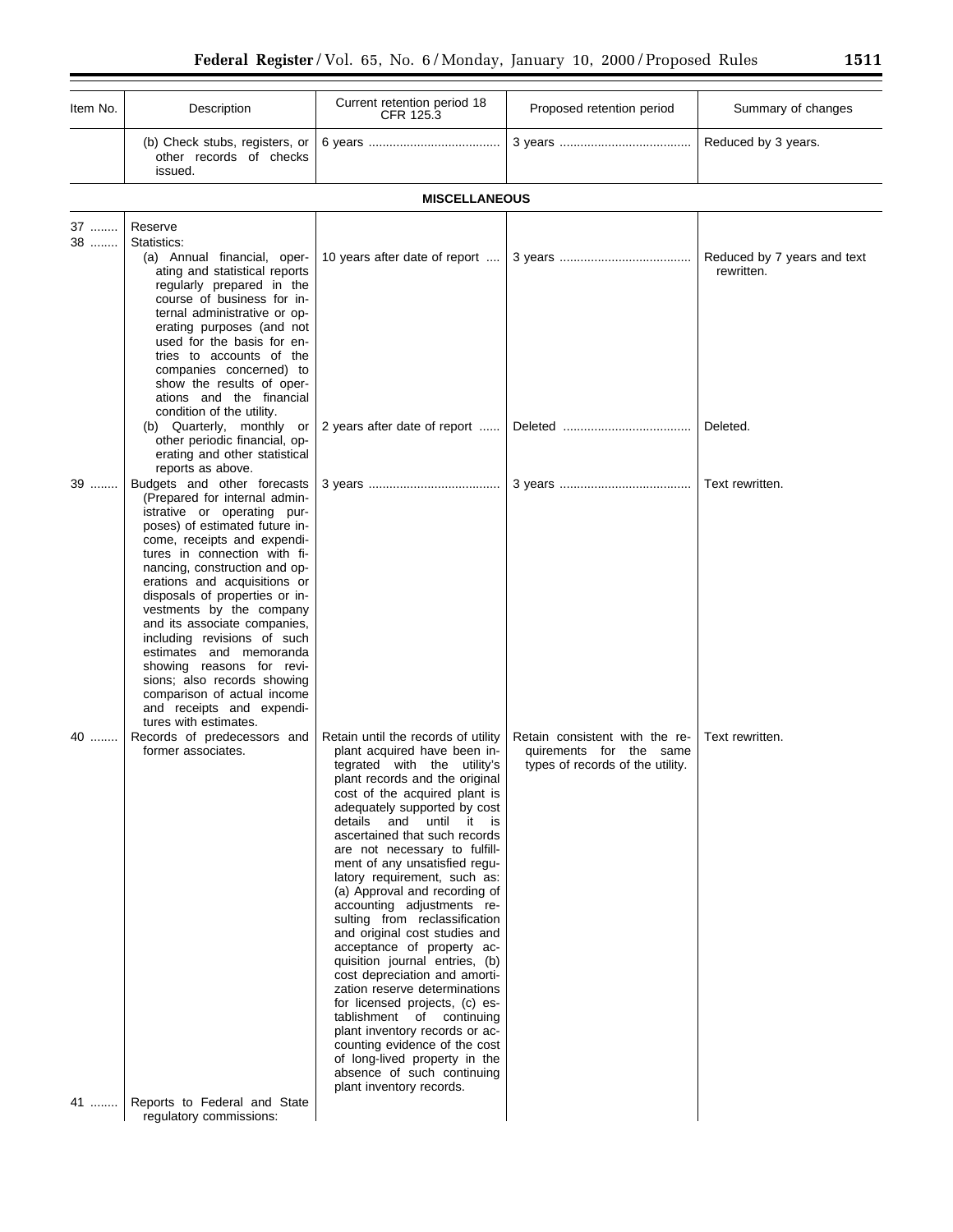| Item No. | Description                                                                                                                                                                                                                                                                                                                                                                                                                                      | Current retention period 18<br>CFR 125.3                                                                                                                                          | Proposed retention period | Summary of changes                                                                   |
|----------|--------------------------------------------------------------------------------------------------------------------------------------------------------------------------------------------------------------------------------------------------------------------------------------------------------------------------------------------------------------------------------------------------------------------------------------------------|-----------------------------------------------------------------------------------------------------------------------------------------------------------------------------------|---------------------------|--------------------------------------------------------------------------------------|
|          | (a) Annual financial, oper-<br>ating and statistical re-<br>ports:<br>(1) Federal agencies                                                                                                                                                                                                                                                                                                                                                       | Retain until receipt of FERC<br>audit report or two years<br>after auditors' exit conference<br>which ever occurs first.                                                          |                           | Removed tie to FERC audit re-<br>port and set fixed time pe-<br>riod. Text combined. |
|          | (2) State commissions                                                                                                                                                                                                                                                                                                                                                                                                                            | Retain as long as the active<br>tariffs or rates are in effect.                                                                                                                   | Text combined             | Text combined.                                                                       |
|          | (b) Special or periodic re-<br>ports on the following sub-<br>jects:                                                                                                                                                                                                                                                                                                                                                                             |                                                                                                                                                                                   |                           |                                                                                      |
|          | (1) Transactions with asso-<br>ciated companies.                                                                                                                                                                                                                                                                                                                                                                                                 |                                                                                                                                                                                   |                           | Deleted.                                                                             |
|          | (2) Budgets of expendi-<br>tures.                                                                                                                                                                                                                                                                                                                                                                                                                |                                                                                                                                                                                   |                           | Deleted.                                                                             |
|          | (3) Employees and wages<br>(4) Loans to officers and<br>employees.                                                                                                                                                                                                                                                                                                                                                                               | 3 years after fully paid                                                                                                                                                          |                           | Deleted.<br>Deleted.                                                                 |
|          | (5) Issues of securities                                                                                                                                                                                                                                                                                                                                                                                                                         | Data filed with SEC retain 25<br>years or until all securities<br>covered are retired which-<br>ever is shorter; other reports<br>retain until securities covered<br>are retired. |                           | Deleted.                                                                             |
|          | (6) Purchases and sales,<br>utility properties.                                                                                                                                                                                                                                                                                                                                                                                                  | 10 years after plant is retired.<br>See Sec. 125.2(j).                                                                                                                            |                           | Deleted.                                                                             |
|          | (7) Plant changes—units<br>added and retired.                                                                                                                                                                                                                                                                                                                                                                                                    | 10 years after plant is retired.<br>See Sec. 125.2(j).                                                                                                                            |                           | Deleted.                                                                             |
|          | (c) Cost of service reports<br>filed under section 133<br>of the Public Utility Reg-<br>Policies<br>ulatory<br>Act<br>(PURPA). (See 18 CFR<br>Part 290.).                                                                                                                                                                                                                                                                                        |                                                                                                                                                                                   |                           | Deleted.                                                                             |
| 42       | Other miscellaneous records:<br>Copies of advertisements by<br>the company in behalf of<br>itself or any associate com-<br>pany in newspapers, maga-<br>zines and other publications<br>including records thereof (ex-<br>cluding advertising of prod-<br>uct, appliances, employment<br>opportunities, services, terri-<br>tory, routine notices and invi-<br>tations for bids for securities<br>all of which may be de-<br>stroyed at option). |                                                                                                                                                                                   |                           | Reduced by 4 years. Descrip-<br>tion title changed. Text re-<br>written.             |

# **Note: This Appendix Will Not Appear in The Code of Federal Regulations**

# **Appendix B—Current and Proposed Records Retention Requirements (18 CFR Part 225.3)**

| Item no. | Description                                                                                                                   | Retention period 18 CFR 225.3                                                                      | Proposed retention period                                                               | Summary of changes                                              |  |  |
|----------|-------------------------------------------------------------------------------------------------------------------------------|----------------------------------------------------------------------------------------------------|-----------------------------------------------------------------------------------------|-----------------------------------------------------------------|--|--|
|          | <b>CORPORATE AND GENERAL</b>                                                                                                  |                                                                                                    |                                                                                         |                                                                 |  |  |
|          | Reports to stockholders: An-<br>nual reports or statements to<br>stockholders.                                                | audit report or two years<br>auditors'<br>after<br>exit con-<br>ference, whichever comes<br>first. |                                                                                         | Removed tie to FERC audit re-<br>port and set fixed time period |  |  |
| 2        | Organizational documents:<br>(a) Minute books of stock-<br>holders', directors', and di-<br>rectors' committee meet-<br>ings. | 50 years or termination of the<br>corporation's existence,<br>whichever occurs first.              | 5 years or termination of the<br>corporation's<br>existence.<br>whichever occurs first. | Reduced by 45 years.                                            |  |  |

۳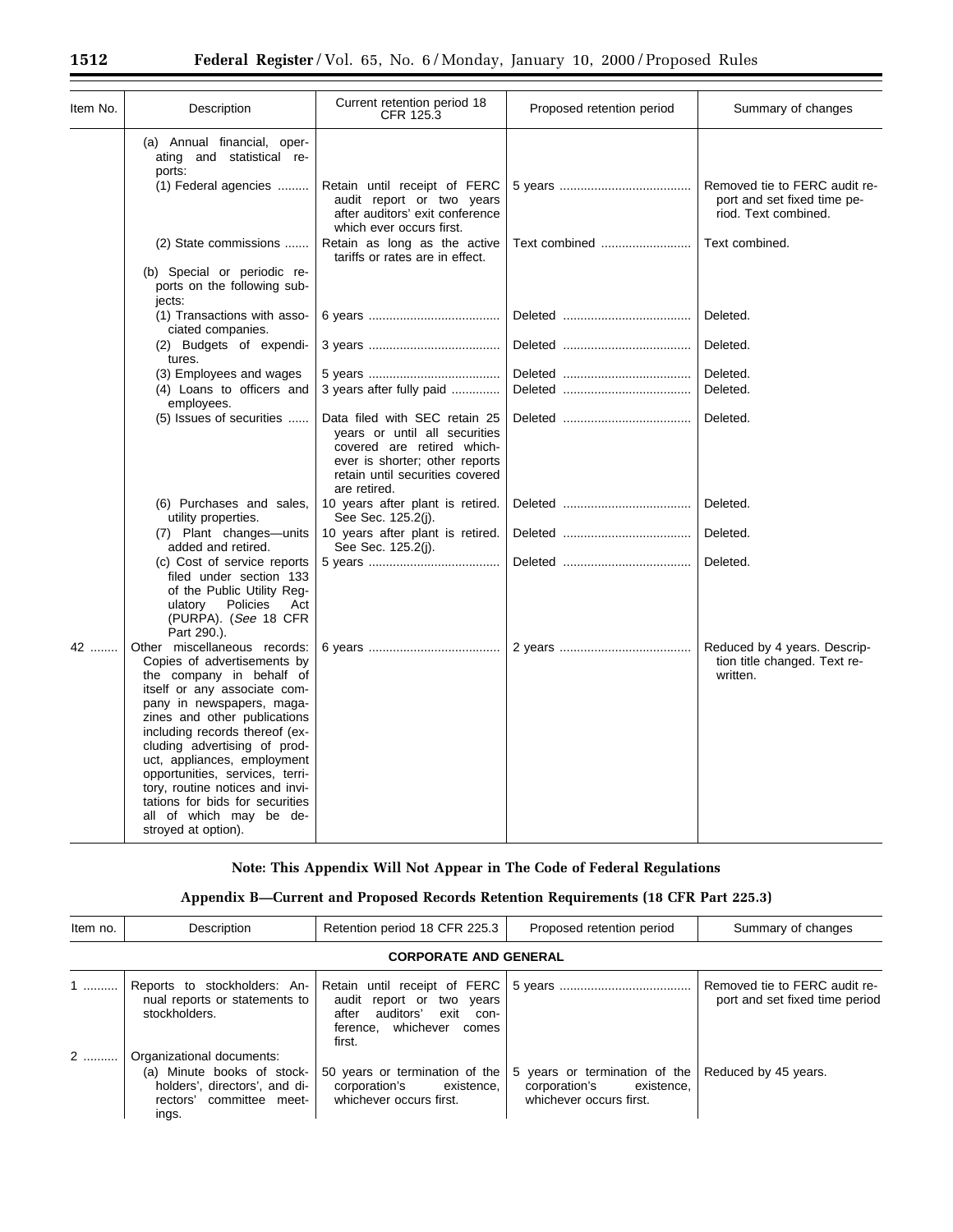| Item no. | Description                                                                                                                                                                                                                                                                                              | Retention period 18 CFR 225.3                                                                                                                   | Proposed retention period                                                                                                                                                                                                                                    | Summary of changes                           |
|----------|----------------------------------------------------------------------------------------------------------------------------------------------------------------------------------------------------------------------------------------------------------------------------------------------------------|-------------------------------------------------------------------------------------------------------------------------------------------------|--------------------------------------------------------------------------------------------------------------------------------------------------------------------------------------------------------------------------------------------------------------|----------------------------------------------|
| 3        | (b) Titles, franchises, and li-<br>censes: Copies of formal<br>orders of regulatory com-<br>missions served upon the<br>natural gas company.<br>Contracts and agreements (ex-<br>cept contracts provided for<br>elsewhere):                                                                              | 6 years after final non-appeal-<br>able order.                                                                                                  | 6 years after final non-appeal-<br>able order.                                                                                                                                                                                                               | No change.                                   |
|          | (a) Service contracts, such<br>as for management, ac-<br>financial<br>counting<br>and<br>services.                                                                                                                                                                                                       | 6 years after expiration or can-<br>cellation. See Sec. 225.2(j).                                                                               |                                                                                                                                                                                                                                                              | No change.                                   |
|          | (b) Contracts with other<br>transportation or for the<br>purchase, sale or inter-<br>change of product.                                                                                                                                                                                                  | 6 years after expiration or can-<br>cellation.                                                                                                  | All contracts, related memo-<br>randa, and revisions should<br>be retained for 4 years after<br>expiration or until the conclu-<br>sions of any contract dis-<br>putes or governmental pro-<br>ceedings pertaining to such<br>contracts, whichever is later. | Reduced by 2 years.                          |
|          | (c) Memoranda essential to<br>clarifying or explaining pro-<br>visions of contracts listed<br>above.                                                                                                                                                                                                     | For the same periods as con-<br>tracts to which they relate.                                                                                    | For the same periods as con-<br>tracts to which they relate.                                                                                                                                                                                                 | No change.                                   |
|          | (d) Card or book records of<br>leases,<br>contracts,<br>and<br>made<br>that<br>agreements<br>show dates of expirations,<br>renewals, memoranda of<br>receipts, and payments<br>under such contracts.<br>Accountants' and auditors' re-<br>ports:                                                         | For the same periods as con-<br>tracts to which they relate.                                                                                    | For the same periods as con-<br>tracts to which they relate.                                                                                                                                                                                                 | No change.                                   |
|          | (a) Reports of examinations<br>and audits by accountants<br>and auditors not in the reg-<br>ular employ of the natural<br>gas company (such as re-<br>ports of public accounting<br>firms and Commission ac-<br>countants).                                                                              | 7 years after date of report or<br>Commission audit, whichever<br>comes last.                                                                   | 5 years after the date of the re-<br>port.                                                                                                                                                                                                                   | Reduced by 2 years.                          |
|          | (b) Internal audit reports and<br>working papers.                                                                                                                                                                                                                                                        | 7 years after date of report or<br>Commission audit, whichever<br>comes last.                                                                   | 5 years after the date of the re-<br>port.                                                                                                                                                                                                                   | Reduced by 2 years.                          |
|          |                                                                                                                                                                                                                                                                                                          | <b>INFORMATION TECHNOLOGY MANAGEMENT</b>                                                                                                        |                                                                                                                                                                                                                                                              |                                              |
| 5        | processing<br>Automatic<br>data<br>original<br>records<br>(retain<br>source data used as input for<br>data processing and data<br>processing report printouts<br>for the applicable periods<br>prescribed elsewhere in the<br>schedule:<br>Program<br>docu-<br>revisions<br>mentation<br>and<br>thereto. | Retain as long as it represents<br>an active viable program or<br>for periods prescribed for re-<br>lated output data, whichever<br>is shorter. | Retain as long as it represents<br>an active viable program or<br>for periods prescribed for re-<br>lated output data, whichever<br>is shorter.                                                                                                              | No change.                                   |
|          |                                                                                                                                                                                                                                                                                                          | <b>GENERAL ACCOUNTING RECORDS</b>                                                                                                               |                                                                                                                                                                                                                                                              |                                              |
| 6        | General and subsidiary ledgers:<br>(a) Ledgers:<br>(1) General ledgers<br>(2) Ledgers subsidiary or<br>auxiliary to general ledg-<br>ers except ledgers pro-<br>vided for elsewhere.                                                                                                                     |                                                                                                                                                 |                                                                                                                                                                                                                                                              | Reduced by 25 years.<br>Reduced by 25 years. |
|          | (b) Indexes:<br>(1) Indexes to general<br>ledgers.                                                                                                                                                                                                                                                       |                                                                                                                                                 |                                                                                                                                                                                                                                                              | Reduced by 25 years.                         |
|          | (2) Indexes to subsidiary<br>ledgers except ledgers<br>provided for elsewhere.                                                                                                                                                                                                                           |                                                                                                                                                 |                                                                                                                                                                                                                                                              | Reduced by 25 years.                         |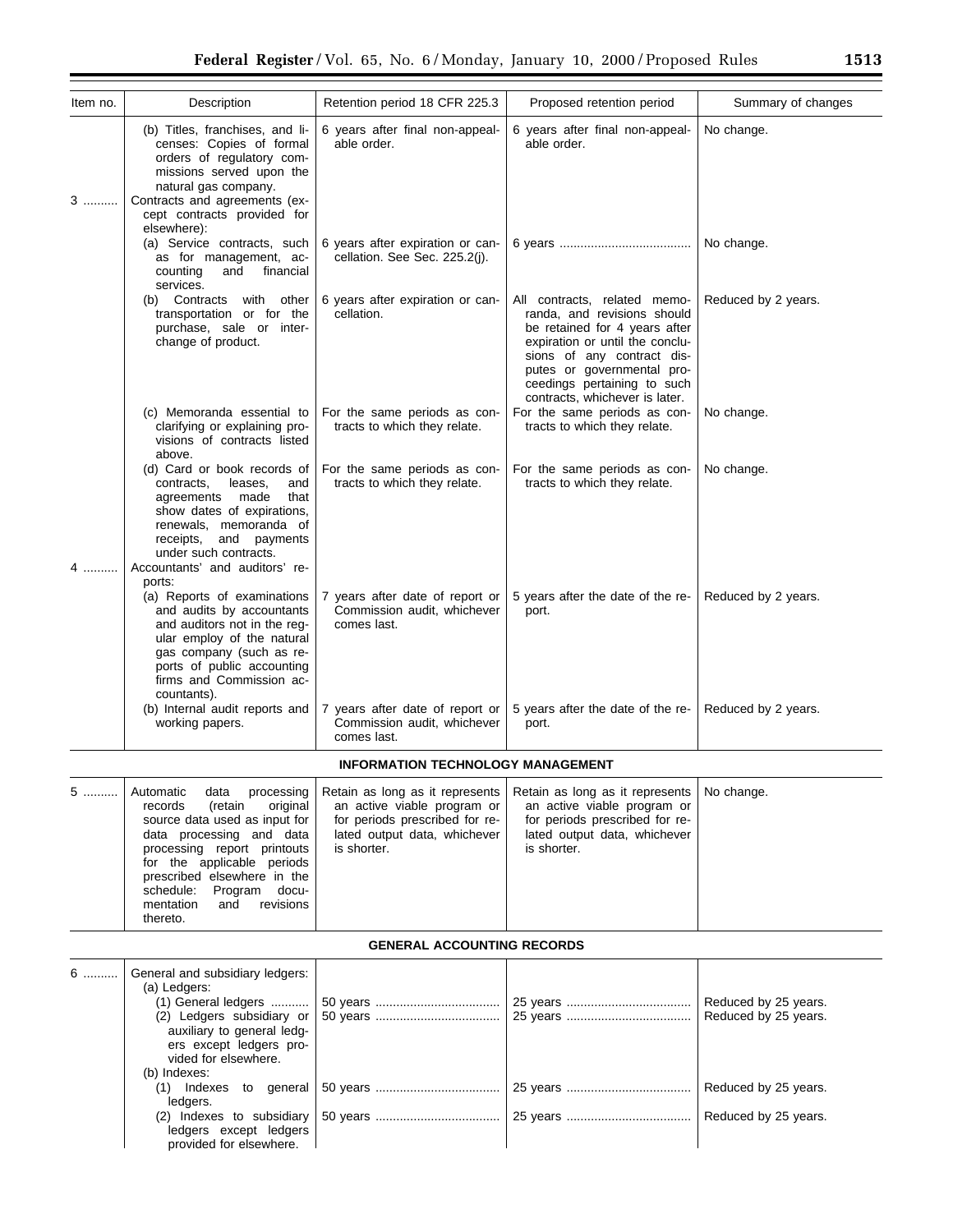| Item no. | Description                                                                                                                                                                                                  | Retention period 18 CFR 225.3                                 | Proposed retention period              | Summary of changes   |
|----------|--------------------------------------------------------------------------------------------------------------------------------------------------------------------------------------------------------------|---------------------------------------------------------------|----------------------------------------|----------------------|
|          | (c) Trial balance sheets of<br>subsidiary<br>general<br>and<br>ledgers.                                                                                                                                      |                                                               |                                        | No change.           |
| 7        | Journals: General and sub-<br>sidiary.                                                                                                                                                                       |                                                               |                                        | Reduced by 25 years. |
| 8        | Journal vouchers and journal<br>entries including supporting<br>detail:.                                                                                                                                     |                                                               |                                        |                      |
|          | (a) Journal vouchers and<br>journal entries.<br>Analyses,<br>summari-<br>(b)<br>zations, distributions, and<br>other computations which<br>support journal vouchers<br>and journal entries:                  |                                                               |                                        | Reduced by 25 years. |
|          | (1) Charging plant ac-<br>counts.                                                                                                                                                                            | 6 years. See Sec. 225.2(i)                                    |                                        | Reduced.             |
|          | (2) Charging all other ac-<br>counts.                                                                                                                                                                        |                                                               |                                        | No change.           |
| 9        | Cash books: General and sub-<br>sidiary or auxiliary books.                                                                                                                                                  | 10 years after close of fiscal<br>year. See subsection 12(a). | 5 years after close of fiscal<br>year. | Reduced by 5 years.  |
| $10$     | Voucher registers: Voucher<br>registers or similar records<br>when used as a source doc-<br>ument.                                                                                                           | 6 years. See Sec. 225.2(j)                                    |                                        | Reduced by 1 year.   |
| 11       | Vouchers:<br>(a) Paid<br>and<br>cancelled<br>vouchers (1 copy-anal-<br>ysis sheets showing de-<br>tailed<br>distribution<br>οf<br>individual<br>charges<br>on<br>vouchers and other sup-<br>porting papers). |                                                               |                                        | Reduced by 1 year.   |
|          | (b) Original bills and invoices<br>for materials,<br>services,<br>etc., paid by vouchers.                                                                                                                    |                                                               |                                        | Reduced by 1 year.   |
|          | (c) Paid checks and receipts<br>for payments of specific<br>vouchers.                                                                                                                                        |                                                               |                                        | Reduced by 1 year.   |
|          | (d) Authorization for the pay-<br>ment of specific vouchers.                                                                                                                                                 | 6 years. See Sec. 225.2(j)                                    |                                        | Reduced by 1 year.   |
|          | (e) Lists of unaudited bills<br>(accounts payable), list of<br>vouchers transmitted, and<br>memoranda<br>regarding<br>changes in audited bills.                                                              | Destroy at option                                             | Destroy at option                      | No change.           |
|          | (f) Voucher indexes                                                                                                                                                                                          |                                                               |                                        | No change.           |

# **INSURANCE**

| 12 | Insurance records:<br>(a) Records of insurance<br>policies in force, showing<br>coverage, premiums paid,<br>and expiration dates.                                              | Destroy at option after expira-<br>tion of such policies.     | Destroy at option after expira-<br>tion. No change |            |
|----|--------------------------------------------------------------------------------------------------------------------------------------------------------------------------------|---------------------------------------------------------------|----------------------------------------------------|------------|
|    | covered from insurance<br>companies in connection<br>with losses and of claims<br>against insurance compa-<br>nies, including reports of<br>losses and supporting pa-<br>pers. | (b) Records of amounts re- $\vert$ 6 years. See Sec. 225.2(i) |                                                    | No change. |

| $13$ | Production—Gas:<br>put logs with supporting<br>data |  | Deleted. |
|------|-----------------------------------------------------|--|----------|

**OPERATIONS AND MAINTENANCE**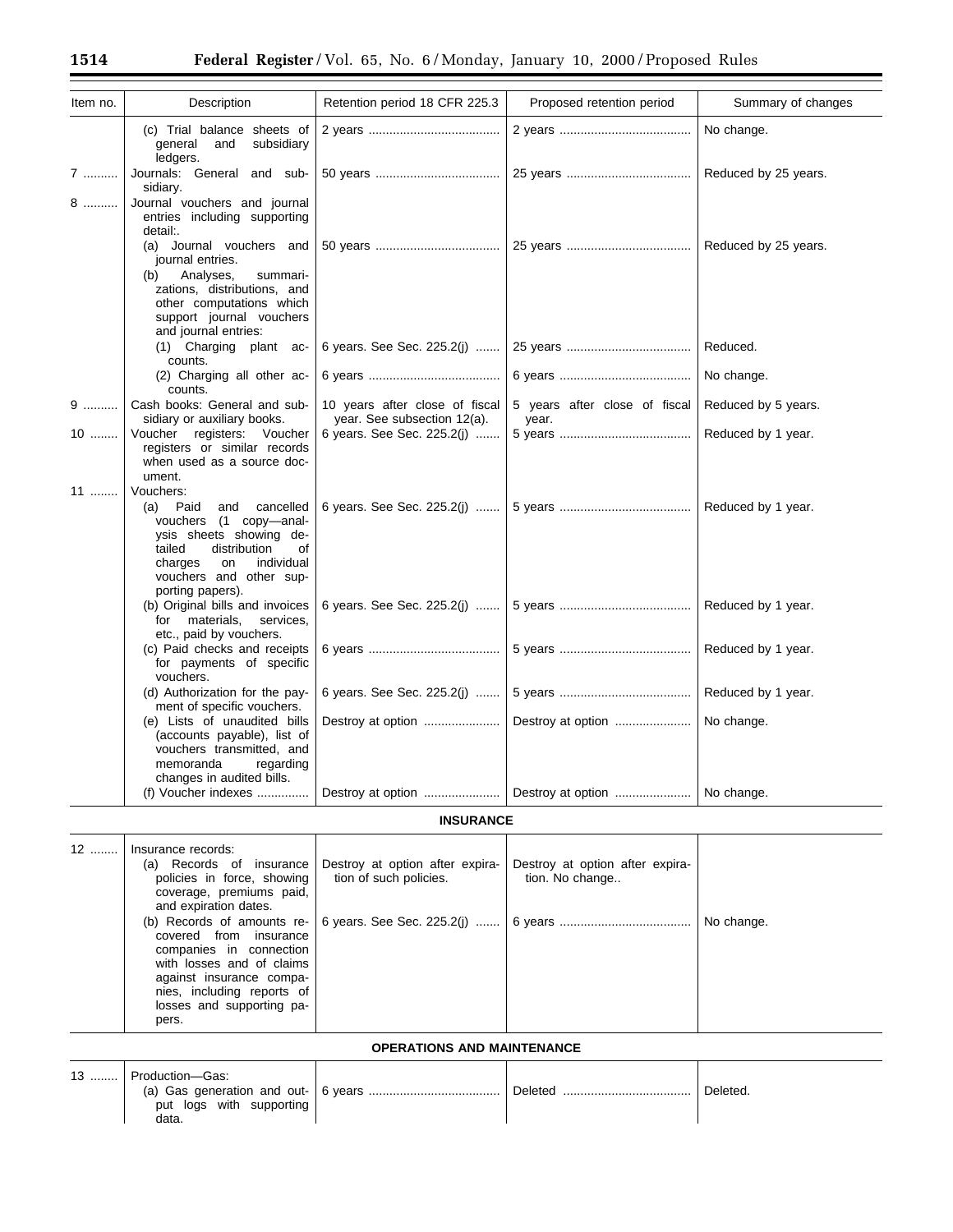| Item no. | Description                                                                                                                                                | Retention period 18 CFR 225.3                                                                                                                                                                                        | Proposed retention period                                                                                            | Summary of changes                  |
|----------|------------------------------------------------------------------------------------------------------------------------------------------------------------|----------------------------------------------------------------------------------------------------------------------------------------------------------------------------------------------------------------------|----------------------------------------------------------------------------------------------------------------------|-------------------------------------|
|          | Recording<br>instrument<br>(b)<br>charts such as pressure<br>(static and/or differential),<br>temperature specific grav-<br>ity, heating value, etc.       | 1 year, except where the basic<br>chart information is trans-<br>ferred to another record, the<br>charts need only be retained<br>6 months provided the record<br>containing the basic data is<br>retained one year. | If the measurement data have<br>not been disputed or ad-<br>justed,<br>destroy<br>after<br>$\overline{7}$<br>months. | Reduced by 5 months.                |
|          | (c) Test of heating value at<br>stations and outlying points.                                                                                              |                                                                                                                                                                                                                      | If the measurement data have<br>not been disputed or ad-<br>justed,<br>destroy after<br>$\overline{7}$<br>months.    | Reduced by 5 years and 5<br>months. |
|          | (d) Records of gas produced,<br>out, and holder stock.                                                                                                     | 1 year, except where the basic<br>chart information is trans-<br>ferred to another record, the<br>charts need only be retained<br>6 months provided the record<br>containing the basic date is<br>retained one year. | If the measurement data have<br>not been disputed or ad-<br>justed,<br>destroy after 7<br>months.                    | Reduced by 5 months.                |
|          | (e) Analysis of (gas pro-<br>duced) B.T.U. and sulphur<br>content.                                                                                         | 1 year, except where the basic<br>chart information is trans-<br>ferred to another record, the<br>charts need only be retained<br>6 months provided the record<br>containing the basic data is<br>retained one year. | If the measurement data have<br>not been disputed or ad-<br>justed,<br>destroy after 7<br>months.                    | Reduced by 5 months.                |
|          | (f) Well records, including<br>clearing, bailing, shooting<br>etc., records; rock pres-<br>sure; open flow; produc-<br>tion, gas analysts' reports<br>etc. | 1 year after field or relevant<br>production area abandoned.                                                                                                                                                         | If the measurement data have<br>not been disputed or ad-<br>justed,<br>destroy after<br>$\overline{7}$<br>months.    | Reduced by 5 months.                |
|          | (g) Gas measuring records                                                                                                                                  | 1 year, except where the basic<br>chart information is trans-<br>ferred to another record, the<br>charts need only be retained<br>6 months provided the record<br>containing the basic data is<br>retained one year. | If the measurement data have<br>not been disputed or ad-<br>justed,<br>destroy after 7<br>months.                    | Reduced by 5 months.                |
| 14       | Transmission and distribution-<br>Gas:                                                                                                                     |                                                                                                                                                                                                                      |                                                                                                                      |                                     |
|          | (a) Substation and trans-<br>mission line logs.                                                                                                            |                                                                                                                                                                                                                      | If the measurement data have<br>not been disputed or ad-<br>justed,<br>destroy after<br>$\overline{7}$<br>months.    | Reduced by 2 years and 5<br>months. |
|          | (b) System operator's daily<br>logs and reports of oper-<br>ation.                                                                                         |                                                                                                                                                                                                                      | If the measurement data have<br>not been disputed or ad-<br>destroy after 7<br>justed,<br>months.                    | Reduced by 2 years and 5<br>months. |
|          | (c) Gas measuring records                                                                                                                                  |                                                                                                                                                                                                                      | If the measurement data have<br>not been disputed or ad-<br>destroy after 7<br>justed,<br>months.                    | Reduced by 5 months.                |
|          | (d) Transmission line oper-<br>ating reports.                                                                                                              |                                                                                                                                                                                                                      | If the measurement data have<br>not been disputed or ad-<br>destroy after 7<br>justed,<br>months.                    | Reduced by 2 years and 5<br>months. |
|          | (e) Compression operation<br>and reports.                                                                                                                  |                                                                                                                                                                                                                      | If the measurement data have<br>not been disputed or ad-<br>justed,<br>destroy after 7<br>months.                    | Reduced by 2 years and 5<br>months. |
|          | Recording<br>instrument<br>(f)<br>charts such as pressure<br>(static and/or differential),<br>temperature specific heat-<br>ing value, etc.                | year, except where the basic<br>chart information is trans-<br>ferred to another record, the<br>charts need only be retained<br>6 months provided the record<br>containing the basic data is<br>retained one year.   | If the measurement data have<br>not been disputed or ad-<br>justed,<br>destroy after 7<br>months.                    | Reduced by 5 months.                |
| $14.1$   | Underground storage of natural<br>gas:                                                                                                                     |                                                                                                                                                                                                                      |                                                                                                                      |                                     |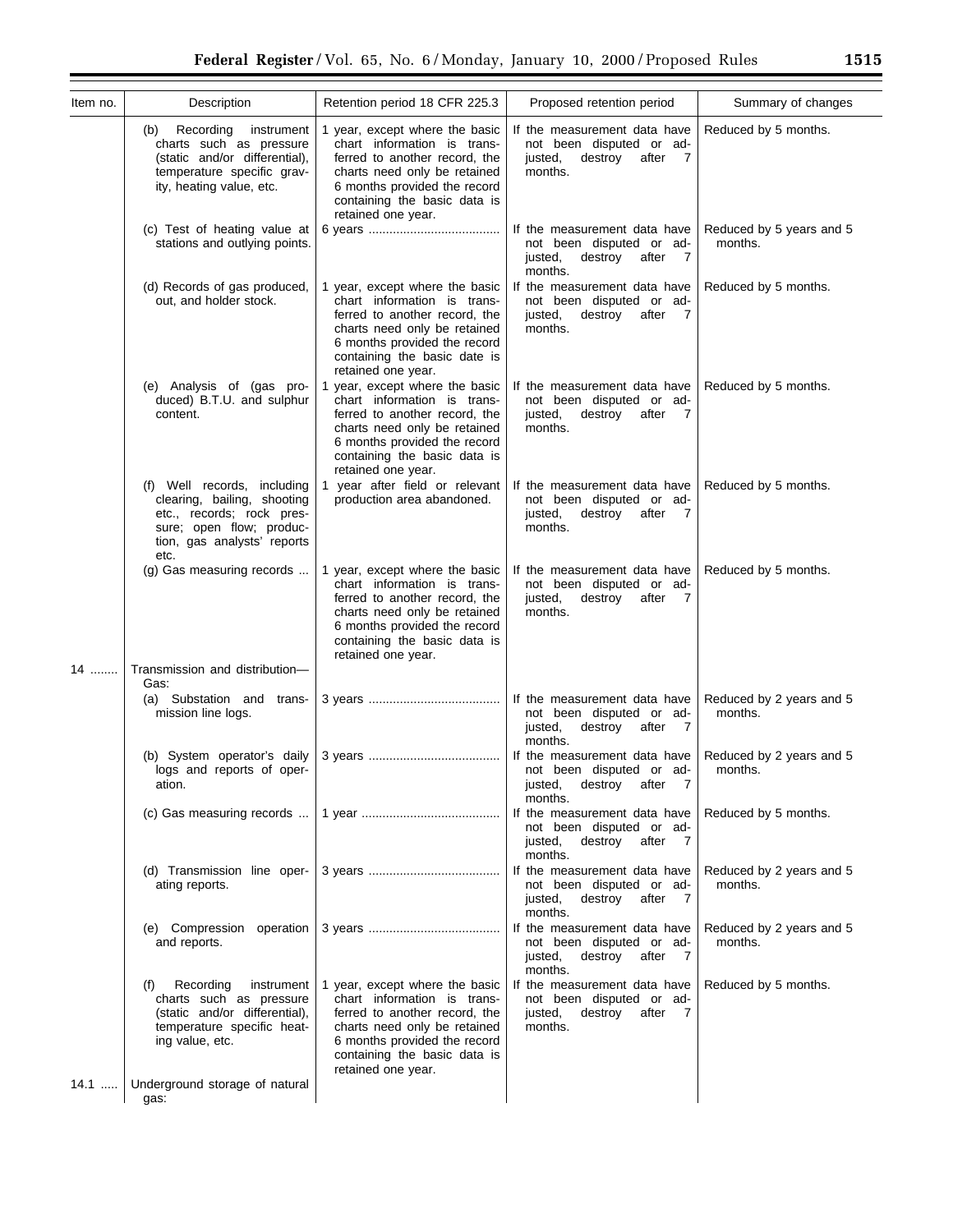| Item no. | Description                                                                                                                                                                                                                                                                               | Retention period 18 CFR 225.3                                               | Proposed retention period                                                      | Summary of changes |
|----------|-------------------------------------------------------------------------------------------------------------------------------------------------------------------------------------------------------------------------------------------------------------------------------------------|-----------------------------------------------------------------------------|--------------------------------------------------------------------------------|--------------------|
|          | (a) Well records, reports and<br>logs which includes data<br>relating to pressures, in-<br>jected volumes, withdrawn<br>volumes, core analysis,<br>daily volumes of gas in-<br>jected into and withdrawn<br>from reservoir, and cushion<br>and working gas volumes<br>for each reservoir. | 1 year after reservoir, field, or<br>relevant storage area is<br>abandoned. | 1 year after reservoir, field, or<br>relevant storage area<br>is<br>abandoned. | No change.         |
|          | (b) Records containing infor-<br>mation relating to reservoir<br>gas leakage, showing the<br>total gas leakage and recy-<br>cled gas.                                                                                                                                                     | 1 year after reservoir, field, or<br>relevant storage area is<br>abandoned. | 1 year after reservoir, field, or<br>relevant storage area is<br>abandoned.    | No change.         |
|          | (c) Records on back pres-<br>sure tests field data.                                                                                                                                                                                                                                       | 1 year or until superseded                                                  | 1 year or until superseded                                                     | No change.         |
|          | (d) Records on back pres-<br>sure test results, gas anal-<br>ysis.                                                                                                                                                                                                                        | 1 year or until superseded                                                  | 1 year or until superseded                                                     | No change.         |
| 15       | Maintenance work orders and<br>job orders:                                                                                                                                                                                                                                                |                                                                             |                                                                                |                    |
|          | (a) Authorizations for ex-<br>penditures for maintenance<br>work to be covered by<br>orders,<br>including<br>work<br>memoranda showing the<br>estimates of costs to be in-<br>curred.                                                                                                     |                                                                             |                                                                                | Reduced by 1 year. |
|          | (b) Work order sheets to<br>which are posted in detail<br>the entries for labor, mate-<br>rial, and other charges in<br>connection with mainte-<br>nance, and other work per-<br>taining to natural gas com-<br>pany operations.                                                          |                                                                             |                                                                                | Reduced by 1 year. |
|          | (c) Summaries of expendi-<br>tures on maintenance and<br>job orders and clearances<br>to operating other accounts<br>(exclusive of plant ac-<br>counts).                                                                                                                                  |                                                                             |                                                                                | Reduced by 1 year. |

# **PLANT AND DEPRECIATION**

| 16 | Plant ledgers:<br>company's plant accounts<br>including land and other<br>detailed ledgers showing<br>the cost of plant by classes.                                                                                                          |                                                                                                                                                                            |                                                                                                                                                                              | Reduced by 25 years. |
|----|----------------------------------------------------------------------------------------------------------------------------------------------------------------------------------------------------------------------------------------------|----------------------------------------------------------------------------------------------------------------------------------------------------------------------------|------------------------------------------------------------------------------------------------------------------------------------------------------------------------------|----------------------|
| 17 | (b) Continuing plant inventory<br>ledger, book or card<br>records showing descrip-<br>tion, location, quantities,<br>cost, etc., of physical units<br>(or items) of natural gas<br>plant owned.<br>Construction work in progress<br>ledgers: | 6 years after plant is retired,<br>provided mortality data are<br>retained. See Note 1.                                                                                    |                                                                                                                                                                              | Reduced.             |
|    | (a) Construction work in<br>progress ledgers.                                                                                                                                                                                                | 10 years after clearance to the<br>plant account, provided con-<br>plant inventory<br>tinuing<br>records are maintained; oth-<br>erwise 6 years after plant is<br>retired. | 5 years after clearance to the<br>plant account, provided con-<br>plant<br>tinuing<br>inventory<br>records are maintained; oth-<br>erwise 5 years after plant is<br>retired. | Reduced by 5 years.  |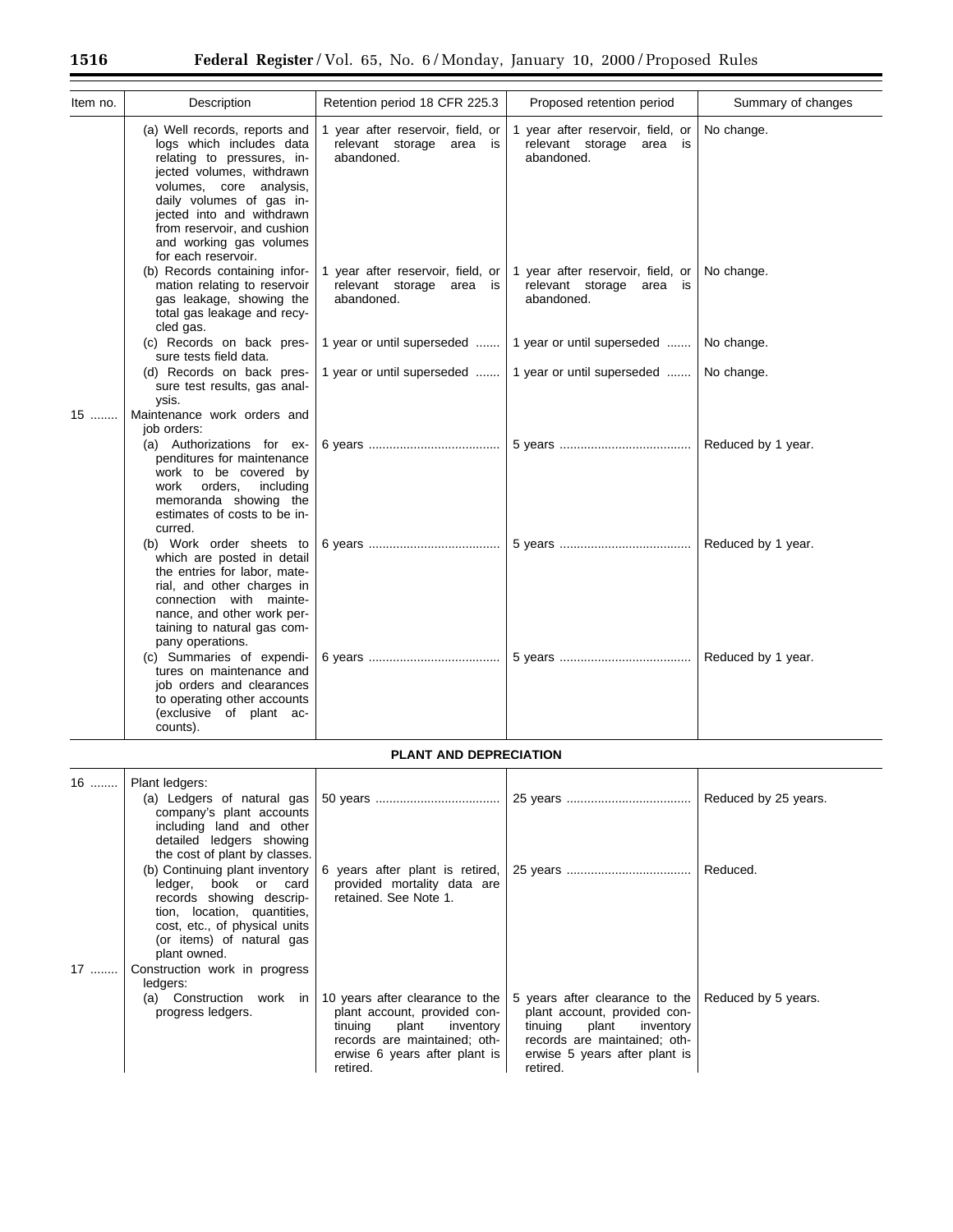| Federal Register/Vol. 65, No. 6/Monday, January 10, 2000/Proposed Rules<br>1517 |                                                                                                                                                                                                                                                                                                    |                                                                                                                                                                                           |                                                                                                                                                                              |                     |
|---------------------------------------------------------------------------------|----------------------------------------------------------------------------------------------------------------------------------------------------------------------------------------------------------------------------------------------------------------------------------------------------|-------------------------------------------------------------------------------------------------------------------------------------------------------------------------------------------|------------------------------------------------------------------------------------------------------------------------------------------------------------------------------|---------------------|
| Item no.                                                                        | Description                                                                                                                                                                                                                                                                                        | Retention period 18 CFR 225.3                                                                                                                                                             | Proposed retention period                                                                                                                                                    | Summary of changes  |
|                                                                                 | (b) Work order sheets to<br>which are posted in sum-<br>mary form or in detail the<br>entries for labor, materials,<br>and other charges for nat-<br>ural gas company's plant<br>additions and the entries<br>closing the work orders to<br>natural gas company plant<br>in service at completion. | 10 years after clearance to the<br>plant account, provided con-<br>plant<br>tinuing<br>inventory<br>records are maintained; oth-<br>erwise 6 years after plant is<br>retired.             | 5 years after clearance to the<br>plant account, provided con-<br>plant<br>tinuing<br>inventory<br>records are maintained; oth-<br>erwise 5 years after plant is<br>retired. | Reduced by 5 years. |
|                                                                                 | (c) Authorizations for expend-<br>itures for additions to nat-<br>ural gas company plant, in-<br>cluding memoranda show-<br>ing the detailed estimates<br>of cost and the bases<br>therefor (including original<br>and revised or subsequent<br>authorizations).                                   |                                                                                                                                                                                           | 5 years after clearance to the<br>plant account, provided con-<br>plant<br>inventory<br>tinuing<br>records are maintained; oth-<br>erwise 5 years after plant is<br>retired. | Reduced by 5 years. |
|                                                                                 | (d) Requisitions and registers<br>of authorizations for natural<br>gas company plant ex-<br>penditures.                                                                                                                                                                                            |                                                                                                                                                                                           | 5 years after clearance to the<br>plant account, provided con-<br>plant<br>tinuing<br>inventory<br>records are maintained; oth-<br>erwise 5 years after plant is<br>retired. | Reduced by 5 years. |
|                                                                                 | (e) Completion or perform-<br>ance reports showing com-<br>parison between author-<br>ized estimates and actual<br>expenditures for natural<br>gas company plant addi-<br>tions.                                                                                                                   |                                                                                                                                                                                           | 5 years after clearance to the<br>plant account, provided con-<br>tinuing<br>plant<br>inventory<br>records are maintained; oth-<br>erwise 5 years after plant is<br>retired. | Reduced by 5 years. |
|                                                                                 | (f) Analysis or cost reports<br>showing quantities of ma-<br>terials used, unit costs,<br>number of man-hours etc.,<br>in connection with com-<br>pleted construction project.                                                                                                                     | 10 years after clearance to the<br>provided<br>plant,<br>continuing<br>plant<br>inventory<br>project<br>records are maintained; oth-<br>erwise 6 years after plant is<br>retired.         | 5 years after clearance to the<br>plant account, provided con-<br>tinuing<br>plant<br>inventory<br>records are maintained; oth-<br>erwise 5 years after plant is<br>retired. | Reduced by 5 years. |
|                                                                                 | (g) Records and reports per-<br>taining to progress of con-<br>struction work, the order in<br>which jobs are to be com-<br>pleted, and similar records<br>which do not form a basis<br>of entries to the accounts.                                                                                | Destroy at option                                                                                                                                                                         | Destroy at option                                                                                                                                                            | No change.          |
| 18                                                                              | (h) Well-drilling logs and well<br>construction records.<br>Retirement work in progress<br>ledgers, work orders, and<br>supplemental records:                                                                                                                                                      | 1 year after field or well is<br>abandoned.                                                                                                                                               | 1 year after field or well is<br>abandoned.                                                                                                                                  | No change.          |
|                                                                                 | (a) Work order sheets to<br>which are posted the en-<br>tries for removal costs, ma-<br>terials<br>recovered,<br>and<br>credits to natural gas com-<br>pany plant accounts for<br>cost of plant retirement.                                                                                        | 10 years after plant is retired.<br>See Note 1.                                                                                                                                           | 5 years after plant is retired                                                                                                                                               | Reduced by 5 years. |
|                                                                                 | (b) Authorizations for retire-<br>ment of natural gas com-<br>plant,<br>including<br>pany<br>memoranda showing the<br>basis for determination of<br>cost of plant to be retired<br>and estimates of salvage<br>and removal costs.                                                                  | 10 years after clearance to the<br>plant account, provided con-<br>tinuing<br>plant<br>inventory<br>records are maintained; oth-<br>erwise 6 years after plant is<br>retired. See Note 5. | 5 years after plant is retired                                                                                                                                               | Reduced by 1 year.  |
|                                                                                 | (c) Registers of retirement<br>work.                                                                                                                                                                                                                                                               |                                                                                                                                                                                           |                                                                                                                                                                              | Reduced by 5 years. |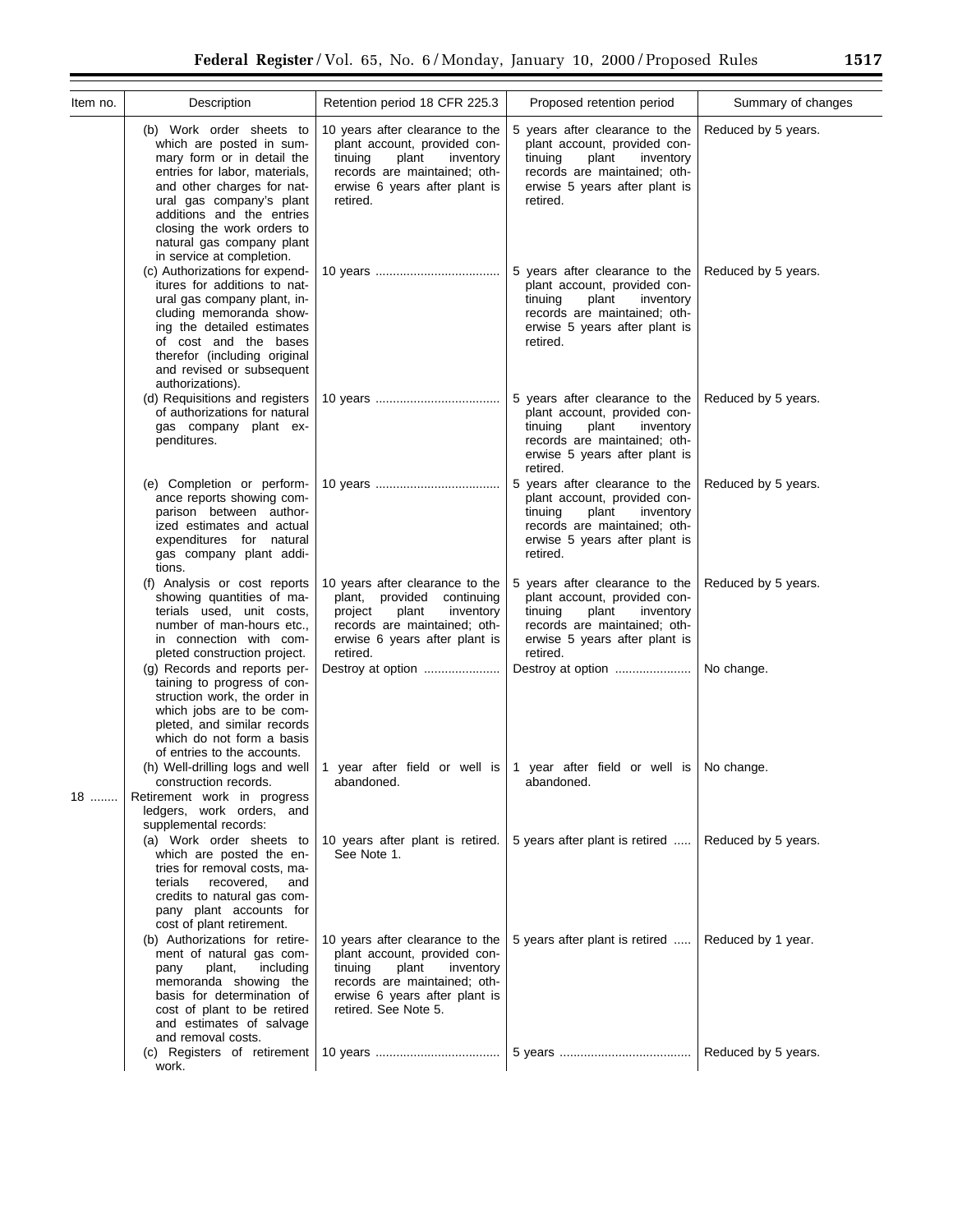| Item no. | Description                                                                                                                                                                                                                                                         | Retention period 18 CFR 225.3                                                                                                                                                 | Proposed retention period                                                                                 | Summary of changes                                |
|----------|---------------------------------------------------------------------------------------------------------------------------------------------------------------------------------------------------------------------------------------------------------------------|-------------------------------------------------------------------------------------------------------------------------------------------------------------------------------|-----------------------------------------------------------------------------------------------------------|---------------------------------------------------|
| 19       | Summary sheets, distribution<br>sheets, reports, statements<br>and papers directly sup-<br>porting debits and credits to<br>utility plant accounts not cov-<br>ered by construction or retire-<br>ment work orders and their<br>supporting records.                 | 10 years after clearance to the<br>plant account, provided con-<br>tinuing<br>plant<br>inventory<br>records are maintained; oth-<br>erwise 6 years after plant is<br>retired. |                                                                                                           | Reduced by 5 years.                               |
| 20       | Appraisals and valuations:<br>(a) Appraisals and valuations<br>made by the company of<br>its properties or invest-<br>ments or the properties or<br>investments of any associ-<br>ated companies. Includes<br>all records essential there-<br>to.                   | 3 years after disposition, termi-<br>nation of lease, or write off of<br>property or investment.                                                                              | 3 years after appraisal                                                                                   | Replaces previous text. No<br>substantive change. |
|          | (b)<br>Determinations<br>οf<br>amounts by which prop-<br>erties or investments of the<br>company or any of its as-<br>sociated companies will be<br>either written up or written<br>down as a result of                                                             |                                                                                                                                                                               |                                                                                                           |                                                   |
|          | (1) Mergers or acquisitions                                                                                                                                                                                                                                         |                                                                                                                                                                               | 10 years after completion of<br>transaction or as ordered by<br>the Commission.                           | Requirement added.                                |
|          | (2) Asset impairments<br>$(3)$ Other bases                                                                                                                                                                                                                          |                                                                                                                                                                               | 10 years after recognition of<br>asset impairment.<br>10 years after the asset was<br>written up or down. | Requirement added.<br>Requirement added.          |
| 21       | The original or reproduction of<br>engineering records, draw-<br>ings and other supporting<br>data for proposed as-con-<br>structed utility facilities:.                                                                                                            |                                                                                                                                                                               |                                                                                                           |                                                   |
|          | (a) Maps, diagrams, profiles,<br>photographs, field survey<br>notes, plot plan, detail<br>drawings, records of engi-<br>neering studies and similar<br>records showing the loca-<br>tion of proposed or as-con-<br>structed facilities.                             |                                                                                                                                                                               | Retained until retired or aban-<br>doned.                                                                 | Requirement added.                                |
|          | (b) If construction of facility<br>results wholly, or in part.                                                                                                                                                                                                      | Retain until receipt of FERC<br>audit report or two years<br>auditor's<br>exit con-<br>atter<br>whichever occurs<br>ference,<br>first.                                        |                                                                                                           | Deleted.                                          |
| 22       | Contracts relating to utility<br>records:.                                                                                                                                                                                                                          |                                                                                                                                                                               |                                                                                                           |                                                   |
|          | (a) Contracts relating to ac-<br>quisition or sale of plant.<br>oi2(b) The primary records of<br>gas acreage owned, leased<br>or optioned excluding deeds<br>and leases but including<br>such records a lease sheets,<br>leasehold cards, and option<br>agreements. | 6 years after plant is retired<br>6 years after rights to the gas<br>acreage have expired or oth-<br>erwise dissolved.                                                        | 6 years after plant is retired or<br>sold.<br>6 years after plant is retired or<br>sold.                  | No change.<br>Text rewritten.                     |
| 23       | Records pertaining to reclas-<br>sification of utility plant ac-<br>counts to conform to pre-<br>scribed systems of ac-<br>counts including supporting<br>papers showing the bases<br>for such reclassifications.                                                   | 6 years. See Sec. 225.2(j)                                                                                                                                                    |                                                                                                           | No change.                                        |
| 24       | Records of accumulated provi-<br>sions for depreciation and<br>depletion of utility plant and<br>supporting computation of<br>expense:                                                                                                                              |                                                                                                                                                                               |                                                                                                           |                                                   |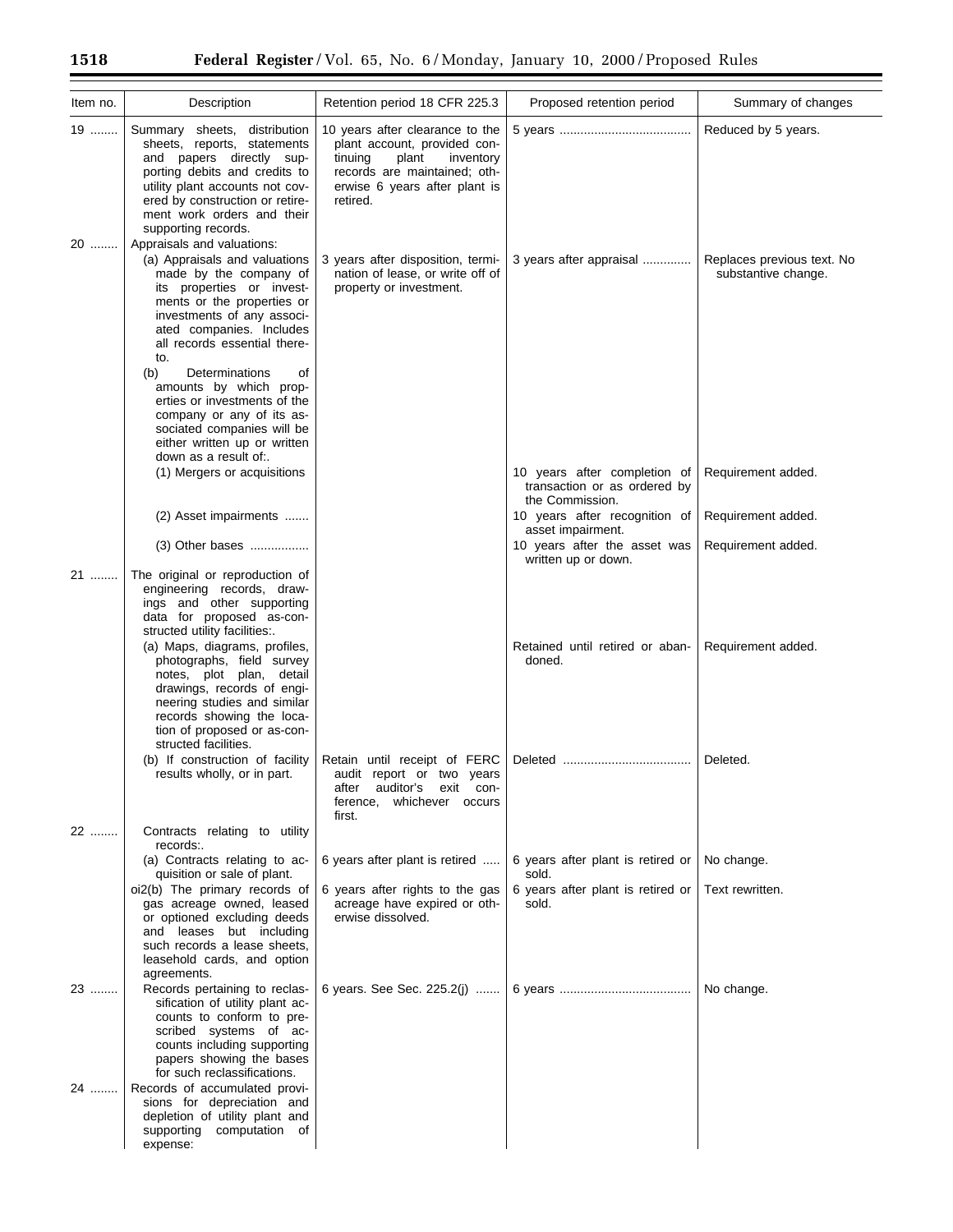| Item no.     | Description                                                                                                                                                                                                                                                                                                                                                                                                                                                                                                                                          | Retention period 18 CFR 225.3                                                                          | Proposed retention period       | Summary of changes                     |
|--------------|------------------------------------------------------------------------------------------------------------------------------------------------------------------------------------------------------------------------------------------------------------------------------------------------------------------------------------------------------------------------------------------------------------------------------------------------------------------------------------------------------------------------------------------------------|--------------------------------------------------------------------------------------------------------|---------------------------------|----------------------------------------|
|              | (a) Detailed records or anal-<br>ysis sheets segregating the<br>accumulated depreciation<br>according<br>to functional<br>classification of plant.<br>(b) Records reflecting the<br>service life of property and<br>the percentage of salvage<br>and cost of removal for<br>property retired from each<br>account for depreciable<br>natural gas plant.                                                                                                                                                                                              |                                                                                                        |                                 | No change.<br>No change.               |
|              |                                                                                                                                                                                                                                                                                                                                                                                                                                                                                                                                                      | <b>PURCHASES AND STORES</b>                                                                            |                                 |                                        |
| 25           | Procurement:<br>(a) Agreements entered into for<br>the acquisition of goods or<br>the performance of services.<br>Includes all forms of agree-<br>ments not specifically set for<br>in Subsection 7 such as but<br>not limited to: Letters of in-<br>exchange of cor-<br>tent,<br>respondence, master agree-<br>ments, term contracts, rental<br>agreements and the various<br>types of purchase orders:<br>(1) For goods or services<br>relating to plant con-<br>struction.<br>(2) For other goods or<br>services.<br>(b) Supporting documents in- | 6 years. See Sec. 225.2(j)<br>6 years. See Sec. 225.2(j)                                               |                                 | No change.<br>No change.<br>No change. |
| 26 ………       | accepted<br>cluding<br>and<br>unaccepted bids or pro-<br>(summaries<br>posals<br>οf<br>unaccepted bids or pro-<br>posals may be kept in lieu<br>of originals) evidencing all<br>relevant elements of the<br>procurement.<br>Material ledgers: Ledger sheets                                                                                                                                                                                                                                                                                          | Retain until receipt of FERC                                                                           | 6 years after the date records/ | Removed tie to FERC audit re-          |
|              | of materials and supplies re-<br>ceived, issued, and on hand.                                                                                                                                                                                                                                                                                                                                                                                                                                                                                        | audit report or two years<br>auditors'<br>after<br>exit<br>con-<br>ference, whichever occurs<br>first. | ledgers were created.           | port and set fixed time pe-<br>riod.   |
| 27 ………<br>28 | Materials and supplies received<br>and issued: Records showing<br>the detailed distribution of<br>materials and supplies issued<br>during accounting periods.<br>Records of sales of scrap and<br>materials and supplies:                                                                                                                                                                                                                                                                                                                            | 6 years. See Sec. 225.2(i)                                                                             |                                 | No change.                             |
|              | (a) Authorization for sale of<br>scrap and materials and<br>supplies.                                                                                                                                                                                                                                                                                                                                                                                                                                                                                |                                                                                                        |                                 | No change.                             |
|              | (b) Contracts for sale of<br>scrap materials and sup-<br>plies.                                                                                                                                                                                                                                                                                                                                                                                                                                                                                      |                                                                                                        |                                 | No change.                             |

# **REVENUE ACCOUNTING AND COLLECTION**

| 29   | and contracts: Contracts for<br>extensions of service for<br>which contributions are made<br>by customers and others.                                | Customers' service applications   Retain until receipt of FERC   4 years after expiration<br>audit report or two years<br>after auditors'<br>exit<br>con-<br>ference. whichever<br>occurs<br>first. |                                                                                                                          | Removed tie to FERC audit re-<br>port and set fixed time pe-<br>riod. |
|------|------------------------------------------------------------------------------------------------------------------------------------------------------|-----------------------------------------------------------------------------------------------------------------------------------------------------------------------------------------------------|--------------------------------------------------------------------------------------------------------------------------|-----------------------------------------------------------------------|
| $30$ | Rate schedules: General files<br>of published rate sheets and<br>schedules of utility service<br>(including schedules sus-<br>pended or superseded). | Retain until receipt of FERC<br>audit report or two years<br>after auditors'<br>exit<br>con-<br>whichever<br>ference.<br>occurs<br>first.                                                           | years after published rate<br>6<br>sheets and schedules are su-<br>perseded or no longer used<br>to charge for services. | Removed tie to FERC audit re-<br>port and set fixed time pe-<br>riod. |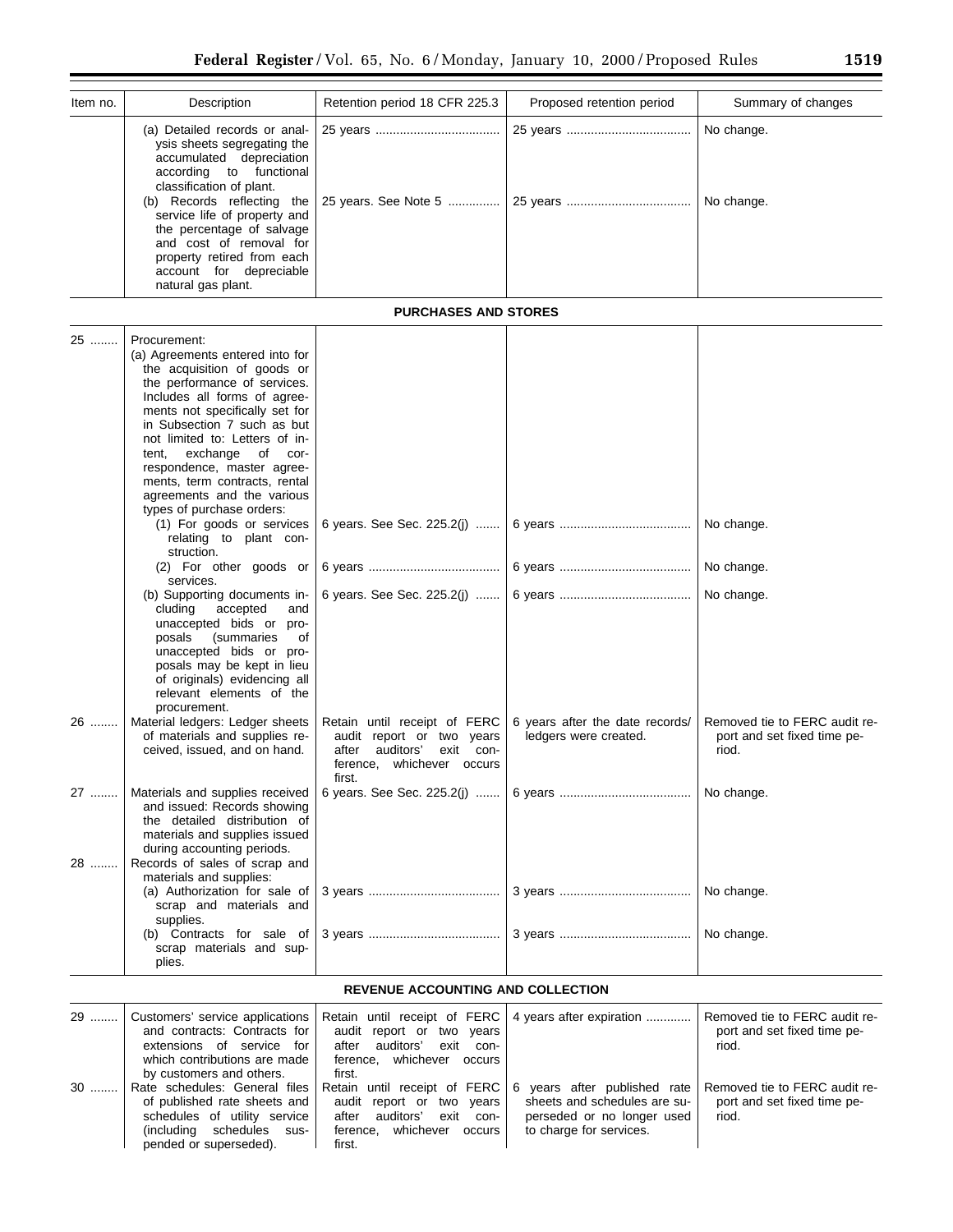| Item no. | Description                                                                                                                                                                                                                                                                                     | Retention period 18 CFR 225.3                                                                                                                                                             | Proposed retention period                                                                                 | Summary of changes                                  |
|----------|-------------------------------------------------------------------------------------------------------------------------------------------------------------------------------------------------------------------------------------------------------------------------------------------------|-------------------------------------------------------------------------------------------------------------------------------------------------------------------------------------------|-----------------------------------------------------------------------------------------------------------|-----------------------------------------------------|
| 31       | Maximum demand, pressure,<br>specific<br>temperature, and<br>gravity charts and demand<br>meter record card.                                                                                                                                                                                    | 1 year, except where the basic<br>chart information is trans-<br>ferred to another record the<br>charts need only be retained<br>6 months, provided the basic<br>data is retained 1 year. | If the measurement data have<br>not been disputed or ad-<br>justed,<br>destroy<br>after<br>- 7<br>months. | Reduced by 5 months.                                |
| 32       | Miscellaneous billing data: Bill-<br>ing department's copies of<br>contracts with customers (in<br>addition to contracts in gen-<br>eral files).                                                                                                                                                | Destroy at option                                                                                                                                                                         | Destroy at option                                                                                         | No change.                                          |
| 33       | Revenue summaries:<br>(a) Summaries of monthly<br>operating revenues accord-<br>ing to classes of service by<br>entire utility.                                                                                                                                                                 |                                                                                                                                                                                           |                                                                                                           | Reduced by 1 year.                                  |
|          | (b) Summaries of monthly<br>operating revenues accord-<br>ing to classes of service by<br>towns, districts, or divi-<br>sions.<br>(Including)<br>sum-<br>maries of forfeited<br>dis-<br>counts and penalties).                                                                                  |                                                                                                                                                                                           |                                                                                                           | Deleted.                                            |
|          |                                                                                                                                                                                                                                                                                                 | <b>TAX</b>                                                                                                                                                                                |                                                                                                           |                                                     |
| 34       | Tax records:<br>(a) Copies of returns and<br>schedules filed with taxing<br>authorities,<br>supporting<br>work papers, records of<br>appeals, tax bills and re-<br>ceipts for payment. See<br>for<br>Subsection<br>11(b)<br>vouchers evidencing dis-<br>bursements.:.<br>(1) Income tax returns | 7 years after settlement                                                                                                                                                                  | 2 years after final tax liability is                                                                      | Reduced by 5 years.                                 |
|          | (2) Property tax returns                                                                                                                                                                                                                                                                        | 2 years after settlement                                                                                                                                                                  | determined.<br>2 years after final tax liability is                                                       | No change.                                          |
|          | (3) Sales and other use<br>taxes.                                                                                                                                                                                                                                                               |                                                                                                                                                                                           | determined.                                                                                               | Reduced by 1 year.                                  |
|          | (4) Other taxes                                                                                                                                                                                                                                                                                 | 2 years after settlement                                                                                                                                                                  | 2 years after final tax liability is<br>determined.                                                       | No change.                                          |
|          | (5) Agreements between<br>associate companies as<br>to allocation of consoli-<br>dated income taxes.                                                                                                                                                                                            | 7 years after settlement                                                                                                                                                                  | 2 years after final tax liability is<br>determined.                                                       | Reduced by 5 years.                                 |
|          | (6) Schedule of allocation<br>of consolidated Federal<br>Income taxes among as-<br>sociate companies.                                                                                                                                                                                           |                                                                                                                                                                                           | 2 years final tax liability is de-<br>termined.                                                           | Reduced.                                            |
|          | (b) Summaries of taxes paid<br>(c) Filings with taxing authori-<br>ties to qualify employee<br>benefit plans.                                                                                                                                                                                   | Destroy at option<br>7 years after settlement of Fed-<br>eral return or discontinuance<br>of plan, whichever is later.                                                                    | 5 years after discontinuance of<br>plan.                                                                  | Deleted.<br>Reduced by 2 years Renum-<br>bered (b). |
|          | (d) Information returns and<br>reports to taxing authorities.                                                                                                                                                                                                                                   | 3 years, or for the period of any<br>extensions granted for audit.                                                                                                                        | 3 years or for the period of any<br>extensions granted for audit.                                         | No change Renumbered (c).                           |
|          |                                                                                                                                                                                                                                                                                                 | <b>TREASURY</b>                                                                                                                                                                           |                                                                                                           |                                                     |
| 35 ………   | Statements of funds and de-<br>posits:.                                                                                                                                                                                                                                                         | Replacement for Item 58 cur-<br>rently contained in 18 CFR<br>§225.3                                                                                                                      |                                                                                                           | Replaces previous text. Sub-<br>stantive change.    |

|                               | <b>8220.0</b> |                                                       |                    |
|-------------------------------|---------------|-------------------------------------------------------|--------------------|
| Statements of periodic<br>(a) |               | Retain records for the most re-                       | Requirement added. |
| deposits with fund adminis-   |               | cent 3 calendar years.                                |                    |
| trators or trustees.          |               |                                                       |                    |
| Statements of periodic<br>(b) |               | Retain records for the most re-                       | Requirement added. |
| withdrawals from fund.        |               | cent 3 calendar years.                                |                    |
| (c) Statements prepared by    |               | Retain records until the fund is   Requirement added. |                    |
| fund administrator or trust-  |               | dissolved or terminated.                              |                    |
| ees of fund activity includ-  |               |                                                       |                    |
| ing.                          |               |                                                       |                    |
|                               |               |                                                       |                    |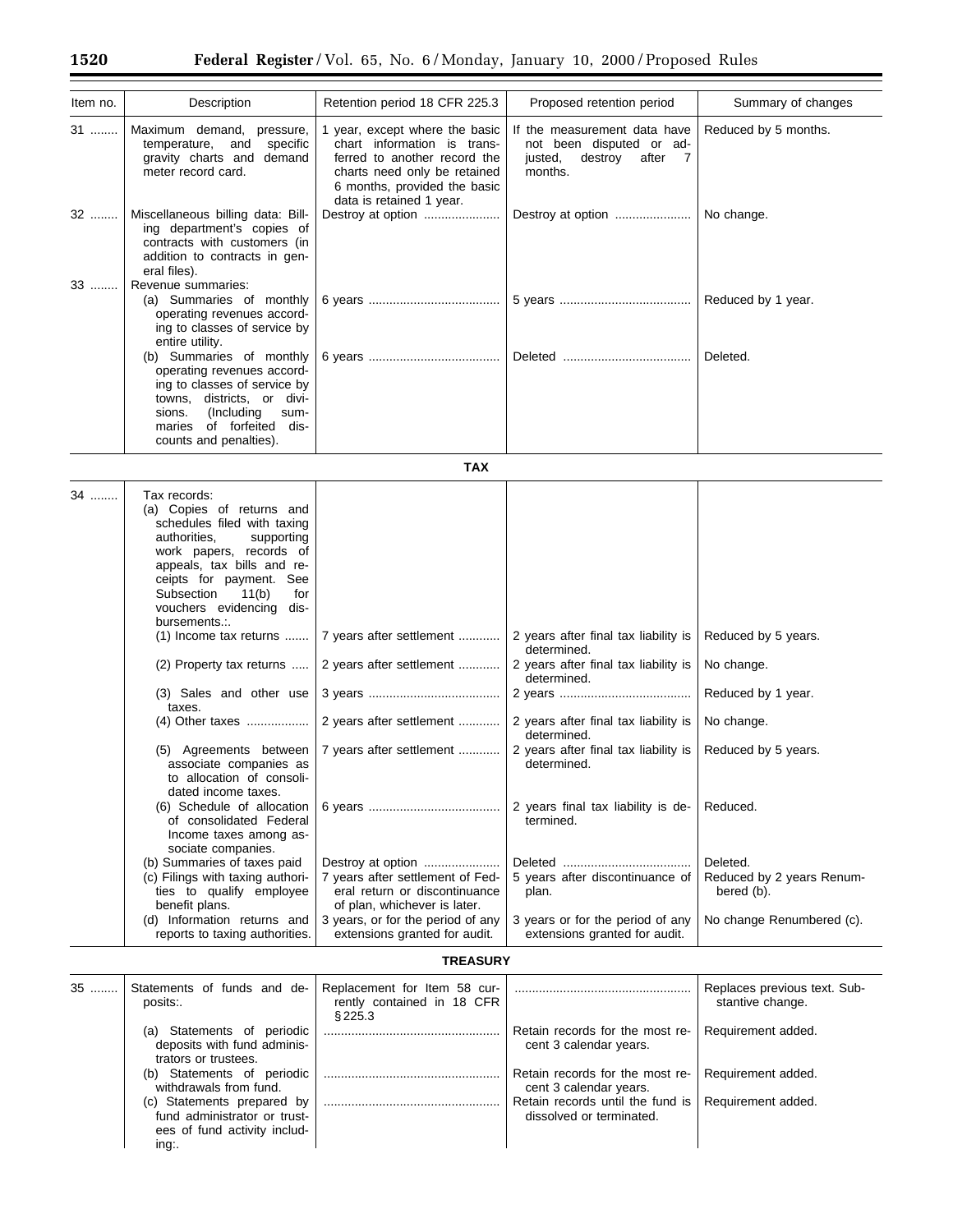| Item no. | Description                                                                                                                                                                                                                                                                                                                      | Retention period 18 CFR 225.3                                                            | Proposed retention period                                                                | Summary of changes  |
|----------|----------------------------------------------------------------------------------------------------------------------------------------------------------------------------------------------------------------------------------------------------------------------------------------------------------------------------------|------------------------------------------------------------------------------------------|------------------------------------------------------------------------------------------|---------------------|
|          | (1) Beginning of the year bal-<br>ance of fund:<br>(2) Deposits with the fund;<br>(3) Acquisition of investments<br>held by the fund;<br>(4) Disposition of investments<br>held by the fund;<br>(5) Disbursements from the<br>fund, including party to whom<br>disbursement was made; and<br>(6) End of year balance of<br>fund. |                                                                                          |                                                                                          |                     |
| 36       | Records of deposits with banks<br>and others:                                                                                                                                                                                                                                                                                    |                                                                                          |                                                                                          |                     |
|          | (a) Statements from deposi-<br>tories showing the details<br>of funds received,<br>dis-<br>bursed, transferred,<br>and<br>balances on deposit.                                                                                                                                                                                   | Destroy at option after comple-<br>tion of audit by independent<br>accountants.          | Destroy at option after comple-<br>tion of audit by independent<br>accountants.          | No change.          |
|          | (b) Check stubs, registers, or<br>other records of checks<br>issued.                                                                                                                                                                                                                                                             |                                                                                          |                                                                                          | Reduced by 3 years. |
| 37       | Records of receipts and dis-<br>bursements:                                                                                                                                                                                                                                                                                      |                                                                                          |                                                                                          |                     |
|          | (a) Daily or other periodic<br>statements of receipts or<br>disbursements of funds.                                                                                                                                                                                                                                              | Destroy at option after comple-<br>tion of annual audit by inde-<br>pendent accountants. | Destroy at option after comple-<br>tion of annual audit by inde-<br>pendent accountants. | No change.          |
|          | (b) Records or periodic state-<br>outstanding<br>ments<br>οf<br>vouchers, checks, drafts,<br>etc., issued and not pre-<br>sented.                                                                                                                                                                                                | Destroy at option after comple-<br>tion of annual audit by inde-<br>pendent accountants. | Destroy at option after comple-<br>tion of annual audit by inde-<br>pendent accountants. | No change.          |
|          | (c) Reports of associates<br>working<br>showing<br>fund<br>transactions<br>and<br>sum-<br>maries thereof.                                                                                                                                                                                                                        | Destroy at option after comple-<br>tion of annual audit by inde-<br>pendent accountants. | Destroy at option after comple-<br>tion of annual audit by inde-<br>pendent accountants. | No change.          |
|          | (d) Reports of revenue col-<br>lections by field cashiers,<br>pay stations, etc.                                                                                                                                                                                                                                                 | Destroy at option after comple-<br>tion of annual audit by inde-<br>pendent accountants. | Destroy at option after comple-<br>tion of annual audit by inde-<br>pendent accountants. | No change.          |

# **MISCELLANEOUS**

| 38 | Statistics:<br>ating and statistical reports<br>regularly prepared in the<br>course of business for in-<br>ternal administrative or op-<br>erating purposes (and not<br>used for the basis for en-<br>tries to accounts of the<br>companies concerned to<br>show the results of oper-<br>ations and the financial<br>condition of the utility. | (a) Annual financial, oper- 10 years after date of report      | Reduced by 5 years. |
|----|------------------------------------------------------------------------------------------------------------------------------------------------------------------------------------------------------------------------------------------------------------------------------------------------------------------------------------------------|----------------------------------------------------------------|---------------------|
|    | other periodic financial, op-<br>erating and other statistical<br>reports as above.                                                                                                                                                                                                                                                            | (b) Quarterly, monthly or $\vert$ 2 years after date of report | Deleted.            |
| 39 | (prepared for internal admin-<br>istrative or operating pur-<br>poses) of estimated future in-<br>come, receipts and expendi-<br>tures in connection with fi-<br>nancing, construction and op-<br>erations and acquisitions or<br>disposals of properties or in-<br>vestments.                                                                 |                                                                | No change.          |

Ξ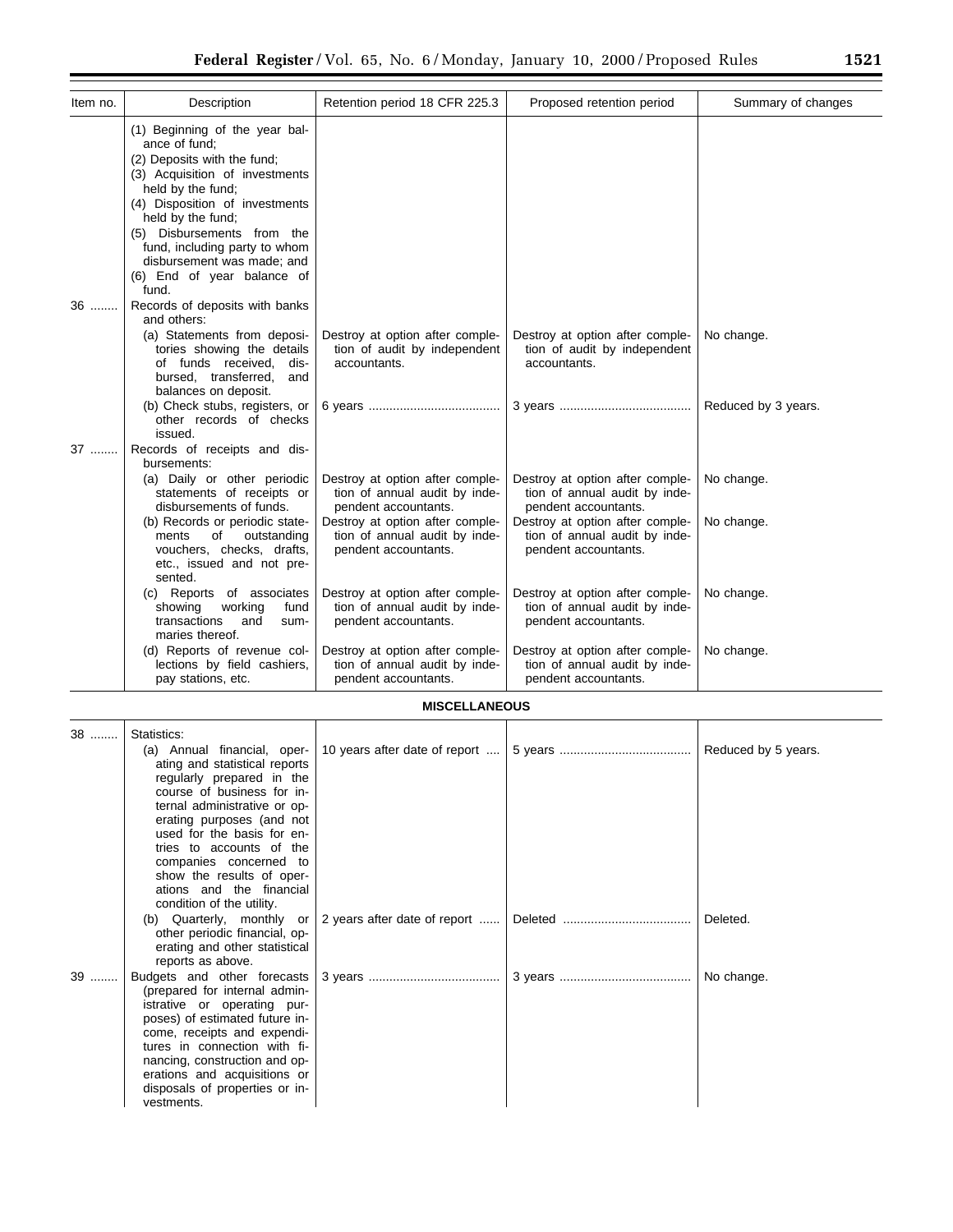| Item no. | Description                                                                                                                                                                                                                                                                                                                                                                                                                                      | Retention period 18 CFR 225.3                                                                                                                                                                                                                                                                                                                                                                                                                                                                                                                                                                                                                                                                                                                                     | Proposed retention period                                                                                      | Summary of changes                                                      |
|----------|--------------------------------------------------------------------------------------------------------------------------------------------------------------------------------------------------------------------------------------------------------------------------------------------------------------------------------------------------------------------------------------------------------------------------------------------------|-------------------------------------------------------------------------------------------------------------------------------------------------------------------------------------------------------------------------------------------------------------------------------------------------------------------------------------------------------------------------------------------------------------------------------------------------------------------------------------------------------------------------------------------------------------------------------------------------------------------------------------------------------------------------------------------------------------------------------------------------------------------|----------------------------------------------------------------------------------------------------------------|-------------------------------------------------------------------------|
| 40       | Records of predecessors and<br>former associates.                                                                                                                                                                                                                                                                                                                                                                                                | Retain until the records of utility<br>plant acquired have been in-<br>tegrated with the utility's<br>plant records and the original<br>cost of the acquired plant is<br>adequately supported by cost<br>details and until it is<br>ascertained that such records<br>are not necessary to fulfill-<br>ment of any unsatisfied regu-<br>latory requirement, such as:<br>(a) Approval and recording of<br>accounting adjustments re-<br>sulting from reclassification<br>and original cost studies and<br>acceptance of property ac-<br>quisition journal entries, (b)<br>establishment of continuing<br>plant inventory records or ac-<br>counting evidence of the cost<br>of long-lived property in the<br>absence of such continuing<br>plant inventory records. | Retain consistent with the re-<br>quirements for the same<br>types of records of the nat-<br>ural gas company. | Text rewritten.                                                         |
| 41       | Reports to Federal and State<br>regulatory commissions:<br>(a) Annual financial, oper-<br>ating and statistical re-<br>ports:                                                                                                                                                                                                                                                                                                                    |                                                                                                                                                                                                                                                                                                                                                                                                                                                                                                                                                                                                                                                                                                                                                                   |                                                                                                                |                                                                         |
|          | (1) Federal agencies                                                                                                                                                                                                                                                                                                                                                                                                                             | Retain until receipt of FERC<br>audit report or two years<br>after auditors' exit conference<br>which ever occurs first.                                                                                                                                                                                                                                                                                                                                                                                                                                                                                                                                                                                                                                          |                                                                                                                | Removed tie to FERC audit re-<br>port and set fixed time pe-<br>riod.   |
|          | (2) State commissions                                                                                                                                                                                                                                                                                                                                                                                                                            | Retain as long as the active<br>tariffs or rates are in effect.                                                                                                                                                                                                                                                                                                                                                                                                                                                                                                                                                                                                                                                                                                   |                                                                                                                | Deleted.                                                                |
|          | (b) Special or periodic re-<br>ports on the following sub-<br>jects:                                                                                                                                                                                                                                                                                                                                                                             |                                                                                                                                                                                                                                                                                                                                                                                                                                                                                                                                                                                                                                                                                                                                                                   |                                                                                                                |                                                                         |
|          | (1) Transactions with asso-<br>ciated companies.<br>(2) Budgets of expendi-                                                                                                                                                                                                                                                                                                                                                                      |                                                                                                                                                                                                                                                                                                                                                                                                                                                                                                                                                                                                                                                                                                                                                                   |                                                                                                                | Deleted.<br>Deleted.                                                    |
|          | tures.                                                                                                                                                                                                                                                                                                                                                                                                                                           |                                                                                                                                                                                                                                                                                                                                                                                                                                                                                                                                                                                                                                                                                                                                                                   |                                                                                                                |                                                                         |
|          | (4) Employees and wages<br>(5) Loans to officers and<br>employees.                                                                                                                                                                                                                                                                                                                                                                               | 3 years after fully paid                                                                                                                                                                                                                                                                                                                                                                                                                                                                                                                                                                                                                                                                                                                                          |                                                                                                                | Deleted.<br>Deleted.                                                    |
|          | (7) Purchases and sales,<br>utility properties.                                                                                                                                                                                                                                                                                                                                                                                                  | 10 years after plant is retired                                                                                                                                                                                                                                                                                                                                                                                                                                                                                                                                                                                                                                                                                                                                   |                                                                                                                | Deleted.                                                                |
|          | (8) Plant changes-units<br>added and retired                                                                                                                                                                                                                                                                                                                                                                                                     | 10 years after plant is retired                                                                                                                                                                                                                                                                                                                                                                                                                                                                                                                                                                                                                                                                                                                                   |                                                                                                                | Deleted.                                                                |
|          | (c) Records required to be<br>under<br>Sec.<br>retained<br>277.210 of this chapter, re-<br>lating to the Natural Gas<br>Policy Act of 1978.                                                                                                                                                                                                                                                                                                      |                                                                                                                                                                                                                                                                                                                                                                                                                                                                                                                                                                                                                                                                                                                                                                   |                                                                                                                | Deleted                                                                 |
| 42       | Other miscellaneous records:<br>Copies of advertisements by<br>the company in behalf of<br>itself or any associate com-<br>pany in newspapers, maga-<br>zines and other publications<br>including records thereof (ex-<br>cluding advertising of prod-<br>uct, appliances, employment<br>opportunities, services, terri-<br>tory, routine notices and invi-<br>tations for bids for securities<br>all of which may be de-<br>stroyed at option). |                                                                                                                                                                                                                                                                                                                                                                                                                                                                                                                                                                                                                                                                                                                                                                   |                                                                                                                | Reduced by 4 years. Descrip-<br>tion title change. Text rewrit-<br>ten. |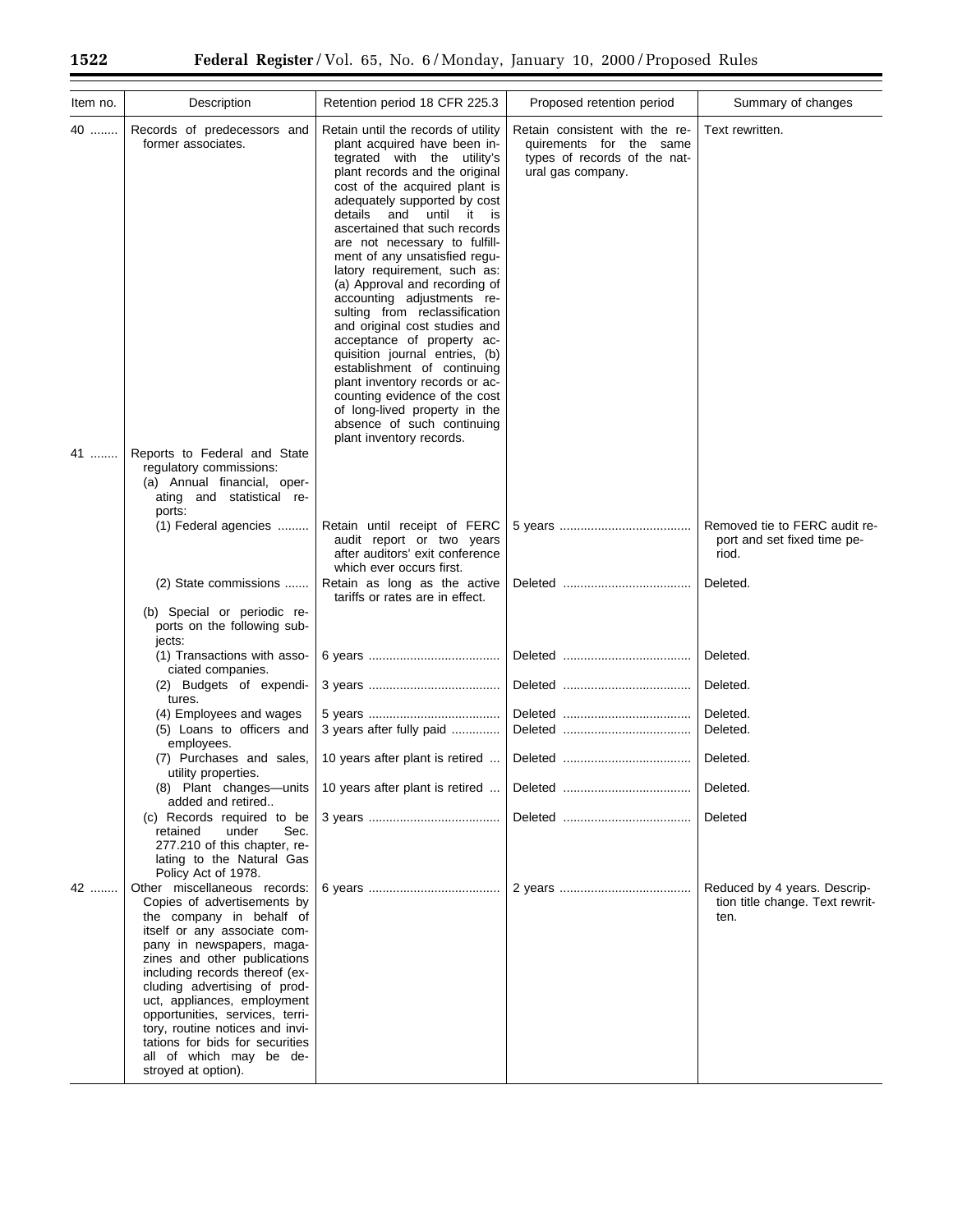Ξ

# **Note: This Appendix Will Not Appear in The Code of Federal Regulations**

# **Appendix C—Current and Proposed Records Retention Requirements (18 CFR Part 356.3)**

| Item No. | Description                                                                                                                                                                                                                    | Retention period 18 CFR<br>356.11                                                                                                                                                                                                       | Proposed retention period                                                                                                        | Summary of changes  |  |  |
|----------|--------------------------------------------------------------------------------------------------------------------------------------------------------------------------------------------------------------------------------|-----------------------------------------------------------------------------------------------------------------------------------------------------------------------------------------------------------------------------------------|----------------------------------------------------------------------------------------------------------------------------------|---------------------|--|--|
|          |                                                                                                                                                                                                                                | <b>CORPORATE AND GENERAL</b>                                                                                                                                                                                                            |                                                                                                                                  |                     |  |  |
| 1.       | Incorporation and reorganiza-<br>tion:<br>(a) Charter of certificate of in-                                                                                                                                                    |                                                                                                                                                                                                                                         | Permanently or at termination                                                                                                    | No change.          |  |  |
|          | corporation and amend-<br>ments.<br>(b) Legal documents related<br>to mergers, consolidations,<br>reorganizations, receiver-<br>ships and similar actions<br>which effect the identity or<br>organization of the com-<br>pany. | Permanently                                                                                                                                                                                                                             | of the corporation's existence.<br>Permanently or at termination<br>of the corporation's existence.                              | No change.          |  |  |
| 2<br>3   | Minutes to Directors', Executive<br>Committees', Stockholders',<br>and other corporate meetings.<br>Titles, franchises and authori-                                                                                            |                                                                                                                                                                                                                                         |                                                                                                                                  | Reduced.            |  |  |
|          | ties:<br>(a) Certificates of public con-<br>venience and necessity<br>issued by regulating bodies.                                                                                                                             | Until expiration or cancellation                                                                                                                                                                                                        | Until expiration or cancellation                                                                                                 | No change.          |  |  |
|          | (b) Operating authorizations<br>and exemptions to operate<br>issued by regulating bodies.                                                                                                                                      | Until expiration or cancellation                                                                                                                                                                                                        | Until expiration or cancellation                                                                                                 | No change.          |  |  |
|          | (c) Copies of formal orders of<br>regulatory bodies served<br>upon the company.                                                                                                                                                | 1 year after expiration or can-<br>cellation.                                                                                                                                                                                           | 1 year after expiration or can-<br>cellation.                                                                                    | No change.          |  |  |
| 4        | (d) Deeds, charters, and<br>other title papers.<br>Contracts and Agreements:                                                                                                                                                   | 3 years after disposition of<br>property.                                                                                                                                                                                               | 3 years after disposition of<br>property.                                                                                        | No change.          |  |  |
|          | (a) Contracts and related pa-<br>pers for transactions which<br>are subject to the provi-<br>sions of the Clayton Anti-<br>trust Act (15 U.S.C. 20).                                                                           | 10 years after expiration, pro-<br>vided there is no pending liti-<br>gation involved, and provided<br>the company notifies the<br>Commission of it intended<br>action 2 weeks prior to the<br>date the records are to be<br>destroyed. | 4 years after expiration, pro-<br>vided there is no pending liti-<br>gation or governmental in-<br>quiry or proceeding involved. | Reduced by 6 years. |  |  |
|          | (b) Service contracts, such<br>as for operational manage-<br>ment, accounting, financial<br>legal<br>service,<br>and<br>or<br>agreements with agents.                                                                          | 3 years after expiration or ter-<br>mination.                                                                                                                                                                                           | 3 years after expiration or ter-<br>mination.                                                                                    | No change.          |  |  |
| 5        | (c)<br>agreements relating to the<br>construction, acquisition or<br>sale of real property and<br>equipment except as other-<br>wise provided in (a) above.<br>Accountant's, auditor's, and in-<br>spector's reports:          | Contracts and other 3 years after expiration or ter- 3 years after expiration or ter- No change.<br>mination.                                                                                                                           | mination.                                                                                                                        |                     |  |  |
|          | (a) Certifications and reports<br>of examinations and audits<br>conducted by public and<br>certified public accountants.                                                                                                       |                                                                                                                                                                                                                                         |                                                                                                                                  | No change.          |  |  |
|          | (b) Reports of examinations<br>and audits conducted by<br>internal auditors, time in-<br>spectors, weight inspec-<br>tors, and others.                                                                                         |                                                                                                                                                                                                                                         |                                                                                                                                  | No change.          |  |  |
|          | <b>TREASURY</b>                                                                                                                                                                                                                |                                                                                                                                                                                                                                         |                                                                                                                                  |                     |  |  |

6 .......... Long-term debt records:

 $\overline{\phantom{a}}$ 

 $\overline{\phantom{a}}$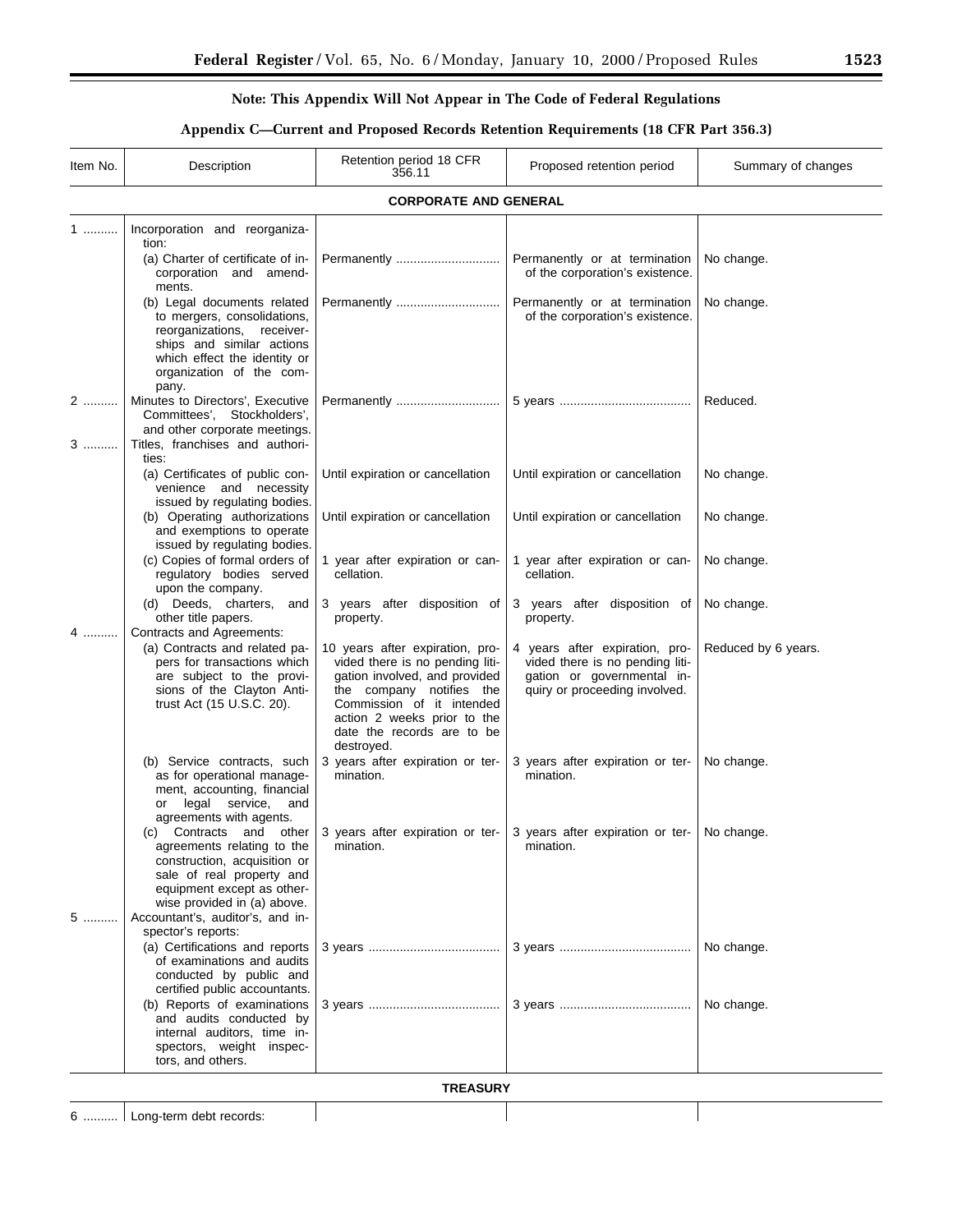| Item No. | Description                                                                                                                                                                                                                      | Retention period 18 CFR<br>356.11 | Proposed retention period                    | Summary of changes   |
|----------|----------------------------------------------------------------------------------------------------------------------------------------------------------------------------------------------------------------------------------|-----------------------------------|----------------------------------------------|----------------------|
|          | (a) Bond indentures, under-<br>mortgage,<br>writing,<br>and<br>other<br>long-term<br>credit<br>agreements.                                                                                                                       | 6 years after redemption          | 6 years after redemption                     | No change.           |
|          |                                                                                                                                                                                                                                  | <b>FINANCIAL ACCOUNTING</b>       |                                              |                      |
| 7        | Ledgers:<br>(a) General and subsidiary<br>ledgers with indexes there-<br>to.                                                                                                                                                     |                                   |                                              | Reduced by 47 years. |
|          | (b) Balance Sheets and Trial<br>Balance sheets of general<br>and subsidiary ledgers.                                                                                                                                             |                                   |                                              | Reduced by 2 years.  |
| 8        | Journals:<br>(a) General Journals (except<br>for ratemaking organiza-<br>tions).                                                                                                                                                 |                                   |                                              | Reduced by 47 years. |
|          | (b) Subsidiary Journals ad<br>any supporting data, ex-<br>cept as otherwise provided<br>for, necessary to explain<br>journal entries.                                                                                            |                                   |                                              | Reduced by 3 years.  |
|          | (c) Schedules of recurring or<br>standard journal entries<br>with entry identifications.                                                                                                                                         | Until superseded                  | Until superseded                             | No change.           |
| $9$      | Vouchers:<br>(a) Voucher registers or<br>equivalent.                                                                                                                                                                             |                                   |                                              | Reduced by 1 year.   |
|          | (b) Paid<br>and<br>cancelled<br>vouchers, expenditure au-<br>thorizations, detailed dis-<br>tribution sheets and other<br>supporting data including<br>original bills and invoices,<br>except as otherwise pro-<br>vided herein. |                                   |                                              | Reduced by 1 year.   |
| $10$     | Accounts receivable, record, or<br>register of accounts receiv-<br>able.                                                                                                                                                         | 3 years after settlement          | 3 years after settlement                     | No change.           |
| 11       | Records of accounting codes<br>and instructions.                                                                                                                                                                                 | 6 years after discontinuance      | 3 years after discontinuance                 | Reduced by 3 years.  |
|          |                                                                                                                                                                                                                                  | <b>PROPERTY AND EQUIPMENT</b>     |                                              |                      |
| 12       | Property records:                                                                                                                                                                                                                |                                   |                                              |                      |
|          | $(n)$ December upinh moin                                                                                                                                                                                                        | 2 usara aftar digraphica af       | $\sim$<br>attas dianagitian at<br>$\sqrt{2}$ | No chope             |

| ٢٤ | Property records:                                                                                             |           |                                                                                                                                     |  |
|----|---------------------------------------------------------------------------------------------------------------|-----------|-------------------------------------------------------------------------------------------------------------------------------------|--|
|    | tained complete informa-<br>tion on cost or other value<br>of all real property or<br>equipment.              | property. | (a) Records which main- $\vert$ 3 years after disposition of $\vert$ 3 years after disposition of No change.<br>property.           |  |
|    | and betterments made to<br>property and equipment.                                                            | property. | (b) Records and additions $\frac{3}{3}$ years after disposition of $\frac{3}{3}$ years after disposition of No change.<br>property. |  |
|    | tirements and replace-<br>ments of property and<br>equipment.<br>(d) Records pertaining to de-<br>preciation: | property. | (c) Records pertaining to re- 3 years after disposition of 3 years after disposition of No change.<br>property.                     |  |
|    | and depreciation rates<br>are prescribed by the<br>Commission.                                                |           | 3 years after disposition of Added requirement.<br>property.                                                                        |  |
|    |                                                                                                               | property. | property.                                                                                                                           |  |
|    | number changes.                                                                                               | property. | (e) Records of equipment 3 years after disposition of 3 years after disposition of No change.<br>property.                          |  |
|    | gine changes.                                                                                                 | property. |                                                                                                                                     |  |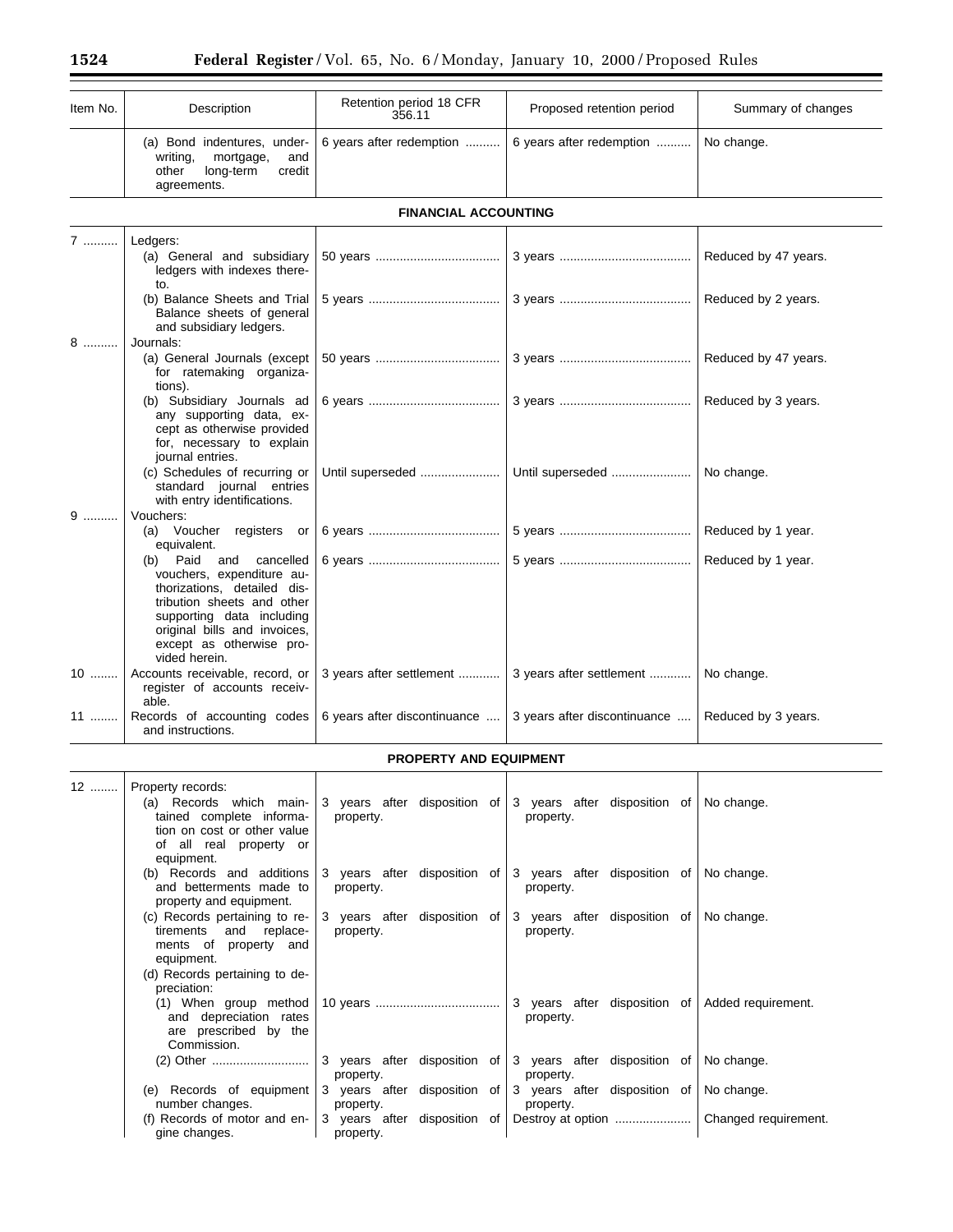| Item No. | Description                                                                                                                                                                                                                                                                                                                                                                                    | Retention period 18 CFR<br>356.11                                                                                        | Proposed retention period                                                                                                          | Summary of changes                             |
|----------|------------------------------------------------------------------------------------------------------------------------------------------------------------------------------------------------------------------------------------------------------------------------------------------------------------------------------------------------------------------------------------------------|--------------------------------------------------------------------------------------------------------------------------|------------------------------------------------------------------------------------------------------------------------------------|------------------------------------------------|
| 13       | $(g)$ Files of detailed author-<br>izations for expenditures,<br>work or job orders showing<br>estimated costs of addi-<br>tions and betterments, ex-<br>replacements,<br>tensions,<br>repairs<br>major<br>and<br>dismantlements, approved<br>by proper officials, together<br>with supporting data.<br>property and equipment.<br><b>Engineering Records:</b><br>(a) Plans and specifications | (h) Periodical inventories of $\vert$ 3 years after prior inventory<br>3 years after the disposition of<br>the property. | 3<br>years after disposition of<br>property.<br>3 years after prior inventory<br>3 years after the disposition of<br>the property. | Added requirement.<br>No change.<br>No change. |
|          | (b) Estimates of work, engi-<br>neering studies, construc-<br>tion bids, and similar data<br>pertaining<br>to<br>property<br>changes actually made.                                                                                                                                                                                                                                            |                                                                                                                          |                                                                                                                                    | No change.                                     |
|          |                                                                                                                                                                                                                                                                                                                                                                                                | <b>PERSONNEL AND PAYROLL</b>                                                                                             |                                                                                                                                    |                                                |
| 14       | Payroll Records:<br>summaries showing earn-                                                                                                                                                                                                                                                                                                                                                    |                                                                                                                          |                                                                                                                                    | No change.                                     |

| summaries showing earn-<br>ings, deductions and<br>amounts paid to each em-<br>ployee by pay periods. |  |            |
|-------------------------------------------------------------------------------------------------------|--|------------|
| tailed distribution of sala-<br>ries and wages to various<br>accounts.                                |  | No change. |

# **TAXES**

| $15$                       | Copies of returns and sched-<br>ules filed with taxing authori-<br>ties, supporting work papers,                         |                                                                     |                                                                     |            |  |
|----------------------------|--------------------------------------------------------------------------------------------------------------------------|---------------------------------------------------------------------|---------------------------------------------------------------------|------------|--|
|                            | records or appeals, tax bills<br>and receipts for payments.<br>(See item 9(b) for vouchers<br>evidencing disbursements): |                                                                     |                                                                     |            |  |
|                            | (a) Income tax returns                                                                                                   | 3 years after settlement                                            | 3 years after final tax liability is<br>determined.                 | No change. |  |
|                            | (b) Property tax returns                                                                                                 | 3 years after settlement                                            | 3 years after final tax liability is<br>determined.                 | No change. |  |
|                            | (c) Sales and use taxes                                                                                                  |                                                                     |                                                                     | No change. |  |
|                            |                                                                                                                          | 3 years after settlement                                            | 3 years after final tax liability is<br>determined.                 | No change. |  |
|                            | (e) Agreements between af-<br>filiated companies as to al-<br>location of consolidated in-<br>come taxes.                | 3 years after settlement                                            | 3 years after final tax liability is<br>determined.                 | No change. |  |
|                            | (f) Schedule of allocation of<br>consolidated Federal in-<br>come taxes among affili-<br>ated companies.                 | 3 years after settlement                                            | 3 years after final tax liability is<br>determined.                 | No change. |  |
| $16$                       | Information returns and reports<br>to taxing authorities.                                                                | 3 years, or for the period of any<br>extensions granted for audits. | 3 years, or for the period of any<br>extensions granted for audits. | No change. |  |
| <b>PURCHASE AND STORES</b> |                                                                                                                          |                                                                     |                                                                     |            |  |

| $17$ | Material ledger, records of ma- 2 years | 2 vears | No change. |
|------|-----------------------------------------|---------|------------|
|      | terial and supplies on hand             |         |            |
|      | at all locations.                       |         |            |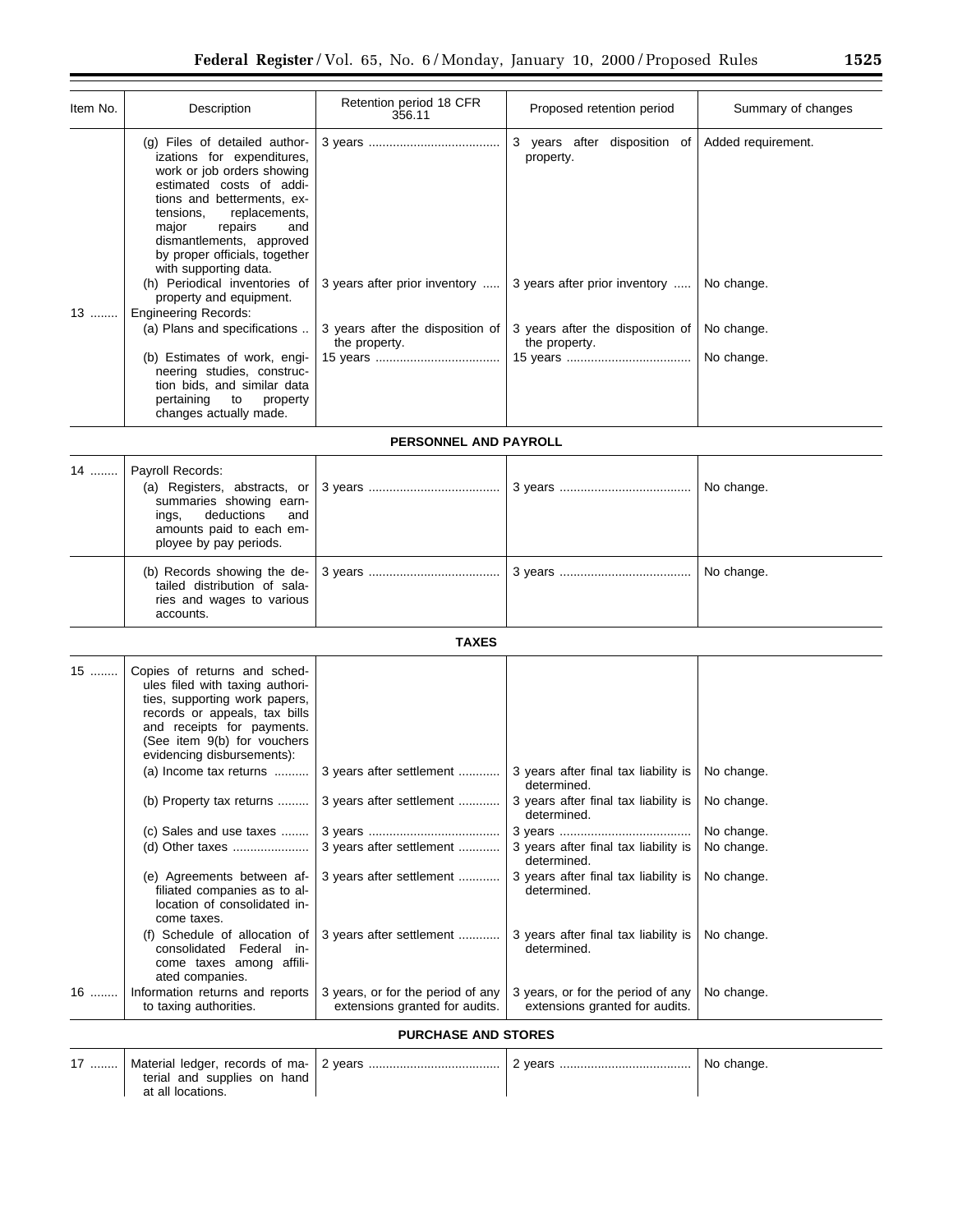| Item No. | Description                                                                                                                                                                                                                | Retention period 18 CFR<br>356.11 | Proposed retention period                                | Summary of changes |  |
|----------|----------------------------------------------------------------------------------------------------------------------------------------------------------------------------------------------------------------------------|-----------------------------------|----------------------------------------------------------|--------------------|--|
| 18       | Inventories: General Inventories<br>of material and supplies on<br>hand, with record of adjust-<br>ments between accounts re-<br>quired to bring stores records<br>into agreement with physical<br>inventories.            |                                   |                                                          | No change.         |  |
|          |                                                                                                                                                                                                                            | <b>TRANSPORTATION</b>             |                                                          |                    |  |
| 19       | Oil and other products stocks<br>movement<br>pipelines<br>and<br>only: (a) Records and re-<br>ceipts, deliveries, pumpings,<br>stocks, and over and short                                                                  |                                   |                                                          | No change.         |  |
|          | (b) Run tickets showing<br>quantities by tank meas-<br>urement of meter reading<br>of oil and other products<br>received into the delivered<br>from company's lines.                                                       |                                   |                                                          | No change.         |  |
|          | (c) Statements of oil and oil<br>products consumed as fuel<br>including quantity value,<br>and where consumed.                                                                                                             |                                   |                                                          | No change.         |  |
|          | (d) Statement of oil and other<br>products<br>lost<br>by<br>line<br>breaks and leaks including<br>quantity, value, and loca-<br>tion of breaks and leaks.                                                                  |                                   |                                                          | No change.         |  |
|          | (e) Reports of power fur-<br>nished<br>producers:<br>by<br>Monthly reports of the<br>quantity of oil run in con-<br>nection with which power<br>was furnished by pro-<br>ducers, and records of<br>payment for such power. |                                   |                                                          | No change.         |  |
|          | (f) Records of producers'<br>property identifying owner-<br>ship and location for pro-<br>ducers' tanks or wells to<br>which carrier's lines are<br>connected.                                                             |                                   | 3 years after disconnection  3 years after disconnection | No change.         |  |
|          | (g) Division or other peri-<br>odical inventory reports of<br>oil and other products on<br>hand.                                                                                                                           |                                   |                                                          | No change.         |  |
|          | (h) Division orders: Directions<br>received by carrier as to<br>the division of interest and<br>to whose account trans-<br>ported oil should be cred-<br>ited.                                                             | 3 years after discontinuance      | 3 years after discontinuance                             | No change.         |  |
|          | (i) Directions received by the<br>carrier for the transfer of<br>division<br>order<br>interests<br>from one interest owner to<br>another.                                                                                  | 3 years after discontinuance      | 3 years after discontinuance                             | No change.         |  |
|          | (i) Transfer orders for the<br>transfer of ownership of oil<br>or other products in car-<br>rier's custody.                                                                                                                |                                   |                                                          | No change.         |  |
|          | <b>TARIFFS AND RATES</b>                                                                                                                                                                                                   |                                   |                                                          |                    |  |

# **TARIFFS AND RATES**

| 20 |                                |            | Official file copies of tariffs, 3 years after expiration or can- 3 years after expiration or can- $\vert$ No change. |  |
|----|--------------------------------|------------|-----------------------------------------------------------------------------------------------------------------------|--|
|    | division<br>classifications.   | cellation. | cellation.                                                                                                            |  |
|    | sheets, and circulars relative |            |                                                                                                                       |  |
|    | to the transportation of prop- |            |                                                                                                                       |  |
|    | erty.                          |            |                                                                                                                       |  |